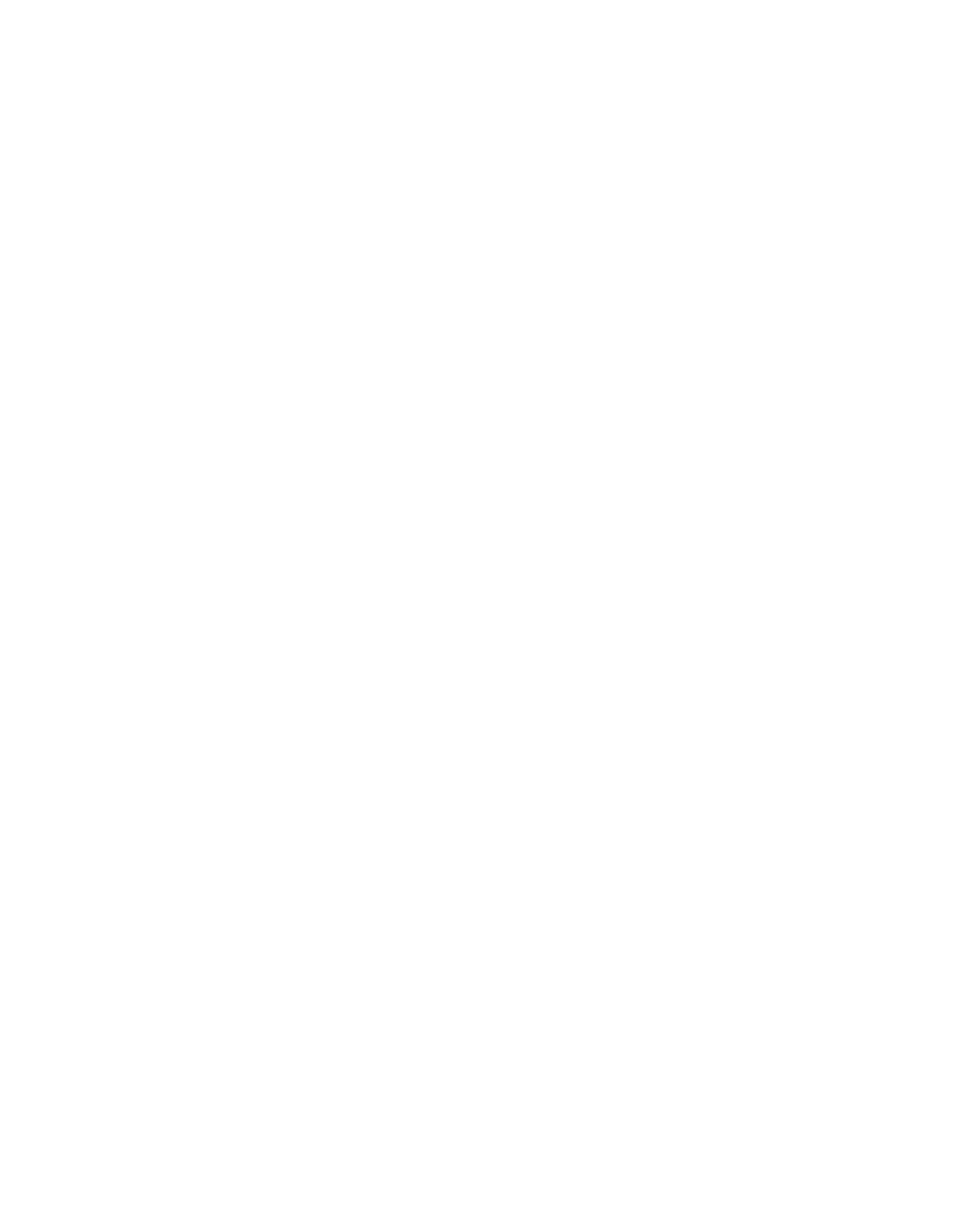### Table A.1 **Developed economies: rates of growth of real GDP, 2005-2015**

| Annual percentage change    | 2005-2012 <sup>a</sup> | 2005        | 2006        | 2007        | 2008          | 2009              | 2010          | 2011       | 2012             | 2013 <sup>b</sup> | 2014 <sup>c</sup> | 2015 <sup>c</sup> |
|-----------------------------|------------------------|-------------|-------------|-------------|---------------|-------------------|---------------|------------|------------------|-------------------|-------------------|-------------------|
| <b>Developed economies</b>  | 1.2                    | 2.6         | 2.8         | 2.5         | 0.0           | $-3.7$            | 2.6           | 1.5        | 1.3              | 1.0               | 1.9               | 2.4               |
| <b>United States</b>        | 1.5                    | 3.4         | 2.7         | 1.8         | $-0.3$        | $-2.8$            | 2.5           | 1.8        | 2.8              | 1.6               | 2.5               | 3.2               |
| Canada                      | 1.7                    | 3.2         | 2.6         | 2.0         | 1.2           | $-2.7$            | 3.4           | 2.5        | 1.7              | 1.6               | 2.4               | 2.8               |
| Japan                       | 0.5                    | 1.3         | 1.7         | 2.2         | $-1.0$        | $-5.5$            | 4.7           | $-0.6$     | 1.9              | 1.9               | 1.5               | 1.2               |
| Australia                   | 2.9                    | 3.3         | 2.6         | 4.8         | 2.4           | 1.5               | 2.6           | 2.4        | 3.7              | 2.6               | 2.8               | 3.1               |
| <b>New Zealand</b>          | 1.6                    | 3.2         | 2.9         | 3.4         | $-0.8$        | $-1.4$            | 1.9           | 1.4        | 2.7              | 2.6               | 2.8               | 2.8               |
| <b>European Union</b>       | 1.0                    | 2.2         | 3.4         | 3.2         | 0.4           | $-4.5$            | 2.0           | 1.7        | $-0.4$           | $-0.1$            | 1.4               | 1.9               |
| <b>EU-15</b>                | 0.8                    | 2.0         | 3.2         | 3.0         | 0.1           | $-4.6$            | 2.0           | 1.5        | $-0.5$           | $-0.1$            | 1.4               | 1.8               |
| <b>Austria</b>              | 1.6                    | 2.4         | 3.7         | 3.7         | 1.4           | $-3.8$            | 1.8           | 2.8        | 0.9              | 0.7               | 1.8               | 2.2               |
| <b>Belgium</b>              | 1.2                    | 1.8         | 2.7         | 2.9         | 1.0           | $-2.8$            | 2.4           | 1.8        | $-0.3$           | $-0.4$            | 0.5               | 1.3               |
| <b>Denmark</b>              | 0.4                    | 2.4         | 3.4         | 1.6         | $-0.8$        | $-5.7$            | 1.6           | 1.1        | $-0.4$           | 0.7               | 1.8               | 2.8               |
| <b>Finland</b>              | 1.1                    | 2.9         | 4.4         | 5.3         | 0.3           | $-8.5$            | 3.4           | 2.7        | $-0.8$           | $-0.8$            | 0.7               | 1.4               |
| France                      | 0.9                    | 1.8         | 2.5         | 2.3         | $-0.1$        | $-3.1$            | 1.7           | 2.0        | 0.0              | 0.1               | 0.8               | 1.1               |
| Germany                     | 1.4                    | 0.7         | 3.7         | 3.3         | 1.1           | $-5.1$            | 4.0           | 3.3        | 0.7              | 0.4               | 1.9               | 1.9               |
| Greece                      | $-1.4$                 | 2.3         | 5.5         | 3.5         | $-0.2$        | $-3.1$            | $-4.9$        | $-7.1$     | $-6.4$           | $-4.5$            | $-1.0$            | 1.3               |
| Ireland                     | 1.1                    | 6.1         | 5.5         | 5.0         | $-2.2$        | $-6.4$            | $-1.1$        | 2.2        | 0.2              | $-0.3$            | 1.2               | 2.2               |
| Italy                       | $-0.3$                 | 0.9         | 2.2         | 1.7         | $-1.2$        | $-5.5$            | 1.7           | 0.5        | $-2.5$           | $-1.8$            | 0.8               | 1.4               |
| Luxembourg                  | 1.8                    | 5.3         | 4.9         | 6.6         | $-0.7$        | $-5.6$            | 3.1           | 1.9        | $-0.2$           | 0.9               | 3.0               | 2.0               |
| <b>Netherlands</b>          | 1.1                    | 2.0         | 3.4         | 3.9         | 1.8           | $-3.7$            | 1.5           | 0.9        | $-1.2$           | $-1.2$            | 0.5               | 1.2               |
| Portugal                    | $-0.1$                 | 0.8         | 1.4         | 2.4         | 0.0           | $-2.9$            | 1.9           | $-1.3$     | $-3.2$           | $-2.1$            | 0.1               | 1.3               |
| Spain                       | 0.8                    | 3.6         | 4.1         | 3.5         | 0.9           | $-3.8$            | $-0.2$        | 0.0        | $-1.6$           | $-1.2$            | 0.9               | 2.1               |
| Sweden                      | 1.9                    | 3.2         | 4.3         | 3.3         | $-0.6$        | $-5.0$            | 6.6           | 2.9        | 1.0              | 1.1               | 2.6               | 3.3               |
| <b>United Kingdom</b>       | 0.8                    | 3.2         | 2.8         | 3.4         | $-0.8$        | $-5.2$            | 1.7           | 1.1        | 0.1              | 1.4               | 2.2               | 2.4               |
| <b>New EU member States</b> | 2.8                    | 4.8         | 6.4         | 6.0         | 4.0           | $-3.8$            | 2.1           | 3.0        | 0.6              | 0.5               | 2.1               | 2.7               |
| <b>Bulgaria</b>             | 2.8                    | 6.4         | 6.5         | 6.4         | 6.2           | $-5.5$            | 0.4           | 1.8        | 0.8              | 1.0               | 2.1               | 2.3               |
| Croatia                     | 0.6                    | 4.3         | 4.9         | 5.1         | 2.1           | $-6.9$            | $-2.3$        | 0.0        | $-2.0$           | $-0.9$            | 1.0               | 2.0               |
| Cyprus                      | 1.7                    | 3.9<br>6.8  | 4.1<br>7.0  | 5.1         | 3.6           | $-1.9$<br>$-4.5$  | 1.3<br>2.5    | 0.4        | $-2.4$<br>$-1.0$ | $-13.9$           | $-4.2$            | $-1.4$            |
| <b>Czech Republic</b>       | 2.6                    |             |             | 5.7         | 3.1           |                   |               | 1.8        | 3.9              | $-0.8$            | 1.5               | 3.0               |
| Estonia                     | 2.7<br>0.3             | 8.9         | 10.1<br>3.9 | 7.5         | $-4.2$        | $-14.1$           | 2.6           | 9.6        |                  | 1.5               | 2.9               | 3.0               |
| Hungary<br>Latvia           | 2.0                    | 4.0<br>10.1 | 11.0        | 0.1<br>10.0 | 0.9<br>$-2.8$ | $-6.8$<br>$-17.7$ | 1.1<br>$-1.3$ | 1.6<br>5.3 | $-1.7$<br>5.0    | 0.2<br>4.0        | 2.0<br>4.2        | 2.3<br>4.2        |
| Lithuania                   | 2.8                    | 7.8         | 7.8         | 9.8         | 2.9           | $-14.8$           | 1.6           | 6.0        | 3.7              | 3.2               | 3.5               | 3.5               |
| Malta                       | 2.2                    | 3.6         | 2.6         | 4.1         | 3.9           | $-2.8$            | 4.0           | 1.6        | 0.8              | 0.7               | 1.1               | 2.5               |
| Poland                      | 4.2                    | 3.6         | 6.2         | 6.8         | 5.1           | 1.6               | 3.9           | 4.5        | 1.9              | 1.2               | 2.5               | 3.0               |
| Romania                     | 2.5                    | 4.2         | 7.9         | 6.3         | 7.3           | $-6.6$            | $-1.1$        | 2.2        | 0.7              | 1.9               | 3.0               | 3.1               |
| Slovakia                    | 4.3                    | 6.7         | 8.3         | 10.5        | 5.8           | $-4.9$            | 4.4           | 3.0        | 1.8              | 0.9               | 2.0               | 2.2               |
| Slovenia                    | 1.4                    | 4.0         | 5.9         | 7.0         | 3.4           | $-7.9$            | 1.3           | 0.7        | $-2.5$           | $-2.4$            | $-0.2$            | 1.0               |
| <b>Other Europe</b>         | 1.7                    | 2.7         | 3.1         | 3.4         | 1.3           | $-1.9$            | 1.7           | 1.6        | 1.9              | 1.7               | 2.6               | 2.9               |
| Iceland                     | 1.5                    | 7.2         | 4.7         | 6.0         | 1.2           | $-6.6$            | $-4.1$        | 2.7        | 1.4              | 2.0               | 2.4               | 2.5               |
| <b>Norway</b>               | 1.3                    | 2.6         | 2.3         | 2.7         | 0.1           | $-1.6$            | 0.5           | 1.2        | 3.1              | 1.7               | 2.7               | 2.7               |
| Switzerland                 | 2.0                    | 2.7         | 3.8         | 3.8         | 2.2           | $-1.9$            | 3.0           | 1.8        | 1.0              | 1.6               | 2.5               | 3.0               |
| Memorandum items            |                        |             |             |             |               |                   |               |            |                  |                   |                   |                   |
| <b>North America</b>        | 1.5                    | 3.3         | 2.7         | 1.8         | $-0.2$        | $-2.8$            | 2.6           | 1.9        | 2.7              | 1.6               | 2.5               | 3.2               |
| <b>Western Europe</b>       | 1.0                    | 2.2         | 3.4         | 3.2         | 0.4           | $-4.4$            | 2.0           | 1.7        | $-0.3$           | 0.0               | 1.5               | 1.9               |
| Asia and Oceania            | 0.9                    | 1.6         | 1.8         | 2.6         | $-0.6$        | $-4.4$            | 4.3           | $-0.1$     | 2.2              | 2.0               | 1.7               | 1.5               |
| Major developed economies   | $1.1$                  | 2.4         | 2.6         | 2.2         | $-0.3$        | $-3.9$            | 2.9           | 1.5        | 1.6              | 1.2               | 2.0               | 2.4               |
| Euro area                   | 0.8                    | 1.7         | 3.3         | 3.0         | 0.4           | $-4.4$            | 2.0           | 1.6        | $-0.7$           | $-0.5$            | 1.1               | 1.6               |

**Sources:** UN/DESA, based on data of the United Nations Statistics Division and individual national sources.

**Note:** Country groups are calculated as a weighted average of individual country growth rates of gross domestic product (GDP), where weights are based on GDP in 2005 prices and exchange rates.

**a** Average percentage change.

**b** Partly estimated.

**c** Baseline scenario forecasts, based in part on Project LINK and UN/DESA World Economic Forecasting Model.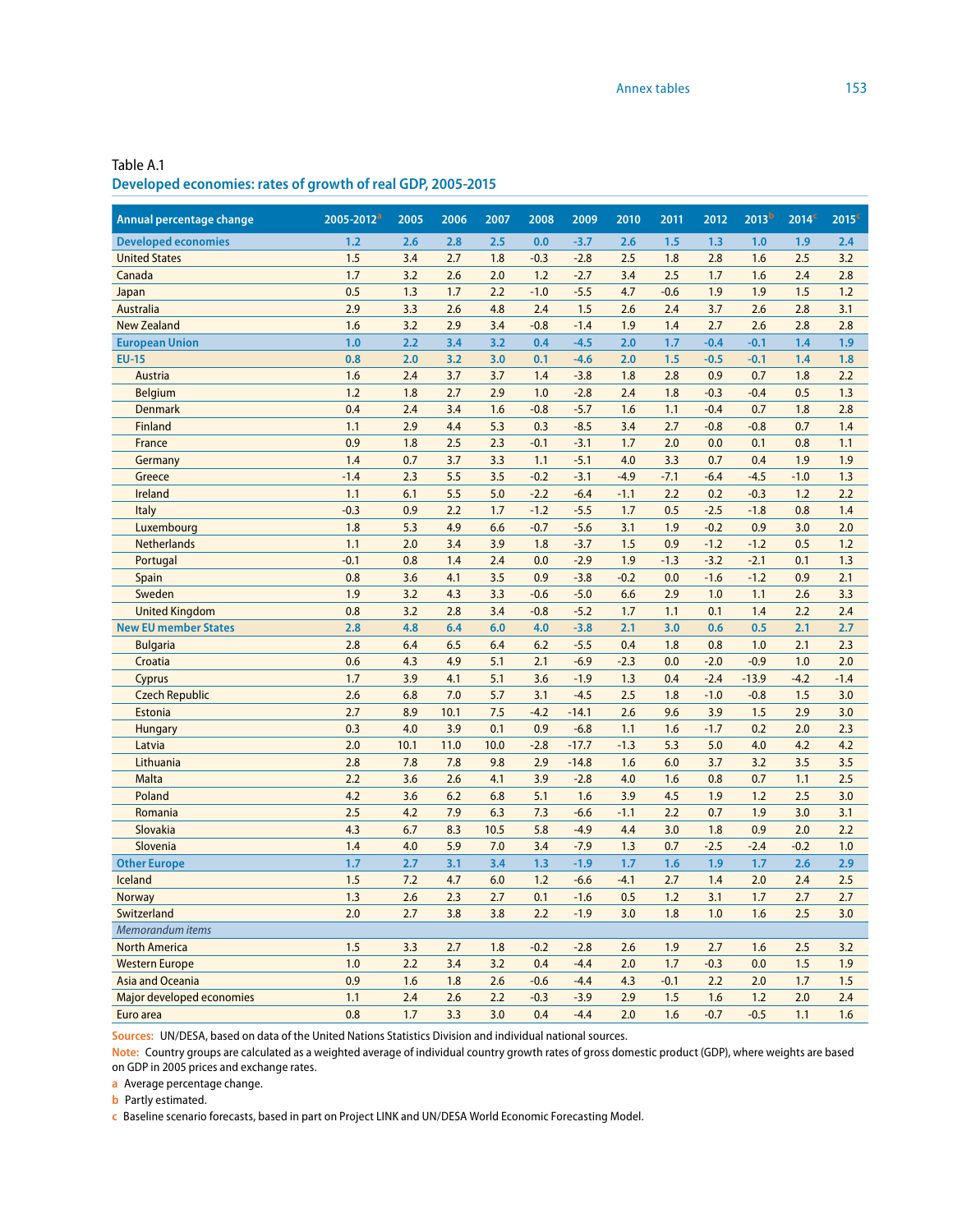| Annual percentage change                     | 2005-2012 <sup>a</sup> | 2005   | 2006 | 2007 | 2008 | 2009    | 2010   | 2011   | 2012   | 2013 <sup>b</sup> | 2014 <sup>c</sup> | 2015 <sup>c</sup> |
|----------------------------------------------|------------------------|--------|------|------|------|---------|--------|--------|--------|-------------------|-------------------|-------------------|
| <b>Economies in transition</b>               | 4.3                    | 6.6    | 8.5  | 8.7  | 5.3  | $-6.5$  | 4.7    | 4.6    | 3.2    | 2.0               | 3.3               | 4.0               |
| <b>South-Eastern Europe</b>                  | 2.6                    | 5.0    | 4.6  | 5.9  | 5.0  | $-2.1$  | 1.7    | 1.9    | $-0.9$ | 1.8               | 2.6               | 3.1               |
| Albania                                      | 4.5                    | 5.8    | 5.4  | 5.9  | 7.5  | 3.3     | 3.8    | 3.1    | 1.3    | 1.9               | 2.6               | 4.0               |
| <b>Bosnia and Herzegovina</b>                | 2.4                    | 3.9    | 5.5  | 6.0  | 5.6  | $-2.8$  | 0.7    | 1.0    | $-0.7$ | 0.8               | 2.0               | 2.5               |
| Montenegro                                   | 3.3                    | 4.2    | 8.6  | 10.7 | 6.9  | $-5.7$  | 2.5    | 3.2    | $-2.5$ | 1.9               | 2.5               | 3.0               |
| Serbia                                       | 1.9                    | 5.4    | 3.6  | 5.4  | 3.8  | $-3.5$  | 1.0    | 1.6    | $-1.7$ | 2.1               | 2.9               | 3.0               |
| The former Yugoslav Republic<br>of Macedonia | 3.1                    | 4.4    | 5.0  | 6.1  | 5.0  | $-0.9$  | 2.9    | 2.8    | $-0.2$ | 2.3               | 2.5               | 3.0               |
| <b>Commonwealth of Independent</b>           |                        |        |      |      |      |         |        |        |        |                   |                   |                   |
| <b>States and Georgiad</b>                   | 4.4                    | 6.7    | 8.7  | 8.9  | 5.3  | $-6.8$  | 4.9    | 4.8    | 3.4    | 2.0               | 3.4               | 4.1               |
| <b>Net fuel exporters</b>                    | 4.5                    | 7.0    | 8.8  | 8.9  | 5.5  | $-6.3$  | 4.9    | 4.7    | 3.7    | 2.2               | 3.5               | 4.1               |
| Azerbaijan                                   | 13.4                   | 28.0   | 34.5 | 25.5 | 10.6 | 9.4     | 4.6    | $-1.6$ | 2.1    | 5.1               | 5.0               | 5.0               |
| Kazakhstan                                   | 6.6                    | 9.7    | 10.6 | 8.7  | 3.3  | 1.2     | 7.0    | 7.5    | 5.0    | 5.2               | 6.0               | 6.0               |
| <b>Russian Federation</b>                    | 4.0                    | 6.4    | 8.2  | 8.5  | 5.2  | $-7.8$  | 4.5    | 4.3    | 3.4    | 1.5               | 2.9               | 3.6               |
| Turkmenistan                                 | 10.8                   | 13.0   | 11.0 | 11.0 | 14.7 | 6.1     | 9.2    | 14.1   | 8.0    | 9.0               | 9.5               | 9.5               |
| <b>Uzbekistan</b>                            | 8.1                    | 7.0    | 7.3  | 9.5  | 9.0  | 8.1     | 8.5    | 8.3    | 7.4    | 8.0               | 7.1               | 7.4               |
| <b>Net fuel importers</b>                    | 3.3                    | 5.0    | 8.1  | 8.4  | 4.6  | $-9.8$  | 5.2    | 5.4    | 1.2    | 1.0               | 2.8               | 3.8               |
| Armenia                                      | 5.6                    | 13.9   | 13.2 | 13.7 | 6.9  | $-14.2$ | 2.2    | 4.7    | 7.2    | 4.0               | 5.5               | 5.0               |
| <b>Belarus</b>                               | 6.6                    | 9.4    | 10.0 | 8.6  | 10.2 | 0.2     | 7.7    | 5.5    | 1.5    | 1.5               | 2.5               | 3.0               |
| Georgiad                                     | 6.1                    | 9.6    | 9.4  | 12.3 | 2.3  | $-3.8$  | 6.3    | 7.2    | 6.1    | 2.1               | 5.0               | 5.0               |
| Kyrgyzstan                                   | 3.4                    | $-0.2$ | 3.1  | 8.5  | 8.4  | 2.9     | $-0.5$ | 6.0    | $-0.9$ | 9.0               | 7.0               | 6.5               |
| <b>Republic of Moldova</b>                   | 3.7                    | 7.5    | 4.8  | 3.0  | 7.8  | $-6.0$  | 7.1    | 6.8    | $-0.8$ | 4.2               | 4.5               | 4.5               |
| <b>Tajikistan</b>                            | 6.1                    | 6.7    | 6.6  | 7.8  | 7.6  | 4.0     | 6.5    | 2.4    | 7.5    | 7.1               | 6.5               | 6.5               |
| <b>Ukraine</b>                               | 1.6                    | 2.7    | 7.3  | 7.9  | 2.3  | $-14.8$ | 4.2    | 5.2    | 0.2    | $-0.2$            | 2.1               | 3.8               |

Table A.2 **Economies in transition: rates of growth of real GDP, 2005-2015**

**Sources:** UN/DESA, based on data of the United Nations Statistics Division and individual national sources.

**Note:** Country groups are calculated as a weighted average of individual country growth rates of gross domestic product (GDP), where weights are based on GDP in 2005 prices and exchange rates.

**a** Average percentage change.

**b** Partly estimated.

**c** Baseline scenario forecasts, based in part on Project LINK and the UN/DESA World Economic Forecasting Model.

**d** Georgia officially left the Commonwealth of Independent States on 18 August 2009. However, its performance is discussed in the context of this group of countries for reasons of geographic proximity and similarities in economic structure.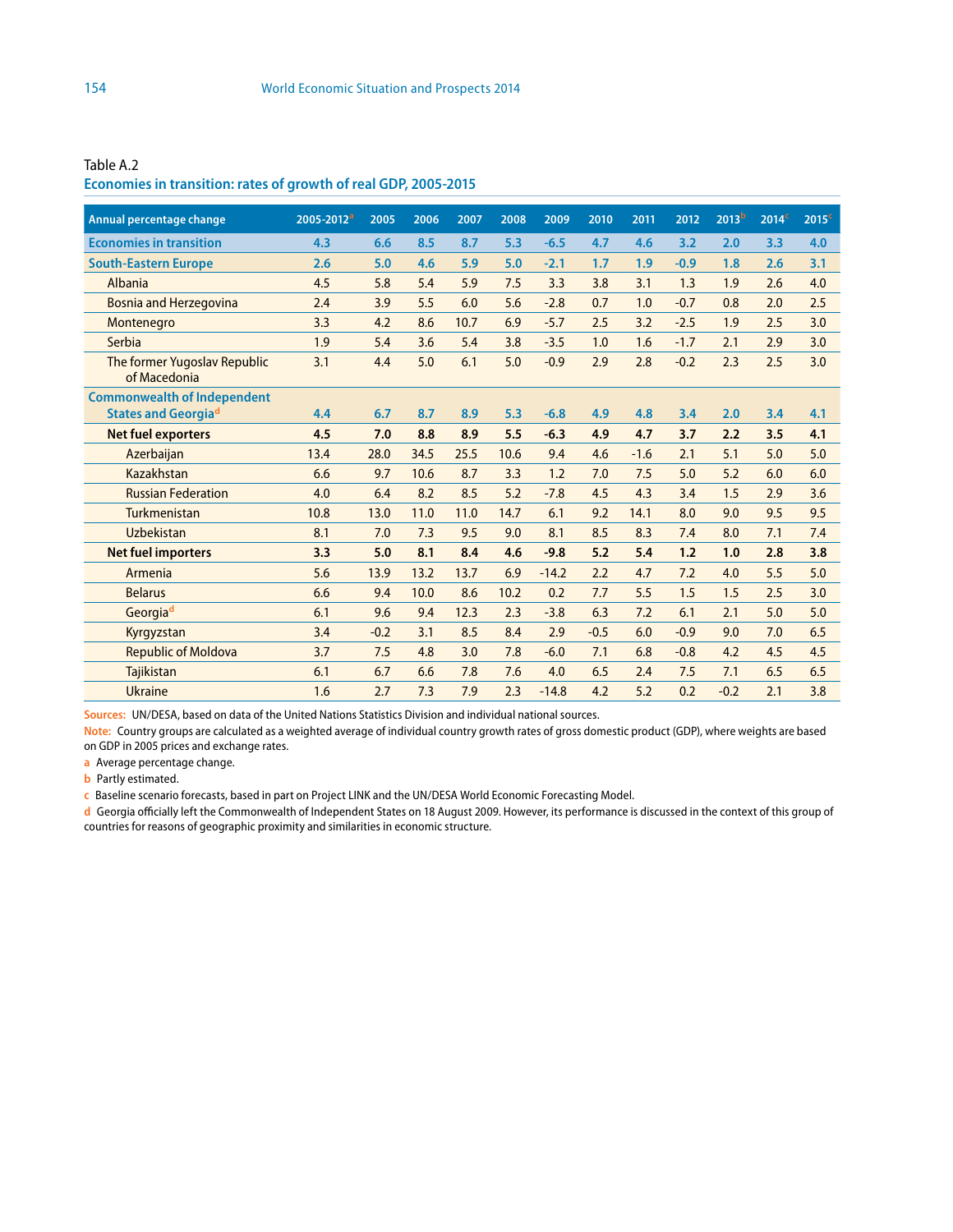**Developing economies: rates of growth of real GDP, 2005-2015**

| Annual percentage change                      | 2005-2012 <sup>a</sup> | 2005 | 2006 | 2007 | 2008 | 2009   | 2010 | 2011   | 2012   | 2013 <sup>b</sup> | 2014 <sup>c</sup> | 2015 <sup>c</sup> |
|-----------------------------------------------|------------------------|------|------|------|------|--------|------|--------|--------|-------------------|-------------------|-------------------|
| Developing countries <sup>d</sup>             | 6.1                    | 6.8  | 7.6  | 7.9  | 5.4  | 2.7    | 7.7  | 5.9    | 4.7    | 4.6               | 5.1               | 5.3               |
| <b>Africa</b>                                 | 4.7                    | 6.0  | 6.0  | 6.3  | 5.6  | 2.6    | 4.6  | 0.8    | 5.7    | 4.0               | 4.7               | 5.0               |
| <b>North Africa</b>                           | 3.8                    | 5.7  | 5.8  | 5.3  | 5.9  | 3.5    | 3.7  | $-6.1$ | 7.2    | 2.3               | 3.3               | 4.3               |
| <b>East Africa</b>                            | 6.6                    | 7.5  | 7.0  | 7.5  | 6.6  | 4.8    | 7.0  | 6.5    | 6.0    | 6.0               | 6.4               | 6.4               |
| <b>Central Africa</b>                         | 4.6                    | 5.3  | 2.5  | 6.0  | 5.2  | 2.9    | 5.2  | 3.9    | 5.8    | 4.2               | 4.8               | 4.1               |
| <b>West Africa</b>                            | 5.9                    | 5.8  | 5.1  | 5.6  | 5.9  | 5.5    | 6.9  | 6.1    | 6.7    | 6.7               | 6.9               | 6.8               |
| <b>Southern Africa</b>                        | 4.5                    | 6.3  | 6.9  | 7.5  | 5.0  | $-0.5$ | 3.7  | 4.0    | 3.5    | 3.6               | 4.2               | 4.4               |
| Net fuel exporters                            | 5.0                    | 7.1  | 5.9  | 7.1  | 6.7  | 4.0    | 4.8  | $-2.8$ | 7.7    | 3.9               | 4.8               | 5.2               |
| Net fuel importers                            | 4.4                    | 5.1  | 6.0  | 5.5  | 4.6  | 1.2    | 4.5  | 4.5    | 3.9    | 4.1               | 4.6               | 4.9               |
| <b>East and South Asia</b>                    | 7.4                    | 8.1  | 8.9  | 9.8  | 6.1  | 5.4    | 9.1  | 7.0    | 5.5    | 5.6               | 5.8               | 6.0               |
| <b>East Asia</b>                              | 7.6                    | 8.1  | 9.1  | 10.2 | 6.4  | 5.2    | 9.3  | 7.1    | 5.9    | 6.0               | 6.1               | 6.1               |
| <b>South Asia</b>                             | 6.7                    | 7.9  | 8.1  | 8.5  | 4.7  | 6.1    | 8.4  | 6.4    | 4.2    | 3.9               | 4.6               | 5.1               |
| Net fuel exporters                            | 5.3                    | 6.1  | 5.8  | 6.9  | 4.8  | 4.2    | 5.9  | 5.4    | 3.6    | 3.0               | 4.0               | 4.6               |
| Net fuel importers                            | 7.7                    | 8.3  | 9.3  | 10.1 | 6.2  | 5.5    | 9.4  | 7.1    | 5.6    | 5.8               | 6.0               | 6.1               |
| <b>Western Asia</b>                           | 5.1                    | 7.0  | 7.4  | 5.5  | 4.7  | $-0.9$ | 6.7  | 6.9    | 3.9    | 3.6               | 4.3               | 3.9               |
| <b>Net fuel exporters</b>                     | 5.8                    | 6.7  | 8.3  | 5.9  | 7.2  | 0.5    | 5.8  | 6.8    | 5.2    | 4.3               | 4.7               | 4.9               |
| Net fuel importers                            | 4.4                    | 7.4  | 6.4  | 5.1  | 1.9  | $-2.5$ | 7.8  | 7.1    | 2.3    | 2.7               | 3.8               | 2.8               |
| <b>Latin America and the Caribbean</b>        | 3.9                    | 4.5  | 5.6  | 5.6  | 4.0  | $-1.5$ | 5.8  | 4.4    | 3.0    | 2.6               | 3.6               | 4.1               |
| <b>South America</b>                          | 4.5                    | 5.1  | 5.6  | 6.7  | 5.4  | $-0.2$ | 6.4  | 4.6    | 2.5    | 3.2               | 3.4               | 4.1               |
| <b>Mexico and Central America</b>             | 2.8                    | 3.2  | 5.1  | 3.5  | 1.7  | $-4.2$ | 5.0  | 4.1    | 4.0    | 1.5               | 4.0               | 4.2               |
| Caribbean                                     | 4.7                    | 8.0  | 10.3 | 6.4  | 3.7  | 0.6    | 3.2  | 2.7    | 2.8    | 2.4               | 3.3               | 3.8               |
| Net fuel exporters                            | 4.6                    | 7.0  | 8.0  | 7.0  | 4.6  | $-0.7$ | 1.5  | 5.4    | 4.7    | 2.7               | 3.5               | 3.8               |
| Net fuel importers                            | 3.8                    | 4.1  | 5.3  | 5.3  | 3.9  | $-1.7$ | 6.5  | 4.2    | 2.7    | 2.6               | 3.6               | 4.2               |
| Memorandum items                              |                        |      |      |      |      |        |      |        |        |                   |                   |                   |
| Least developed countries                     | 6.5                    | 8.0  | 8.0  | 9.0  | 7.7  | 5.0    | 5.8  | 3.6    | 4.9    | 5.4               | 5.7               | 5.7               |
| <b>East Asia (excluding China)</b>            | 4.4                    | 5.1  | 5.7  | 6.0  | 2.8  | 0.3    | 7.7  | 4.2    | 3.3    | 3.5               | 4.1               | 4.3               |
| South Asia (excluding India)                  | 4.6                    | 5.9  | 6.0  | 6.1  | 3.5  | 3.5    | 4.8  | 4.4    | 2.3    | 1.7               | 3.0               | 3.8               |
| Western Asia (excluding Israel<br>and Turkey) | 5.7                    | 6.5  | 8.0  | 6.0  | 7.1  | 1.0    | 5.7  | 6.3    | 4.9    | 3.9               | 4.3               | 4.5               |
| <b>Arab States<sup>e</sup></b>                | 5.1                    | 6.3  | 7.3  | 5.8  | 6.8  | 1.8    | 5.1  | 2.4    | 5.6    | 3.4               | 4.0               | 4.5               |
| Landlocked developing economies               | 6.9                    | 8.4  | 9.2  | 8.8  | 6.6  | 3.3    | 7.4  | 6.4    | 4.9    | 6.0               | 6.1               | 6.0               |
| Small island developing economies             | 5.0                    | 7.1  | 8.5  | 7.5  | 3.1  | 0.1    | 8.2  | 3.8    | 2.0    | 2.3               | 3.3               | 3.9               |
| <b>Major developing economies</b>             |                        |      |      |      |      |        |      |        |        |                   |                   |                   |
| Argentina                                     | 6.7                    | 9.2  | 8.5  | 8.7  | 6.8  | 0.8    | 9.2  | 8.9    | 1.9    | 5.0               | 3.0               | 3.0               |
| <b>Brazil</b>                                 | 3.6                    | 3.2  | 4.0  | 6.1  | 5.2  | $-0.3$ | 7.5  | 2.7    | 0.9    | 2.5               | 3.0               | 4.2               |
| Chile                                         | 4.5                    | 6.2  | 5.7  | 5.2  | 3.3  | $-1.0$ | 5.8  | 5.9    | 5.6    | 4.3               | 4.4               | 4.6               |
| China                                         | 10.5                   | 11.3 | 12.7 | 14.2 | 9.6  | 9.2    | 10.4 | 9.3    | 7.7    | 7.7               | 7.5               | 7.3               |
| Colombia                                      | 4.8                    | 4.7  | 6.7  | 6.9  | 3.5  | 1.7    | 4.0  | 6.6    | 4.0    | 3.7               | 4.2               | 4.5               |
| Egypt                                         | 4.8                    | 5.7  | 7.0  | 7.1  | 5.9  | 4.9    | 3.4  | 2.0    | 2.2    | 2.0               | 2.2               | 3.3               |
| Hong Kong SARf                                | 4.2                    | 7.4  | 7.0  | 6.5  | 2.1  | $-2.5$ | 6.8  | 4.9    | 1.5    | 2.8               | 3.5               | 3.3               |
| India                                         | 7.7                    | 9.1  | 9.3  | 9.7  | 5.3  | 7.4    | 10.1 | 7.3    | 5.1    | 4.8               | 5.3               | 5.7               |
| Indonesia                                     | 5.9                    | 5.7  | 5.5  | 6.3  | 6.0  | 4.6    | 6.2  | 6.5    | 6.2    | 5.7               | 5.6               | 5.9               |
| Iran, Islamic Republic of                     | 4.2                    | 5.2  | 5.9  | 7.8  | 3.1  | 3.5    | 5.4  | 3.6    | $-0.8$ | $-2.0$            | 0.8               | 1.7               |
| Israel                                        | 4.3                    | 4.9  | 5.8  | 5.9  | 4.1  | 1.1    | 5.0  | 4.6    | 3.2    | 3.2               | 2.2               | 3.3               |
| Korea, Republic of                            | 3.6                    | 4.0  | 5.2  | 5.1  | 2.3  | 0.3    | 6.3  | 3.7    | 2.0    | 2.8               | 3.5               | 3.6               |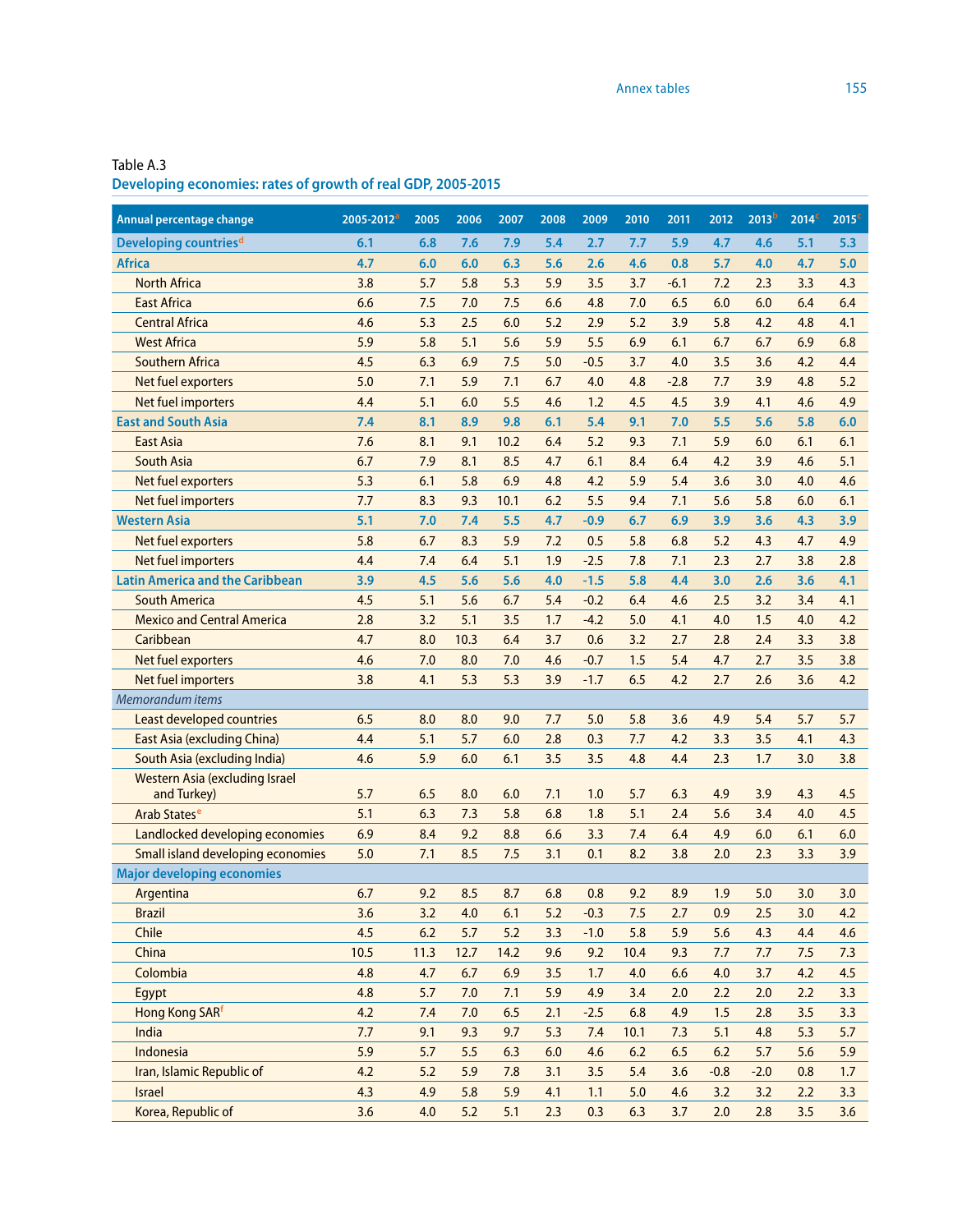| Annual percentage change          | 2005-2012 <sup>a</sup> | 2005 | 2006 | 2007 | 2008 | 2009   | 2010   | 2011 | 2012 | 2013 <sup>b</sup> | 2014 <sup>c</sup> | 2015 <sup>c</sup> |
|-----------------------------------|------------------------|------|------|------|------|--------|--------|------|------|-------------------|-------------------|-------------------|
| <b>Malaysia</b>                   | 4.8                    | 5.3  | 5.6  | 6.3  | 4.8  | $-1.5$ | 7.4    | 5.1  | 5.6  | 4.4               | 4.8               | 5.0               |
| <b>Mexico</b>                     | 2.6                    | 3.0  | 5.0  | 3.1  | 1.4  | $-4.7$ | 5.1    | 4.0  | 3.9  | 1.2               | 4.0               | 4.2               |
| <b>Nigeria</b>                    | 6.7                    | 6.5  | 6.0  | 6.5  | 6.3  | 6.9    | 7.8    | 6.8  | 6.5  | 6.5               | 6.9               | 6.7               |
| Pakistan                          | 3.7                    | 6.9  | 5.5  | 3.2  | 2.3  | 2.2    | 2.2    | 3.4  | 4.0  | 3.6               | 3.2               | 4.3               |
| Peru                              | 7.0                    | 6.8  | 7.7  | 8.9  | 9.8  | 0.9    | 8.8    | 6.9  | 6.3  | 5.3               | 6.1               | 6.3               |
| <b>Philippines</b>                | 5.0                    | 4.8  | 5.2  | 6.6  | 4.2  | 1.1    | 7.6    | 3.6  | 6.8  | 6.7               | 6.2               | 6.3               |
| Saudi Arabia                      | 6.3                    | 7.3  | 5.6  | 6.0  | 8.4  | 1.8    | 7.4    | 8.6  | 5.1  | 4.0               | 5.1               | 5.0               |
| Singapore                         | 5.8                    | 7.4  | 8.6  | 9.0  | 1.7  | $-0.8$ | 14.8   | 5.2  | 1.3  | 3.6               | 3.7               | 4.0               |
| <b>South Africa</b>               | 3.4                    | 5.3  | 5.6  | 5.5  | 3.6  | $-1.5$ | 3.1    | 3.5  | 2.5  | 2.7               | 3.3               | 3.7               |
| <b>Taiwan Province of China</b>   | 3.8                    | 4.7  | 5.4  | 6.0  | 0.7  | $-1.8$ | 10.8   | 4.1  | 1.3  | 1.8               | 2.9               | 3.4               |
| <b>Thailand</b>                   | 3.6                    | 4.2  | 4.9  | 5.4  | 1.7  | $-0.9$ | 7.3    | 0.3  | 6.4  | 2.9               | 4.2               | 4.6               |
| <b>Turkey</b>                     | 4.4                    | 8.4  | 6.9  | 4.7  | 0.7  | $-4.8$ | 9.2    | 8.8  | 2.2  | 3.2               | 5.0               | 3.0               |
| Venezuela, Bolivarian Republic of | 4.8                    | 10.3 | 9.9  | 8.8  | 5.3  | $-3.2$ | $-1.5$ | 4.2  | 5.5  | 1.2               | 2.5               | 2.9               |

Table A.3 **Developing economies: rates of growth of real GDP, 2005-2015** (*continued*)

**Sources:** UN/DESA, based on data of the United Nations Statistics Division and individual national sources.

**Note:** Country groups are calculated as a weighted average of individual country growth rates of gross domestic product (GDP), where weights are based on GDP in 2005 prices and exchange rates.

**a** Average percentage change.

**b** Partly estimated.

**c** Baseline scenario forecasts, based in part on Project LINK and the UN/DESA World Economic Forecasting Model.

**d** Covering countries that account for 98 per cent of the population of all developing countries.

**e** Currently includes data for Algeria, Bahrain, Comoros, Djibouti, Egypt, Iraq, Jordan, Kuwait, Lebanon, Libya, Mauritania, Morocco, Oman, Qatar, Saudi

Arabia, Somalia, Sudan, Syrian Arab Republic, Tunisia, United Arab Emirates, and Yemen.

**f** Special Administrative Region of China.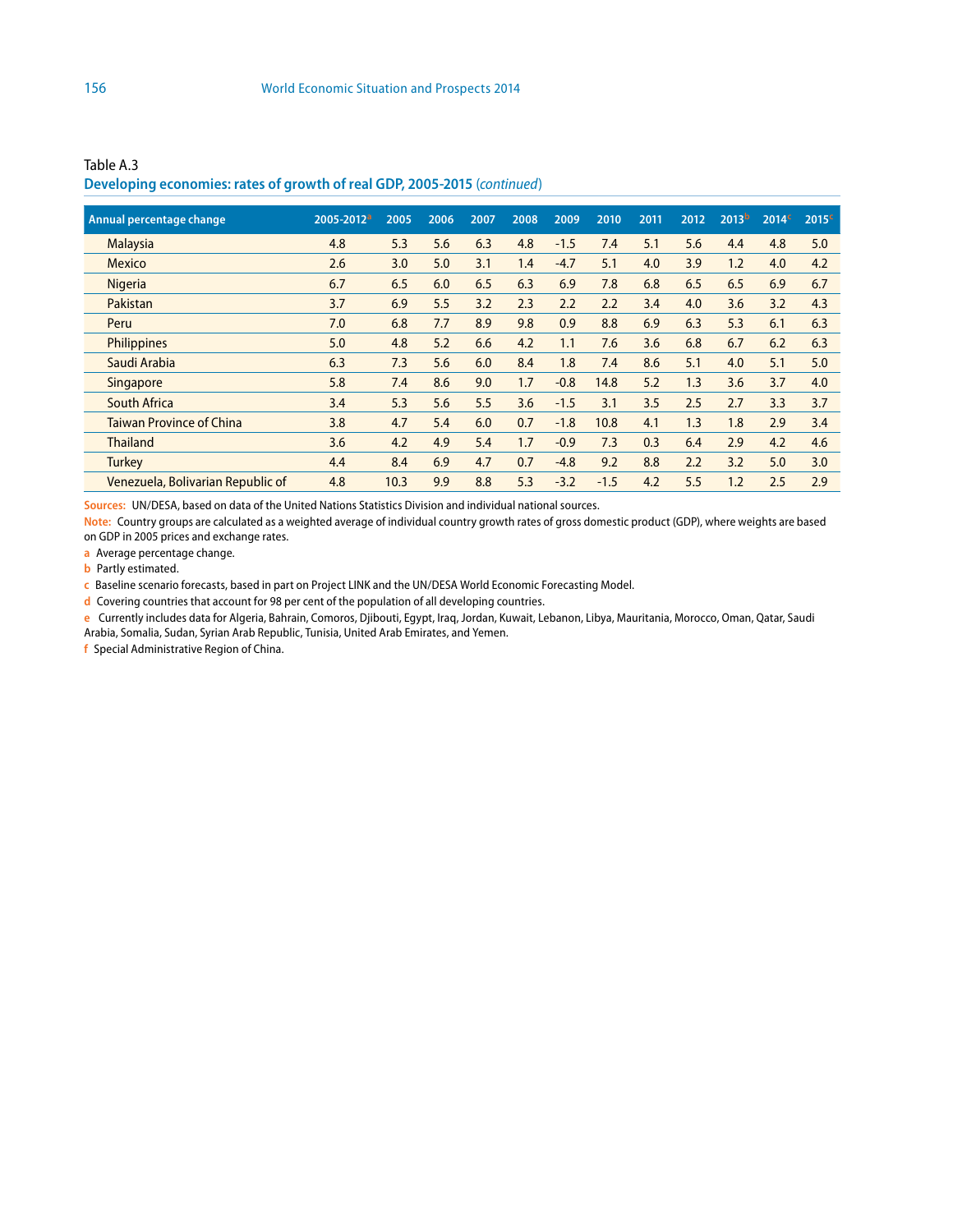**Developed economies: consumer price inflation, 2005-2015**

| Annual percentage change <sup>a</sup> | 2005   | 2006 | 2007 | 2008 | 2009   | 2010   | 2011   | 2012   | 2013 <sup>b</sup> | 2014 <sup>c</sup> | 2015 <sup>c</sup> |
|---------------------------------------|--------|------|------|------|--------|--------|--------|--------|-------------------|-------------------|-------------------|
| <b>Developed economies</b>            | 2.4    | 2.3  | 2.1  | 3.5  | $-0.1$ | 1.8    | 2.5    | 1.9    | 1.4               | 1.7               | 1.7               |
| <b>United States</b>                  | 3.7    | 3.2  | 2.6  | 4.3  | $-0.8$ | 2.5    | 2.9    | 2.1    | 1.5               | 1.7               | 1.6               |
| Canada                                | 2.2    | 2.0  | 2.1  | 2.4  | 0.3    | 1.8    | 2.9    | 1.5    | 1.0               | 1.5               | 1.8               |
| Japan                                 | $-0.3$ | 0.2  | 0.1  | 1.4  | $-1.3$ | $-0.7$ | $-0.3$ | 0.0    | 0.3               | 2.0               | 1.8               |
| Australia                             | 2.7    | 3.6  | 2.3  | 4.4  | 1.8    | 2.9    | 3.3    | 1.8    | 1.9               | 2.0               | 2.2               |
| <b>New Zealand</b>                    | 3.0    | 3.4  | 2.4  | 4.0  | 2.1    | 2.3    | 4.0    | 1.1    | 1.3               | 2.2               | 2.0               |
| <b>European Union</b>                 | 2.2    | 2.2  | 2.2  | 3.5  | 0.8    | 1.9    | 3.0    | 2.6    | 1.6               | 1.6               | 1.8               |
| <b>EU-15</b>                          | 2.1    | 2.2  | 2.1  | 3.3  | 0.7    | 1.9    | 3.0    | 2.5    | 1.6               | 1.6               | 1.7               |
| Austria                               | 2.1    | 1.7  | 2.2  | 3.2  | 0.4    | 1.7    | 3.5    | 2.6    | 2.0               | 2.0               | 2.0               |
| <b>Belgium</b>                        | 2.5    | 2.3  | 1.8  | 4.5  | 0.0    | 2.3    | 3.4    | 2.6    | 1.2               | 2.3               | 2.3               |
| <b>Denmark</b>                        | 1.7    | 1.9  | 1.7  | 3.6  | 1.1    | 2.2    | 2.7    | 2.4    | 1.3               | 1.6               | 1.9               |
| <b>Finland</b>                        | 0.8    | 1.3  | 1.6  | 3.9  | 1.6    | 1.7    | 3.3    | 3.2    | 2.3               | 1.9               | 2.0               |
| France                                | 1.9    | 1.9  | 1.6  | 3.2  | 0.1    | 1.7    | 2.3    | 2.2    | 1.0               | 1.6               | 1.8               |
| Germany                               | 1.9    | 1.8  | 2.3  | 2.8  | 0.2    | 1.1    | 2.5    | 2.1    | 1.7               | 1.6               | 1.7               |
| Greece                                | 3.5    | 3.3  | 3.0  | 4.2  | 1.4    | 4.7    | 3.1    | 1.0    | $-0.5$            | 0.1               | 0.3               |
| Ireland                               | 2.2    | 2.7  | 2.9  | 3.1  | $-1.7$ | $-1.6$ | 1.2    | 1.9    | 0.5               | 0.5               | 1.2               |
| Italy                                 | 2.2    | 2.2  | 2.0  | 3.5  | 0.8    | 1.6    | 2.9    | 3.3    | 1.4               | 1.8               | 1.7               |
| Luxembourg                            | 2.5    | 2.7  | 2.3  | 3.4  | 0.4    | 2.3    | 3.4    | 2.7    | 2.0               | 2.2               | 2.0               |
| <b>Netherlands</b>                    | 1.5    | 1.7  | 1.6  | 2.2  | 1.0    | 0.9    | 2.5    | 2.8    | 2.8               | 1.8               | 1.8               |
| Portugal                              | 2.1    | 3.0  | 2.4  | 2.7  | $-0.9$ | 1.4    | 3.6    | 2.8    | 0.6               | 1.4               | 1.5               |
| Spain                                 | 3.4    | 3.6  | 2.8  | 4.1  | $-0.2$ | 2.0    | 3.1    | 2.4    | 1.6               | 0.8               | 1.5               |
| Sweden                                | 0.8    | 1.5  | 1.7  | 3.4  | 1.9    | 1.9    | 1.4    | 0.9    | 0.1               | 0.8               | 2.0               |
| <b>United Kingdom</b>                 | 2.1    | 2.3  | 2.3  | 3.6  | 2.2    | 3.3    | 4.5    | 2.8    | 2.6               | 1.8               | 1.7               |
| <b>New EU member States</b>           | 3.4    | 3.1  | 4.1  | 6.1  | 3.1    | 2.8    | 3.7    | 3.7    | 1.8               | 2.2               | 2.4               |
| <b>Bulgaria</b>                       | 5.0    | 7.3  | 8.4  | 12.3 | 2.8    | 2.5    | 4.2    | 3.0    | 1.2               | 2.5               | 3.0               |
| Croatia                               | 3.3    | 3.2  | 2.9  | 6.0  | 2.4    | 1.0    | 2.3    | 3.4    | 2.7               | 3.0               | 3.0               |
| Cyprus                                | 2.6    | 2.5  | 2.3  | 4.7  | 0.4    | 2.4    | 3.3    | 2.4    | 0.5               | 1.9               | 2.2               |
| <b>Czech Republic</b>                 | 1.6    | 2.1  | 3.0  | 6.3  | 0.6    | 1.2    | 2.1    | 3.5    | 1.5               | 2.0               | 2.0               |
| Estonia                               | 4.1    | 4.5  | 6.7  | 10.6 | 0.2    | 2.7    | 5.1    | 4.2    | 3.5               | 3.5               | 3.5               |
| <b>Hungary</b>                        | 3.5    | 4.0  | 7.9  | 6.0  | 4.0    | 4.7    | 3.9    | 5.7    | 1.9               | 3.0               | 3.0               |
| Latvia                                | 6.7    | 6.5  | 10.1 | 15.4 | 3.5    | $-1.1$ | 4.4    | 2.5    | 0.5               | 1.5               | 2.5               |
| Lithuania                             | 2.7    | 3.8  | 5.7  | 10.9 | 4.4    | 1.3    | 4.1    | 3.1    | 1.5               | 2.5               | 2.7               |
| Malta                                 | 3.0    | 2.8  | 1.3  | 4.2  | 2.1    | 1.4    | 2.8    | 2.4    | 1.7               | 2.2               | 2.0               |
| Poland                                | 2.2    | 1.3  | 2.6  | 4.2  | 4.0    | 2.7    | 3.9    | 3.7    | 1.1               | 1.5               | 2.0               |
| Romania                               | 8.9    | 6.6  | 4.8  | 7.9  | 5.6    | 6.1    | 5.8    | 3.3    | 4.3               | 3.0               | 3.0               |
| Slovakia                              | 2.8    | 4.3  | 1.9  | 3.9  | 0.9    | 0.7    | 4.1    | 3.7    | 1.8               | 2.3               | 2.2               |
| Slovenia                              | 2.5    | 2.5  | 3.8  | 5.5  | 0.9    | 2.1    | 2.1    | 2.8    | 1.7               | 1.9               | 1.5               |
| <b>Other Europe</b>                   | 1.4    | 1.8  | 0.9  | 3.0  | 0.9    | 1.4    | 0.7    | $-0.1$ | 0.7               | 1.0               | 1.4               |
| <b>Iceland</b>                        | 4.0    | 6.7  | 5.1  | 12.7 | 12.0   | 5.4    | 4.0    | 5.2    | 3.5               | 2.7               | 3.4               |
| Norway                                | 1.5    | 2.5  | 0.7  | 3.4  | 2.3    | 2.3    | 1.2    | 0.4    | 1.8               | 1.9               | 2.1               |
| Switzerland                           | $1.2$  | 1.0  | 0.8  | 2.3  | $-0.7$ | 0.6    | 0.1    | $-0.7$ | $-0.3$            | 0.3               | 0.8               |
| Memorandum items                      |        |      |      |      |        |        |        |        |                   |                   |                   |
| <b>North America</b>                  | 3.6    | 3.1  | 2.6  | 4.1  | $-0.7$ | 2.4    | 2.9    | 2.1    | 1.5               | 1.7               | 1.6               |
| <b>Western Europe</b>                 | 2.1    | 2.2  | 2.2  | 3.5  | 0.8    | 1.9    | 2.9    | 2.4    | 1.6               | 1.6               | 1.7               |
| Asia and Oceania                      | 0.2    | 0.7  | 0.4  | 1.9  | $-0.8$ | $-0.2$ | 0.3    | 0.3    | 0.5               | 2.0               | 1.9               |
| Major developed economies             | 2.4    | 2.3  | 2.0  | 3.4  | $-0.3$ | 1.8    | 2.4    | 1.9    | 1.3               | 1.7               | 1.7               |
| Euro area                             | 2.2    | 2.2  | 2.1  | 3.3  | 0.3    | 1.5    | 2.7    | 2.5    | 1.5               | 1.6               | 1.7               |

**Sources:** UN/DESA, based on OECD, Main Economic Indicators; Eurostat; and individual national sources.

**a** Data for country groups are weighted averages, where weights for each year are based on 2005 GDP in United States dollars.

**b** Partly estimated.

**c** Baseline scenario forecasts, based in part on Project LINK and the UN/DESA World Economic Forecasting Model.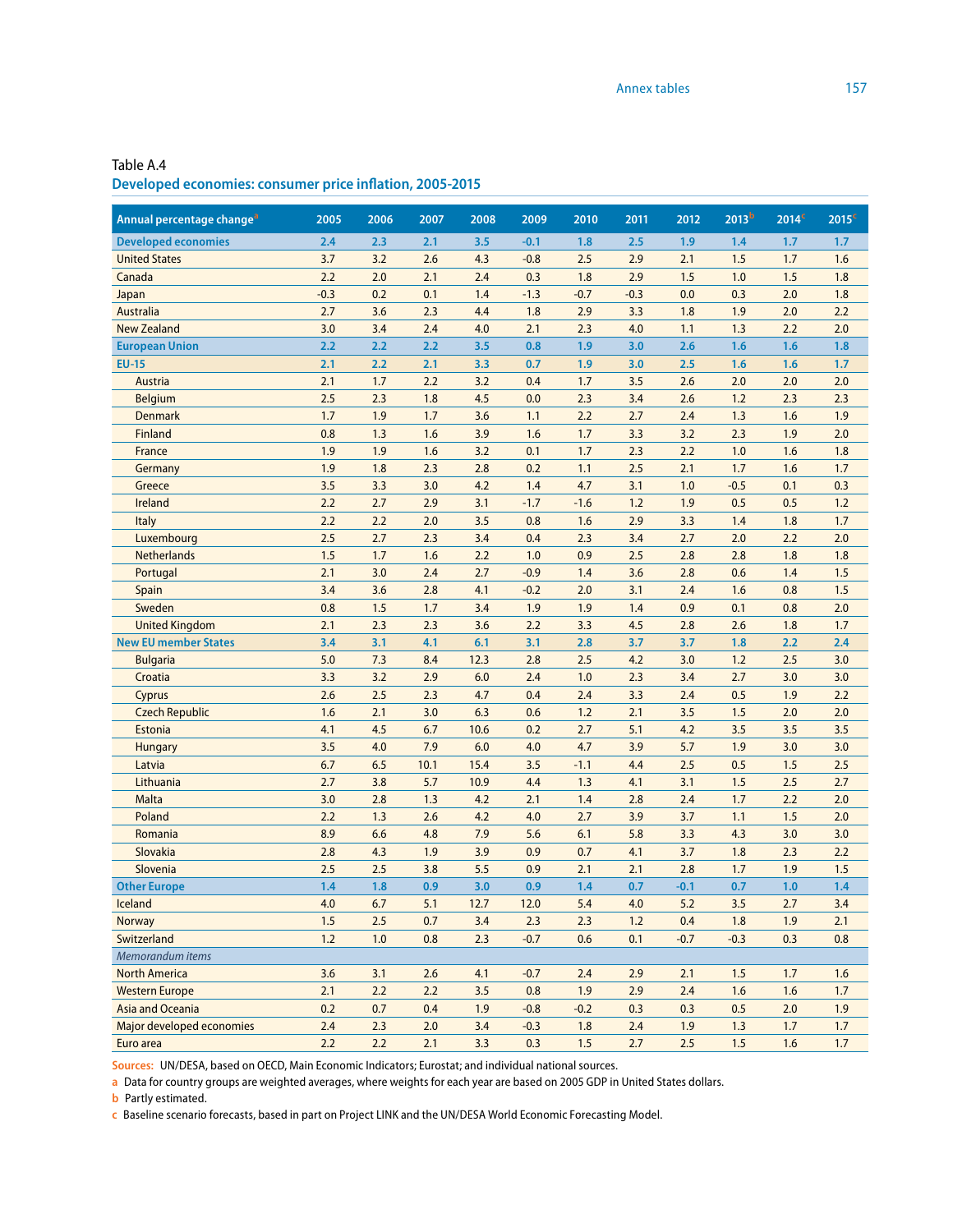| Annual percentage change <sup>a</sup>     | 2005   | 2006 | 2007 | 2008 | 2009   | 2010   | 2011 | 2012   | 2013 <sup>b</sup> | 2014 <sup>c</sup> | 2015 <sup>c</sup> |
|-------------------------------------------|--------|------|------|------|--------|--------|------|--------|-------------------|-------------------|-------------------|
| <b>Economies in transition</b>            | 12.1   | 9.5  | 9.3  | 14.7 | 11.2   | 7.0    | 9.8  | 6.9    | 6.6               | 5.9               | 5.6               |
| <b>South-Eastern Europe</b>               | 9.0    | 7.7  | 4.3  | 9.3  | 4.3    | 4.1    | 7.3  | 4.8    | 4.9               | 4.0               | 3.7               |
| Albania                                   | 2.4    | 2.4  | 2.9  | 3.3  | 2.3    | 3.6    | 3.4  | 2.1    | 2.1               | 2.7               | 2.7               |
| <b>Bosnia and Herzegovina</b>             | 3.7    | 6.1  | 1.5  | 7.4  | $-0.3$ | 2.2    | 3.7  | 2.1    | 0.5               | 1.0               | 2.5               |
| Montenegro                                | 2.7    | 3.0  | 4.3  | 9.0  | 3.8    | 0.6    | 3.2  | 4.1    | 3.0               | 3.0               | 2.7               |
| Serbia                                    | 16.1   | 11.7 | 6.4  | 12.4 | 8.2    | 6.1    | 11.2 | 7.3    | 8.4               | 6.0               | 5.0               |
| The former Yugoslav Republic of Macedonia | 0.5    | 3.2  | 2.3  | 8.4  | $-0.8$ | 1.5    | 3.9  | 3.2    | 3.0               | 3.0               | 2.5               |
| <b>Commonwealth of Independent States</b> |        |      |      |      |        |        |      |        |                   |                   |                   |
| and Georgia <sup>d</sup>                  | 12.2   | 9.6  | 9.6  | 14.9 | 11.5   | 7.1    | 9.9  | 7.0    | 6.7               | 6.0               | 5.7               |
| <b>Net fuel exporters</b>                 | 12.0   | 9.8  | 9.2  | 14.3 | 11.1   | 6.8    | 8.5  | 5.1    | 6.8               | 5.8               | 5.6               |
| Azerbaijan                                | $-2.0$ | 15.2 | 16.3 | 20.6 | 4.5    | $-0.9$ | 8.0  | 1.8    | 2.5               | 5.0               | 4.5               |
| Kazakhstan                                | 7.5    | 8.6  | 10.8 | 17.1 | 7.3    | 7.1    | 8.3  | 5.1    | 6.0               | 6.4               | 6.1               |
| <b>Russian Federation</b>                 | 12.7   | 9.7  | 9.0  | 14.0 | 11.7   | 6.9    | 8.4  | 5.0    | 6.8               | 5.6               | 5.5               |
| Turkmenistan                              | 10.7   | 8.2  | 6.3  | 14.5 | $-2.7$ | 4.4    | 12.0 | 8.2    | 10.2              | 10.0              | 8.0               |
| <b>Uzbekistan</b>                         | 10.0   | 14.2 | 12.3 | 12.7 | 14.1   | 9.4    | 12.8 | 11.5   | 10.0              | 11.0              | 8.8               |
| <b>Net fuel importers</b>                 | 13.3   | 8.7  | 11.7 | 19.0 | 14.3   | 9.4    | 18.6 | 19.0   | 6.1               | 7.0               | 6.2               |
| Armenia                                   | 0.6    | 2.9  | 4.4  | 8.9  | 3.4    | 8.2    | 7.7  | 2.5    | 5.5               | 4.5               | 3.0               |
| <b>Belarus</b>                            | 9.8    | 7.0  | 8.7  | 14.5 | 12.6   | 7.9    | 51.4 | 60.0   | 21.0              | 12.0              | 8.3               |
| Georgiad                                  | 8.2    | 9.2  | 9.2  | 10.1 | 1.7    | 7.1    | 8.6  | $-1.0$ | $-0.5$            | 3.0               | 3.0               |
| Kyrgyzstan                                | 4.4    | 5.6  | 10.1 | 24.5 | 6.9    | 8.0    | 16.4 | 2.7    | 7.4               | 6.0               | 5.0               |
| <b>Republic of Moldova</b>                | 8.5    | 10.8 | 14.8 | 10.8 | 0.6    | 13.3   | 8.6  | 8.8    | 4.3               | 4.5               | 4.5               |
| Tajikistan                                | 6.3    | 18.5 | 19.2 | 32.9 | 6.5    | 6.4    | 27.3 | 6.0    | 5.8               | 5.5               | 5.5               |
| <b>Ukraine</b>                            | 16.2   | 9.3  | 13.1 | 21.6 | 17.4   | 10.1   | 8.7  | 8.2    | 1.4               | 5.9               | 6.0               |

Table A.5 **Economies in transition: consumer price inflation, 2005-2015**

**Source:** UN/DESA, based on data of the Economic Commission for Europe.

**a** Data for country groups are weighted averages, where weights for each year are based on 2005 GDP in United States dollars.

**b** Partly estimated.

**c** Baseline scenario forecasts, based in part on Project LINK and the UN/DESA World Economic Forecasting Model.

**d** Georgia officially left the Commonwealth of Independent States on 18 August 2009. However, its performance is discussed in the context of this group of countries for reasons of geographic proximity and similarities in economic structure.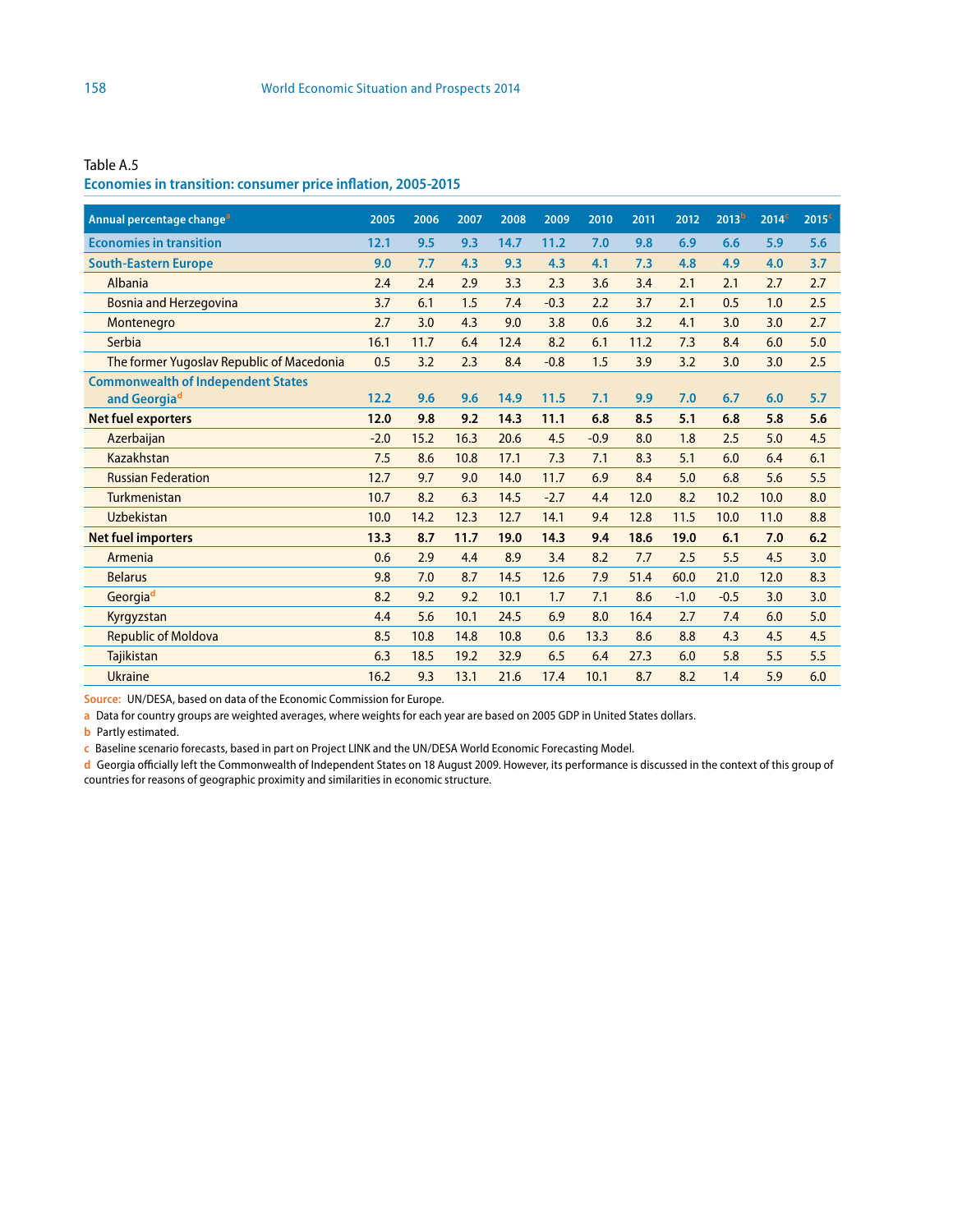| Annual percentage change <sup>a</sup>             | 2005 | 2006 | 2007  | 2008 | 2009   | 2010 | 2011 | 2012 | 2013 <sup>b</sup> | 2014 <sup>c</sup> | 2015 <sup>c</sup> |
|---------------------------------------------------|------|------|-------|------|--------|------|------|------|-------------------|-------------------|-------------------|
| <b>Developing countries by region</b>             | 4.9  | 5.3  | 19.2  | 8.1  | 4.6    | 5.4  | 6.3  | 5.5  | 5.7               | 5.6               | 5.3               |
| <b>Africa</b>                                     | 8.2  | 12.4 | 156.1 | 10.9 | 12.8   | 7.0  | 7.9  | 8.2  | 8.0               | 7.8               | 7.2               |
| <b>North Africa</b>                               | 3.2  | 4.4  | 5.6   | 9.8  | 6.5    | 6.3  | 7.8  | 9.1  | 10.6              | 10.0              | 8.6               |
| <b>East Africa</b>                                | 11.1 | 10.9 | 10.7  | 21.7 | 79.4   | 13.2 | 16.5 | 12.6 | 6.9               | 6.7               | 6.9               |
| <b>Central Africa</b>                             | 3.9  | 4.3  | 1.1   | 6.6  | 4.3    | 2.4  | 2.0  | 4.4  | 3.9               | 3.3               | 3.3               |
| <b>West Africa</b>                                | 14.2 | 7.3  | 5.4   | 11.2 | 9.3    | 10.1 | 8.9  | 9.3  | 7.3               | 7.5               | 7.6               |
| <b>Southern Africa</b>                            | 10.7 | 25.8 | 469.6 | 10.2 | 7.8    | 5.3  | 6.2  | 6.2  | 6.2               | 6.2               | 6.1               |
| Net fuel exporters                                | 8.3  | 5.9  | 6.0   | 11.1 | 8.6    | 8.8  | 9.4  | 10.4 | 10.6              | 10.2              | 9.1               |
| Net fuel importers                                | 8.2  | 18.4 | 298.1 | 10.8 | 16.7   | 5.3  | 6.4  | 6.2  | 5.5               | 5.5               | 5.4               |
| <b>East and South Asia</b>                        | 3.6  | 3.6  | 4.9   | 7.4  | 2.8    | 4.9  | 6.2  | 4.8  | 4.9               | 4.8               | 4.5               |
| <b>East Asia</b>                                  | 2.8  | 2.7  | 3.9   | 6.0  | 0.6    | 3.1  | 4.9  | 2.8  | 2.5               | 3.1               | 3.2               |
| <b>South Asia</b>                                 | 6.5  | 7.1  | 8.6   | 12.6 | 11.2   | 11.6 | 11.1 | 12.4 | 13.9              | 11.3              | 9.4               |
| <b>Net fuel exporters</b>                         | 11.2 | 11.8 | 10.4  | 16.9 | 7.9    | 7.2  | 12.2 | 13.0 | 18.2              | 12.9              | 10.0              |
| Net fuel importers                                | 2.8  | 2.8  | 4.3   | 6.4  | 2.3    | 4.7  | 5.6  | 4.0  | 3.6               | 4.0               | 4.0               |
| <b>Western Asia</b>                               | 5.7  | 7.7  | 7.4   | 10.2 | 4.1    | 5.6  | 5.9  | 5.5  | 5.7               | 5.3               | 6.1               |
| Net fuel exporters                                | 5.1  | 7.4  | 8.1   | 10.7 | 2.9    | 4.2  | 5.9  | 2.8  | 3.2               | 3.4               | 4.1               |
| Net fuel importers                                | 6.4  | 8.0  | 6.7   | 9.6  | 5.3    | 7.1  | 5.9  | 8.5  | 8.4               | 7.3               | 8.3               |
| <b>Latin America and the Caribbean</b>            | 6.1  | 5.0  | 5.1   | 7.6  | 5.9    | 5.9  | 6.3  | 5.9  | 6.7               | 6.6               | 5.9               |
| <b>South America</b>                              | 7.2  | 5.6  | 5.6   | 8.6  | 6.5    | 7.0  | 8.0  | 7.1  | 8.4               | 8.2               | 7.1               |
| <b>Mexico and Central America</b>                 | 4.4  | 3.9  | 4.3   | 5.7  | 5.1    | 4.2  | 3.6  | 4.1  | 4.0               | 4.4               | 4.2               |
| Caribbean                                         | 4.6  | 5.1  | 4.4   | 8.0  | 2.5    | 5.0  | 4.7  | 3.5  | 3.5               | 2.9               | 3.2               |
| Net fuel exporters                                | 9.8  | 7.8  | 9.9   | 16.8 | 13.7   | 13.3 | 13.0 | 11.0 | 17.5              | 16.5              | 13.4              |
| Net fuel importers                                | 5.6  | 4.5  | 4.3   | 6.1  | 4.7    | 4.8  | 5.3  | 5.1  | 5.0               | 5.1               | 4.8               |
| Memorandum items                                  |      |      |       |      |        |      |      |      |                   |                   |                   |
| Least developed countries                         | 10.6 | 9.0  | 9.4   | 13.6 | 24.8   | 10.4 | 11.7 | 12.5 | 10.3              | 8.8               | 7.9               |
| <b>East Asia (excluding China)</b>                | 3.9  | 3.9  | 3.1   | 6.1  | 1.9    | 3.0  | 4.3  | 2.9  | 2.6               | 3.0               | 3.1               |
| South Asia (excluding India)                      | 10.9 | 9.7  | 12.8  | 20.9 | 11.6   | 10.7 | 15.4 | 17.6 | 22.0              | 15.6              | 11.8              |
| <b>Western Asia (excluding Israel and Turkey)</b> | 5.0  | 7.4  | 7.8   | 11.0 | 2.8    | 4.2  | 5.9  | 4.2  | 5.3               | 4.0               | 4.4               |
| Arab States <sup>d</sup>                          | 4.4  | 6.5  | 7.1   | 10.6 | 4.1    | 4.9  | 6.5  | 5.7  | 7.0               | 5.9               | 5.7               |
| Landlocked developing economies                   | 15.9 | 39.5 | 698.0 | 15.6 | 6.5    | 5.4  | 10.0 | 7.2  | 6.3               | 6.5               | 6.0               |
| Small island developing economies                 | 2.5  | 3.0  | 3.2   | 6.9  | 1.6    | 3.6  | 4.7  | 3.8  | 2.8               | 2.9               | 2.9               |
| <b>Major developing economies</b>                 |      |      |       |      |        |      |      |      |                   |                   |                   |
| Argentina                                         | 9.6  | 10.9 | 8.8   | 8.6  | 6.3    | 10.8 | 9.5  | 10.0 | 10.5              | 11.4              | 10.8              |
| <b>Brazil</b>                                     | 6.8  | 4.2  | 3.6   | 5.6  | 4.9    | 5.0  | 6.7  | 5.8  | 5.7               | 5.4               | 4.8               |
| Chile                                             | 3.1  | 3.4  | 4.4   | 8.7  | 0.3    | 1.4  | 3.3  | 3.0  | 1.8               | 2.5               | 3.1               |
| China                                             | 1.8  | 1.5  | 4.7   | 5.9  | $-0.7$ | 3.3  | 5.5  | 2.6  | 2.5               | 3.1               | 3.3               |
| Colombia                                          | 5.0  | 4.3  | 5.5   | 7.0  | 4.2    | 2.3  | 3.4  | 3.2  | 2.5               | 4.3               | 3.9               |
| Egypt                                             | 4.9  | 7.6  | 9.3   | 18.3 | 11.8   | 11.3 | 10.1 | 7.1  | 9.1               | 10.2              | 8.5               |
| Hong Kong SAR <sup>e</sup>                        | 0.9  | 2.1  | 2.0   | 4.3  | 0.6    | 2.3  | 5.3  | 4.1  | 4.3               | 3.9               | 3.8               |
| India                                             | 4.2  | 5.8  | 6.4   | 8.3  | 10.9   | 12.0 | 8.9  | 9.7  | 9.7               | 9.0               | 8.1               |
| Indonesia                                         | 10.5 | 13.1 | 6.5   | 10.2 | 4.4    | 5.1  | 5.4  | 4.3  | 6.9               | 6.3               | 5.5               |
| Iran, Islamic Republic of                         | 13.4 | 11.9 | 17.2  | 25.5 | 13.5   | 10.1 | 20.6 | 27.3 | 38.5              | 24.8              | 17.6              |
| Israel                                            | 1.3  | 2.1  | 0.5   | 4.6  | 3.3    | 2.7  | 3.5  | 1.7  | 1.6               | 1.3               | 1.7               |
| Korea, Republic of                                | 2.8  | 2.2  | 2.5   | 4.7  | 2.8    | 2.9  | 4.0  | 2.2  | 1.3               | 2.1               | 2.5               |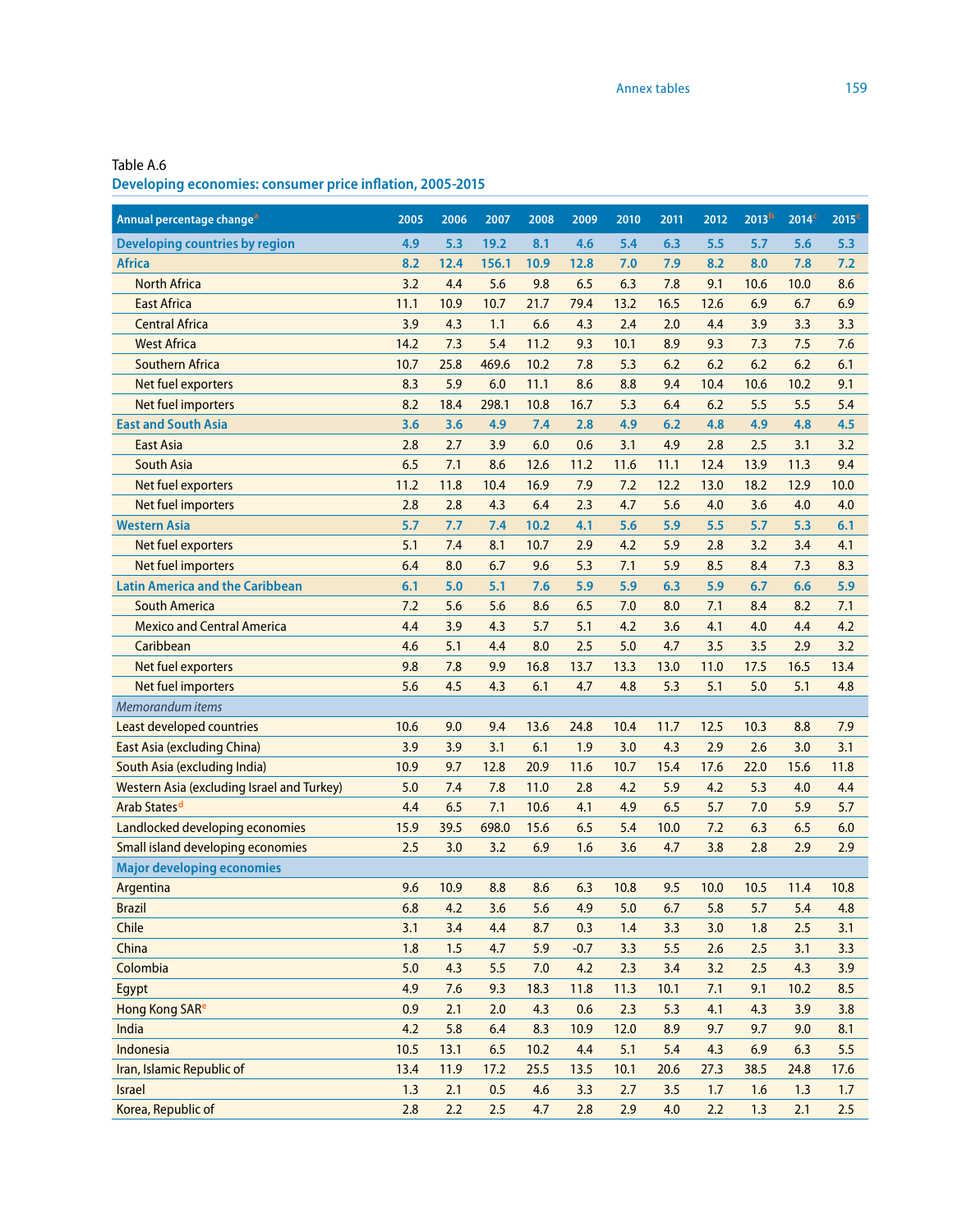Table A.6 **Developing economies: consumer price inflation, 2005-2015** (*continued*)

| Annual percentage change <sup>a</sup>  | 2005 | 2006 | 2007 | 2008 | 2009   | 2010 | 2011 | 2012 | 2013 <sup>b</sup> | 2014 <sup>c</sup> | 2015 <sup>c</sup> |
|----------------------------------------|------|------|------|------|--------|------|------|------|-------------------|-------------------|-------------------|
| Major developing economies (continued) |      |      |      |      |        |      |      |      |                   |                   |                   |
| <b>Malaysia</b>                        | 3.0  | 3.6  | 2.0  | 5.4  | 0.6    | 1.7  | 3.2  | 1.7  | 1.9               | 2.8               | 3.2               |
| <b>Mexico</b>                          | 4.0  | 3.6  | 4.0  | 5.1  | 5.3    | 4.2  | 3.4  | 4.1  | 4.0               | 4.4               | 4.2               |
| Nigeria                                | 17.9 | 8.2  | 5.4  | 11.6 | 11.5   | 13.7 | 10.8 | 12.2 | 9.1               | 9.5               | 9.6               |
| Pakistan                               | 9.1  | 7.9  | 7.6  | 20.3 | 13.6   | 13.9 | 11.9 | 9.7  | 7.5               | 7.9               | 7.0               |
| Peru                                   | 1.6  | 2.0  | 1.8  | 5.8  | 2.9    | 1.5  | 3.4  | 3.7  | 2.8               | 2.5               | 2.0               |
| Philippines                            | 6.5  | 5.5  | 2.9  | 8.3  | 4.1    | 3.9  | 4.6  | 3.2  | 2.9               | 3.5               | 3.7               |
| Saudi Arabia                           | 0.7  | 2.2  | 4.2  | 9.9  | 5.1    | 5.3  | 5.8  | 2.9  | 3.8               | 3.3               | 4.3               |
| Singapore                              | 0.4  | 1.0  | 2.1  | 6.5  | 0.6    | 2.8  | 5.3  | 4.5  | 2.5               | 2.9               | 2.7               |
| South Africa                           | 2.0  | 3.2  | 6.2  | 10.0 | 7.3    | 4.0  | 5.1  | 5.8  | 5.8               | 5.9               | 5.7               |
| <b>Taiwan Province of China</b>        | 2.3  | 0.6  | 1.8  | 3.5  | $-0.9$ | 1.0  | 1.4  | 1.9  | 1.0               | 1.8               | 1.8               |
| <b>Thailand</b>                        | 4.5  | 4.6  | 2.2  | 5.5  | $-0.8$ | 3.3  | 3.8  | 3.0  | 2.2               | 2.6               | 3.0               |
| <b>Turkey</b>                          | 8.2  | 9.6  | 8.8  | 10.4 | 6.3    | 8.6  | 6.5  | 8.9  | 7.5               | 8.5               | 10.2              |
| Venezuela, Bolivarian Republic of      | 17.4 | 12.8 | 16.9 | 29.9 | 27.1   | 28.2 | 26.1 | 21.1 | 39.0              | 34.4              | 27.1              |

**Source:** UN/DESA, based on IMF, International Financial Statistics.

**a** Data for country groups are weighted averages, where weights are based on GDP in 2005 prices and exchange rates.

**b** Partly estimated.

**c** Baseline scenario forecasts, based in part on Project LINK and the UN/DESA World Economic Forecasting Model.

**d** Currently includes data for Algeria, Bahrain, Comoros, Djibouti, Egypt, Iraq, Jordan, Kuwait, Lebanon, Libya, Mauritania, Morocco, Oman, Qatar, Saudi Arabia, Somalia, Sudan, Syrian Arab Republic, Tunisia, United Arab Emirates and Yemen.

**e** Special Administrative Region of China.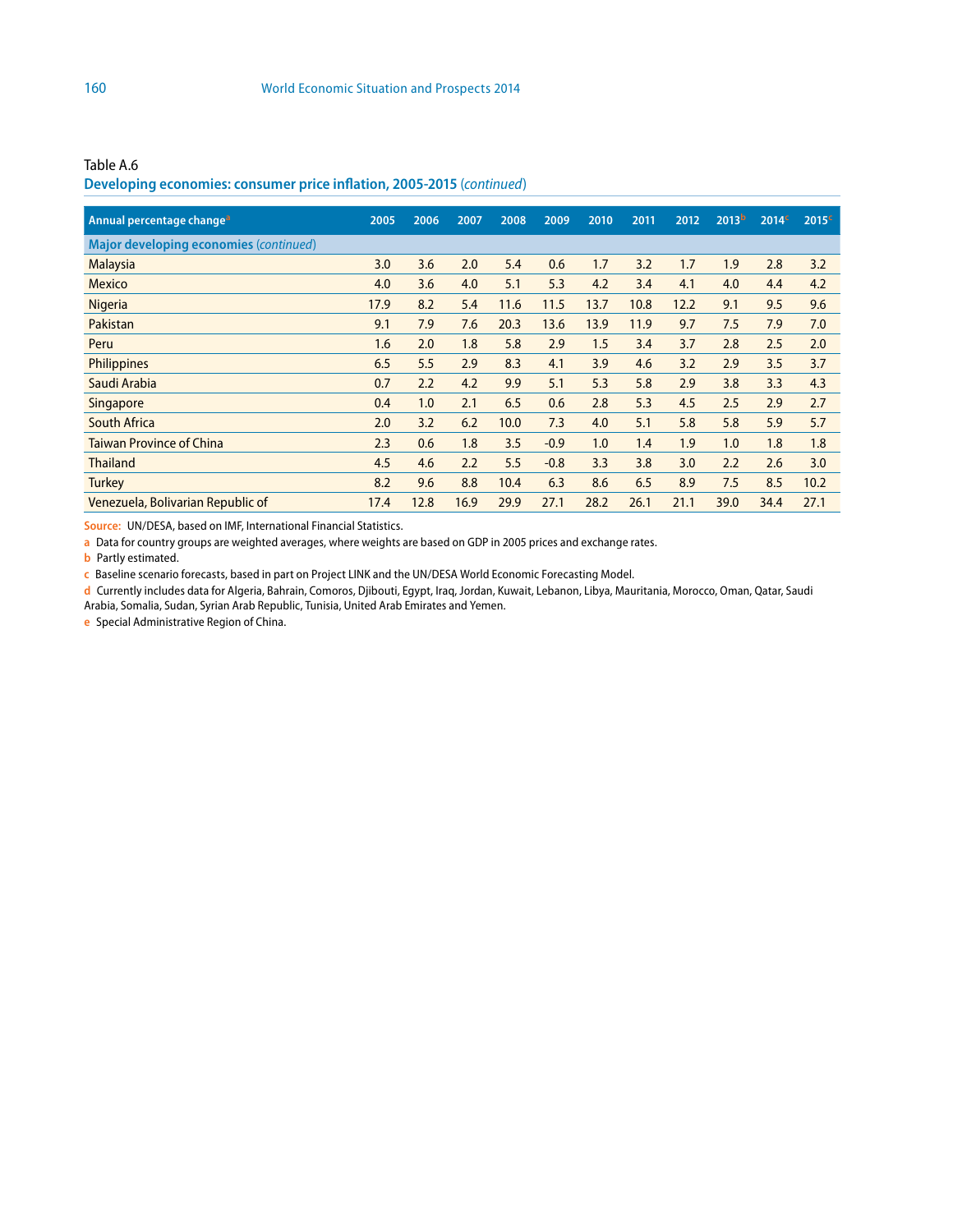### Table A.7 **Developed economies: unemployment rates,a, b 2005-2015**

| <b>Percentage of labour force</b> | 2005 | 2006 | 2007 | 2008 | 2009 | 2010 | 2011 | 2012 | 2013 <sup>o</sup> | 2014 <sup>d</sup> | 2015 <sup>d</sup> |
|-----------------------------------|------|------|------|------|------|------|------|------|-------------------|-------------------|-------------------|
| <b>Developed economies</b>        | 6.9  | 6.3  | 5.8  | 6.1  | 8.4  | 8.8  | 8.5  | 8.5  | 8.6               | 8.4               | 8.1               |
| <b>United States</b>              | 5.1  | 4.6  | 4.6  | 5.8  | 9.3  | 9.6  | 8.9  | 8.1  | 7.5               | 7.1               | 6.5               |
| Canada                            | 6.8  | 6.3  | 6.0  | 6.1  | 8.3  | 8.0  | 7.5  | 7.3  | 7.1               | 7.0               | 6.8               |
| Japan                             | 4.4  | 4.1  | 3.8  | 4.0  | 5.1  | 5.1  | 4.6  | 4.4  | 3.9               | 3.7               | 4.0               |
| <b>Australia</b>                  | 5.0  | 4.8  | 4.4  | 4.2  | 5.6  | 5.2  | 5.1  | 5.2  | 5.4               | 5.8               | 6.1               |
| <b>New Zealand</b>                | 3.8  | 3.9  | 3.7  | 4.2  | 6.1  | 6.5  | 6.5  | 7.3  | 6.6               | 6.8               | 6.4               |
| <b>European Union</b>             | 9.1  | 8.3  | 7.2  | 7.0  | 9.0  | 9.6  | 9.7  | 10.4 | 11.0              | 11.0              | 10.6              |
| <b>EU-15</b>                      | 8.3  | 7.8  | 7.1  | 7.2  | 9.1  | 9.6  | 9.6  | 10.6 | 11.1              | 11.1              | 10.8              |
| Austria                           | 5.2  | 4.8  | 4.4  | 3.8  | 4.8  | 4.4  | 4.1  | 4.4  | 5.0               | 4.9               | 4.8               |
| <b>Belgium</b>                    | 8.4  | 8.3  | 7.5  | 7.0  | 7.9  | 8.3  | 7.2  | 7.6  | 8.3               | 8.3               | 7.9               |
| <b>Denmark</b>                    | 4.8  | 3.9  | 3.8  | 3.4  | 6.0  | 7.5  | 7.6  | 8.0  | 8.1               | 8.0               | 7.7               |
| Finland                           | 8.4  | 7.7  | 6.9  | 6.4  | 8.2  | 8.4  | 7.8  | 7.8  | 8.5               | 8.6               | 8.3               |
| France                            | 9.3  | 9.2  | 8.4  | 7.8  | 9.5  | 9.7  | 9.6  | 10.3 | 10.9              | 11.1              | 10.9              |
| Germany                           | 11.3 | 10.3 | 8.7  | 7.5  | 7.8  | 7.1  | 6.0  | 5.5  | 5.3               | 5.2               | 5.0               |
| Greece                            | 9.9  | 8.9  | 8.3  | 7.7  | 9.5  | 12.6 | 17.7 | 24.3 | 27.3              | 28.4              | 28.7              |
| Ireland                           | 4.4  | 4.5  | 4.7  | 6.4  | 12.0 | 13.9 | 14.7 | 14.8 | 13.7              | 13.3              | 12.9              |
| Italy                             | 7.7  | 6.8  | 6.1  | 6.7  | 7.8  | 8.4  | 8.4  | 10.7 | 12.1              | 12.3              | 12.0              |
| Luxembourg                        | 4.4  | 4.8  | 4.2  | 5.0  | 5.1  | 4.2  | 4.6  | 5.3  | 4.9               | 4.7               | 4.5               |
| <b>Netherlands</b>                | 5.3  | 4.3  | 3.6  | 3.1  | 3.7  | 4.5  | 4.5  | 5.3  | 6.7               | 7.5               | 7.0               |
| Portugal                          | 7.7  | 7.8  | 8.1  | 7.7  | 9.6  | 11.0 | 12.9 | 15.9 | 17.0              | 17.3              | 17.2              |
| Spain                             | 9.2  | 8.5  | 8.3  | 11.3 | 18.0 | 20.1 | 21.6 | 25.1 | 26.5              | 26.4              | 25.3              |
| Sweden                            | 7.6  | 7.0  | 6.1  | 6.2  | 8.3  | 8.6  | 7.8  | 8.0  | 7.9               | 7.8               | 7.5               |
| <b>United Kingdom</b>             | 4.8  | 5.4  | 5.3  | 5.7  | 7.6  | 7.8  | 8.0  | 7.9  | 7.5               | 7.3               | 7.2               |
| <b>New EU member States</b>       | 11.9 | 10.0 | 7.7  | 6.5  | 8.4  | 9.9  | 9.8  | 9.4  | 10.8              | 10.4              | 10.0              |
| <b>Bulgaria</b>                   | 10.1 | 8.9  | 6.9  | 5.6  | 6.8  | 10.2 | 11.2 | 12.3 | 12.6              | 12.0              | 11.4              |
| Croatia                           | 12.6 | 11.1 | 9.6  | 8.4  | 9.1  | 11.8 | 13.4 | 14.9 | 16.8              | 16.0              | 15.5              |
| Cyprus                            | 5.3  | 4.5  | 4.0  | 3.6  | 5.4  | 6.2  | 7.7  | 11.1 | 19.1              | 21.2              | 21.7              |
| <b>Czech Republic</b>             | 7.9  | 7.1  | 5.3  | 4.4  | 6.7  | 7.3  | 6.7  | 6.8  | 7.3               | 7.1               | 7.0               |
| Estonia                           | 7.9  | 5.9  | 4.6  | 5.6  | 13.8 | 16.9 | 12.6 | 11.5 | 11.0              | 10.5              | 10.3              |
| Hungary                           | 7.2  | 7.5  | 7.4  | 7.8  | 10.0 | 11.2 | 11.0 | 10.9 | 10.5              | 10.2              | 9.9               |
| Latvia                            | 9.0  | 6.8  | 6.0  | 7.4  | 17.1 | 18.7 | 15.3 | 15.1 | 14.5              | 14.0              | 12.5              |
| Lithuania                         | 8.3  | 5.6  | 4.3  | 5.8  | 13.7 | 17.8 | 15.4 | 13.2 | 12.6              | 11.7              | 11.0              |
| Malta                             | 7.2  | 7.1  | 6.4  | 5.7  | 6.8  | 6.6  | 6.5  | 6.5  | 6.5               | 6.5               | 6.5               |
| Poland                            | 17.9 | 14.0 | 9.6  | 7.0  | 8.1  | 9.7  | 9.7  | 10.5 | 12.0              | 11.6              | 11.0              |
| Romania                           | 7.2  | 7.3  | 6.4  | 5.8  | 6.9  | 7.3  | 7.4  | 7.1  | 7.0               | 6.8               | 6.5               |
| Slovakia                          | 16.4 | 13.5 | 11.2 | 9.6  | 12.1 | 14.5 | 13.7 | 13.9 | 14.2              | 13.9              | 13.8              |
| Slovenia                          | 6.5  | 6.0  | 4.9  | 4.4  | 5.9  | 7.3  | 8.2  | 8.9  | 9.1               | 9.0               | 8.6               |
| <b>Other Europe</b>               | 4.4  | 3.7  | 3.2  | 3.1  | 4.0  | 4.2  | 3.8  | 3.8  | 4.0               | 4.2               | 4.3               |
| Icelande                          | 2.9  | 2.8  | 2.2  | 2.7  | 7.0  | 7.4  | 7.4  | 6.7  | 5.0               | 4.6               | 4.5               |
| Norway                            | 4.5  | 3.4  | 2.5  | 2.6  | 3.2  | 3.6  | 3.3  | 3.2  | 3.6               | 3.5               | 3.5               |
| Switzerland                       | 4.3  | 3.9  | 3.6  | 3.3  | 4.3  | 4.4  | 3.9  | 4.1  | 4.2               | 4.6               | 4.8               |
| Memorandum items                  |      |      |      |      |      |      |      |      |                   |                   |                   |
| Major developed economies         | 6.3  | 5.9  | 5.5  | 5.9  | 8.1  | 8.2  | 7.7  | 7.4  | 7.2               | 7.0               | 6.7               |
| Euro area                         | 9.2  | 8.5  | 7.6  | 7.6  | 9.5  | 10.1 | 10.1 | 11.3 | 12.0              | 12.1              | 11.8              |

**Source:** UN/DESA, based on data of the OECD and Eurostat.

**a** Unemployment data are standardized by the OECD and Eurostat for comparability among countries and over time, in conformity with the definitions of the International Labour Organization (see OECD, Standardized Unemployment Rates: Sources and Methods (Paris, 1985)).

**b** Data for country groups are weighted averages, where labour force is used for weights.

**c** Partly estimated.

**d** Baseline scenario forecasts, based in part on Project LINK and the UN/DESA World Economic Forecasting Model.

**e** Not standardized.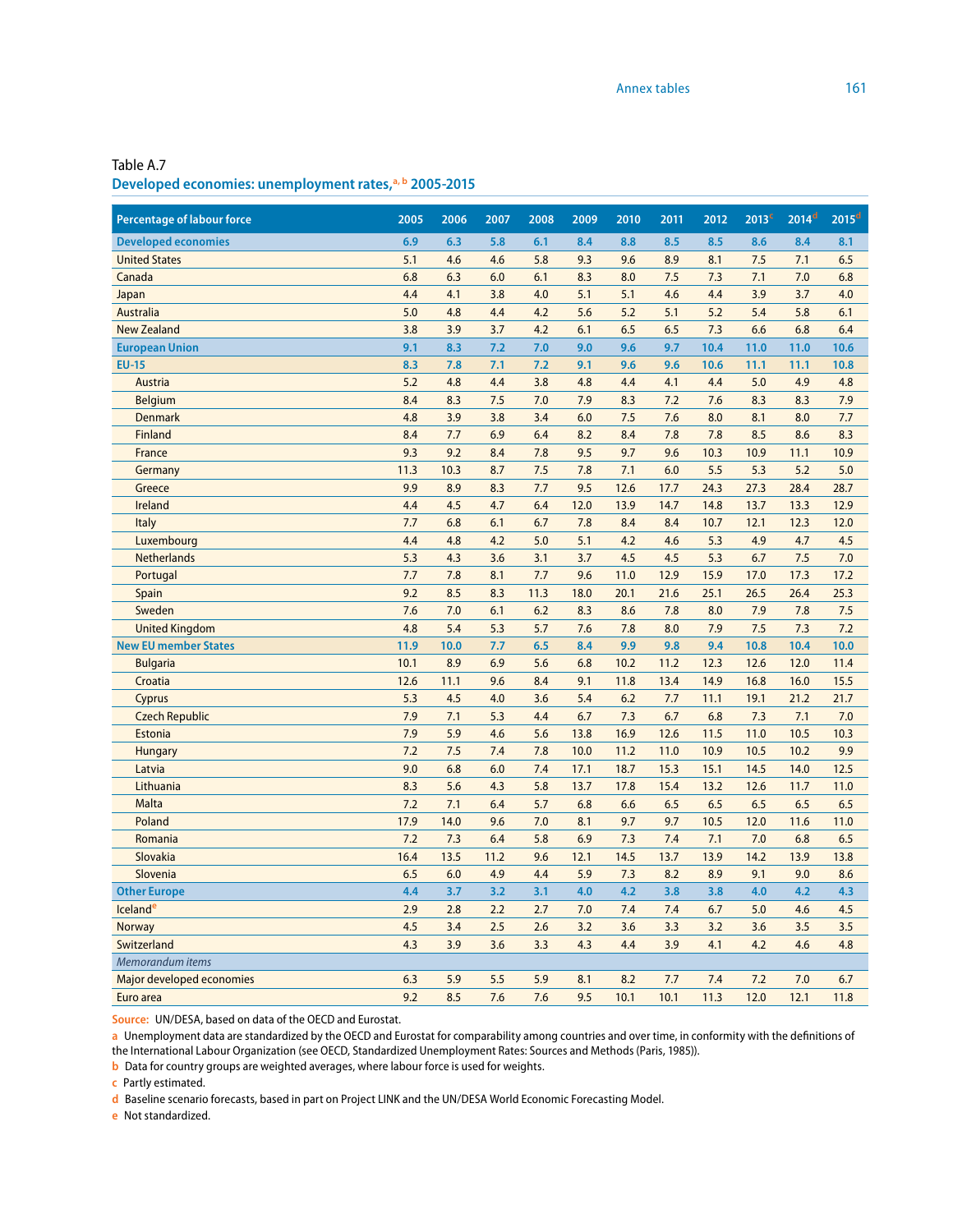# **Economies in transition and developing economies: unemployment rates,a 2004-2013**

| <b>Percentage of labour force</b>               | 2004      | 2005      | 2006      | 2007      | 2008      | 2009      | 2010 | 2011 | 2012      | 2013 <sup>b</sup> |
|-------------------------------------------------|-----------|-----------|-----------|-----------|-----------|-----------|------|------|-----------|-------------------|
| <b>South-Eastern Europe</b>                     |           |           |           |           |           |           |      |      |           |                   |
| Albaniac                                        | 14.4      | 14.1      | 13.8      | 13.2      | 12.5      | 13.6      | 13.5 | 13.3 | 13.1      | 12.8              |
| <b>Bosnia and Herzegovina</b>                   | $\ddotsc$ | $\ddotsc$ | 31.1      | 29.0      | 23.4      | 24.1      | 27.2 | 27.6 | 28.0      | 27.5              |
| Montenegro                                      | 31.1      | 30.3      | 29.6      | 19.4      | 16.8      | 19.1      | 19.7 | 19.7 | 19.7      | 20.3              |
| Serbia                                          | 18.5      | 20.8      | 20.9      | 18.1      | 13.6      | 16.1      | 19.2 | 23.0 | 23.9      | 24.5              |
| The former Yugoslav Republic of Macedonia       | 37.2      | 37.3      | 36.0      | 34.9      | 33.8      | 32.2      | 32.0 | 31.4 | 31.0      | 28.6              |
| Commonwealth of Independent States and Georgiad |           |           |           |           |           |           |      |      |           |                   |
| Armenia                                         | 31.6      | 31.2      | 27.8      | 28.7      | 16.4      | 18.7      | 19.0 | 18.4 | 17.3      | 16.5              |
| Azerbaijan                                      | 8.4       | 7.6       | 6.8       | 6.5       | 6.0       | 5.9       | 5.6  | 5.4  | 5.4       | 5.5               |
| <b>Belarus</b>                                  | 1.9       | 1.5       | 1.1       | 1.0       | 0.8       | 0.9       | 0.7  | 0.6  | 0.5       | 0.5               |
| Georgiad                                        | 12.6      | 13.8      | 13.6      | 13.3      | 16.5      | 16.9      | 16.3 | 15.1 | 15.0      | 15.0              |
| Kazakhstan                                      | 8.4       | 8.1       | 7.8       | 7.3       | 6.6       | 6.6       | 5.8  | 5.4  | 5.3       | 5.2               |
| Kyrgyzstan                                      | 2.9       | 3.3       | 3.5       | 3.3       | 2.8       | 2.8       | 2.5  | 2.6  | 2.5       | 2.5               |
| <b>Republic of Moldova</b>                      | 8.1       | 7.3       | 7.4       | 5.1       | 4.0       | 6.4       | 7.4  | 6.7  | 5.6       | 6.0               |
| <b>Russian Federation</b>                       | 7.8       | 7.2       | 7.2       | 6.1       | 6.4       | 8.4       | 7.5  | 6.6  | 5.5       | 5.6               |
| Tajikistan <sup>c</sup>                         | 2.0       | 2.1       | 2.3       | 2.5       | 2.1       | 2.1       | 2.2  | 2.1  | 2.6       | 2.5               |
| Turkmenistan <sup>c</sup>                       |           | 3.7       |           | 3.6       | 2.5       | 2.2       | 2.0  | 2.3  | 2.1       | 2.0               |
| <b>Ukraine</b>                                  | 8.6       | 7.2       | 7.4       | 6.6       | 6.4       | 8.8       | 8.1  | 8.0  | 7.7       | 8.2               |
| Uzbekistan <sup>c</sup>                         | 0.4       | 0.3       | 0.3       | 0.2       | 0.2       | 0.2       | 0.2  | 0.2  | 0.2       | 0.2               |
| <b>Africa</b>                                   |           |           |           |           |           |           |      |      |           |                   |
| Algeria                                         | 17.7      | 15.3      | 12.3      | 13.8      | 11.3      | 10.2      | 10.0 | 10.0 | 10.4      | 10.2              |
| <b>Botswana</b>                                 | $\ddotsc$ | $\ddotsc$ | 17.6      | 20.2      | $\ddotsc$ | $\ddotsc$ | 17.8 |      | $\ddotsc$ | $\bullet\bullet$  |
| Egypt                                           | 10.3      | 11.2      | 10.7      | 8.9       | 8.7       | 9.4       | 9.0  | 12.0 | 12.5      | 13.1              |
| <b>Mauritius</b>                                | 8.4       | 9.6       | 9.1       | 8.5       | 7.2       | 7.3       | 7.8  | 7.9  | 8.0       | 8.3               |
| Morocco                                         | 10.8      | 11.1      | 9.7       | 9.8       | 9.6       | 9.1       | 9.1  | 8.9  | 9.0       | 9.1               |
| <b>South Africa</b>                             | 27.0      | 26.6      | 25.5      | 23.3      | 22.9      | 24.0      | 24.9 | 24.9 | 25.1      | 25.2              |
| Tunisia <sup>e</sup>                            |           | 12.9      | 12.5      | 12.4      | 12.4      | 13.3      | 13.0 | 18.3 | 17.4      | 17.0              |
| <b>Developing America</b>                       |           |           |           |           |           |           |      |      |           |                   |
| Argentinaf                                      | 13.6      | 11.6      | 10.2      | 8.5       | 7.9       | 8.7       | 7.7  | 7.2  | 7.3       | 7.6               |
| <b>Barbados</b>                                 | 9.6       | 9.1       | 8.7       | 7.4       | 8.1       | 10.0      | 10.8 | 11.2 | 11.6      | 11.0              |
| Boliviaf                                        | 6.2       | 8.1       | 8.0       | 7.7       | 6.7       | 7.9       | 6.1  | 5.8  | $\ldots$  |                   |
| Brazilh, g                                      | 11.5      | 9.8       | 10.0      | 9.3       | 7.9       | 8.1       | 6.7  | 6.0  | 5.5       | 5.6               |
| Chile                                           | 10.0      | 9.2       | 7.8       | 7.1       | 7.8       | 9.7       | 8.2  | 7.2  | 6.4       | 6.1               |
| Colombiah                                       | 15.3      | 13.9      | 12.9      | 11.4      | 11.5      | 13.0      | 12.4 | 11.5 | 11.2      | 11.6              |
| <b>Costa Rica</b>                               | 6.7       | 6.9       | 6.0       | 4.8       | 4.8       | 8.5       | 7.1  | 7.7  | 7.8       | $\ddotsc$         |
| <b>Dominican Republic</b>                       | 18.4      | 17.9      | 16.2      | 15.6      | 14.1      | 14.9      | 14.3 | 14.6 | 14.7      | 15.0              |
| <b>Ecuador</b> <sup>i</sup>                     | 9.7       | 8.5       | 8.1       | 7.3       | 6.9       | 8.5       | 7.6  | 6.0  | 4.9       | 4.7               |
| <b>El Salvador</b>                              | 6.5       | 7.3       | 5.7       | 5.8       | 5.5       | 7.3       | 7.0  | 6.6  | 6.2       | $\ddotsc$         |
| Guatemala                                       | 4.4       | $\ldots$  | $\ddotsc$ | $\ddotsc$ | $\ldots$  | $\ddotsc$ | 4.8  | 3.1  | 4.0       | $\ldots$          |
| <b>Honduras</b>                                 | 8.0       | 6.1       | 4.6       | 3.9       | 4.2       | 4.9       | 6.4  | 6.8  | 5.6       | $\ddotsc$         |
| Jamaica                                         | 11.4      | 11.2      | 10.3      | 9.8       | 10.6      | 11.4      | 12.4 | 12.6 | 13.9      | 15.9              |
| Mexico                                          | 5.3       | 4.7       | 4.6       | 4.8       | 4.9       | 6.6       | 6.4  | 6.0  | 5.9       | 5.6               |
| Nicaragua                                       | 8.6       | 7.0       | 7.0       | 6.9       | 8.0       | 10.5      | 9.7  |      | $\ddotsc$ |                   |
| Panama                                          | 14.1      | 12.1      | 10.4      | 7.8       | 6.5       | 7.9       | 7.7  | 5.4  | 4.8       | 5.1               |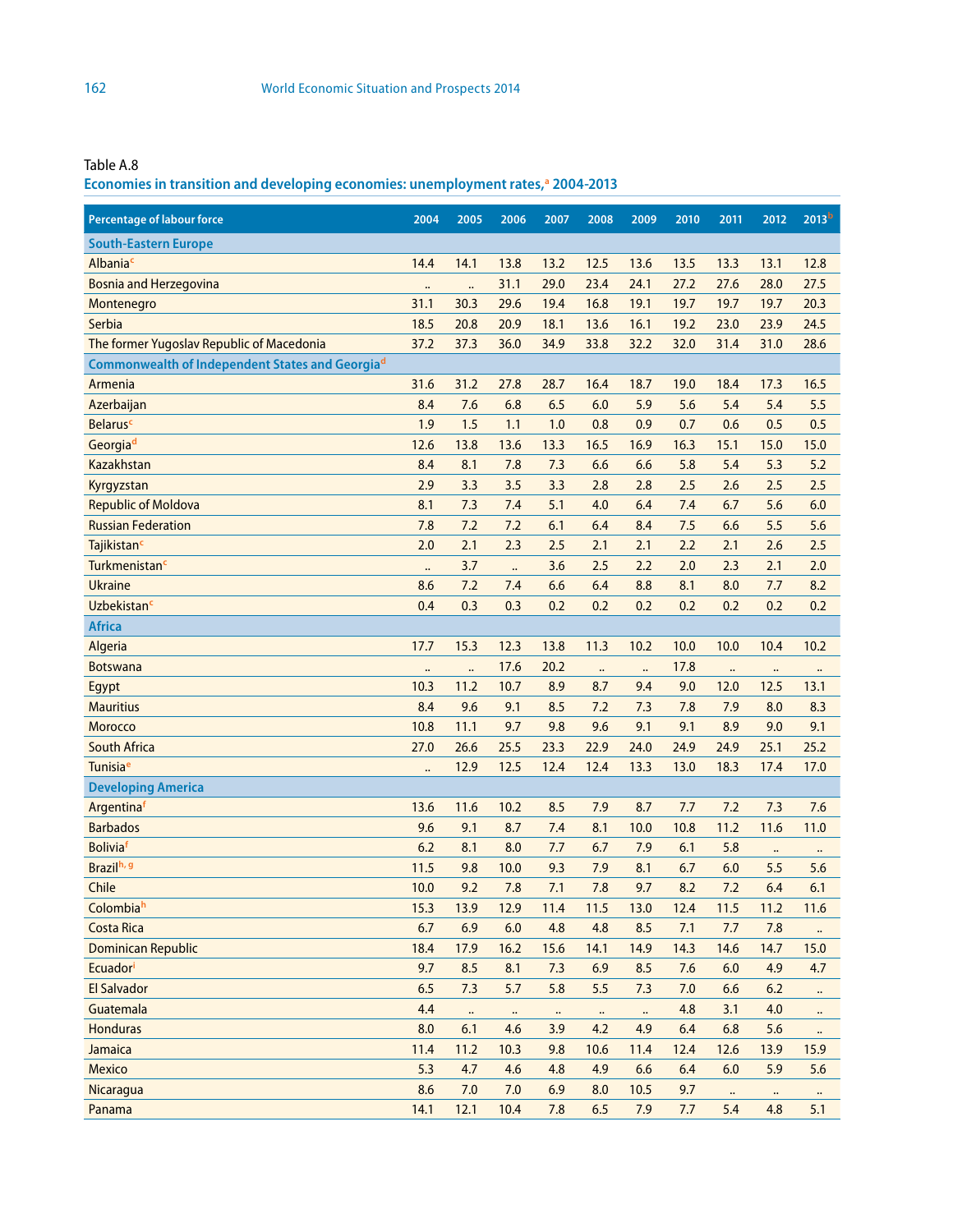| <b>Percentage of labour force</b> | 2004 | 2005 | 2006                 | 2007      | 2008      | 2009 | 2010 | 2011 | 2012 | 2013 <sup>b</sup> |
|-----------------------------------|------|------|----------------------|-----------|-----------|------|------|------|------|-------------------|
| Paraguay <sup>t</sup>             | 10.0 | 7.6  | 8.9                  | 7.2       | 7.4       | 8.2  | 7.0  | 6.5  | 6.1  | 8.2               |
| Peruf, j                          | 9.4  | 9.6  | 8.5                  | 8.4       | 8.4       | 8.4  | 7.9  | 7.7  | 7.5  |                   |
| <b>Trinidad and Tobago</b>        | 8.3  | 8.0  | 6.2                  | 5.5       | 4.6       | 5.3  | 5.9  | 5.1  | 5.2  | $\ddotsc$         |
| Uruguay <sup>f</sup>              | 13.1 | 12.2 | 10.8                 | 9.4       | 8.0       | 7.7  | 7.2  | 6.3  | 6.5  | 6.7               |
| Venezuela, Bolivarian Republic of | 15.3 | 12.3 | 10.6                 | 8.4       | 7.3       | 7.9  | 8.7  | 8.3  | 8.1  | 8.1               |
| <b>Developing Asia</b>            |      |      |                      |           |           |      |      |      |      |                   |
| China                             | 4.2  | 4.2  | 4.1                  | 4.0       | 4.2       | 4.3  | 4.1  | 4.1  | 4.1  | 4.1               |
| Hong Kong SAR <sup>k</sup>        | 6.8  | 5.6  | 4.8                  | 4.0       | 3.5       | 5.3  | 4.3  | 3.4  | 3.3  | 3.4               |
| India                             | 5.0  |      |                      | $\ddotsc$ | $\ddotsc$ | 9.4  |      | 3.8  | 4.7  | $\ddotsc$         |
| Indonesia                         | 9.9  | 11.2 | 10.3                 | 9.1       | 8.4       | 7.9  | 7.1  | 6.8  | 6.2  | 6.1               |
| Iran, Islamic Republic of         | 10.3 | 11.5 | $\ddot{\phantom{a}}$ | 10.5      | 10.3      | 11.5 | 13.5 | 12.3 | 12.2 | $\ddotsc$         |
| <b>Israel</b>                     | 10.4 | 9.0  | 8.4                  | 7.3       | 6.1       | 7.6  | 6.6  | 5.6  | 6.9  | 6.5               |
| Jordan                            | 12.5 | 14.8 | 14.0                 | 13.1      | 12.7      | 12.8 | 12.5 | 12.9 | 12.2 | 13.1              |
| Korea, Republic of                | 3.7  | 3.7  | 3.5                  | 3.2       | 3.2       | 3.6  | 3.7  | 3.4  | 3.2  | 3.2               |
| <b>Malaysia</b>                   | 3.5  | 3.5  | 3.3                  | 3.2       | 3.3       | 3.6  | 3.3  | 3.1  | 3.0  | 3.1               |
| Pakistan                          | 7.7  | 7.7  | 6.2                  | 5.3       | 5.2       | 5.5  | 5.8  | 6.0  | 6.2  | 6.1               |
| Philippines <sup>m, n</sup>       | 11.8 | 9.8  | 7.9                  | 7.3       | 7.4       | 7.5  | 7.4  | 7.0  | 7.0  | 7.3               |
| Saudi Arabia                      | 5.8  | 6.1  | 6.3                  | 6.1       | 6.3       | 6.3  | 6.2  | 5.9  | 5.6  | 5.7               |
| Singapore                         | 3.4  | 3.1  | 2.7                  | 2.1       | 2.2       | 3.0  | 2.2  | 2.0  | 2.0  | 1.9               |
| Sri Lanka <sup>o</sup>            | 8.1  | 7.2  | 6.5                  | 6.0       | 5.2       | 5.7  | 4.9  | 4.0  | 4.0  | 4.5               |
| <b>Taiwan Province of China</b>   | 4.4  | 4.1  | 3.9                  | 3.9       | 4.1       | 5.9  | 5.2  | 4.4  | 4.2  | 4.2               |
| <b>Thailand</b>                   | 2.1  | 1.8  | 1.5                  | 1.4       | 1.4       | 1.5  | 1.1  | 0.7  | 0.7  | 0.8               |
| <b>Turkey</b>                     | 9.0  | 9.2  | 8.8                  | 8.9       | 9.7       | 12.6 | 10.7 | 9.8  | 9.1  | 9.8               |
| Viet Nam <sup>f</sup>             | 5.6  | 5.3  | 4.8                  | 4.6       | 4.7       | 3.3  | 1.8  | 1.6  | 2.0  | 2.2               |

**Sources:** UN/DESA, based on data of the Economic Commission for Europe (ECE); ILO LABORSTAT database and KILM 7th edition; Economic Commission for Latin America and the Caribbean (ECLAC); and national sources.

**a** As a percentage of labour force. Reflects national definitions and coverage. Not comparable across economies.

**b** Partly estimated.

**c** End-of-period registered unemployment data (as a percentage of labour force).

**d** Georgia officially left the Commonwealth of Independent States on 18 August 2009. However, its performance is discussed in the context of this group of countries for reasons of geographic proximity and similarities in economic structure.

**e** New methodology starting in 2005.

**f** Urban areas.

- **g** Six main cities.
- **h** Thirteen main cities.

**i** Covers Quito, Guayaquil and Cuenca.

**j** Metropolitan Lima.

**k** Special Administrative Region of China.

**l** Data for 2011 and 2012 refer to the fiscal year.

**m** Partly adopts the ILO definition; that is to say, it does not include one ILO criterion, namely, "currently available for work".

**n** Break in series: new methodology starting in 2005.

**o** Excluding Northern and Eastern provinces.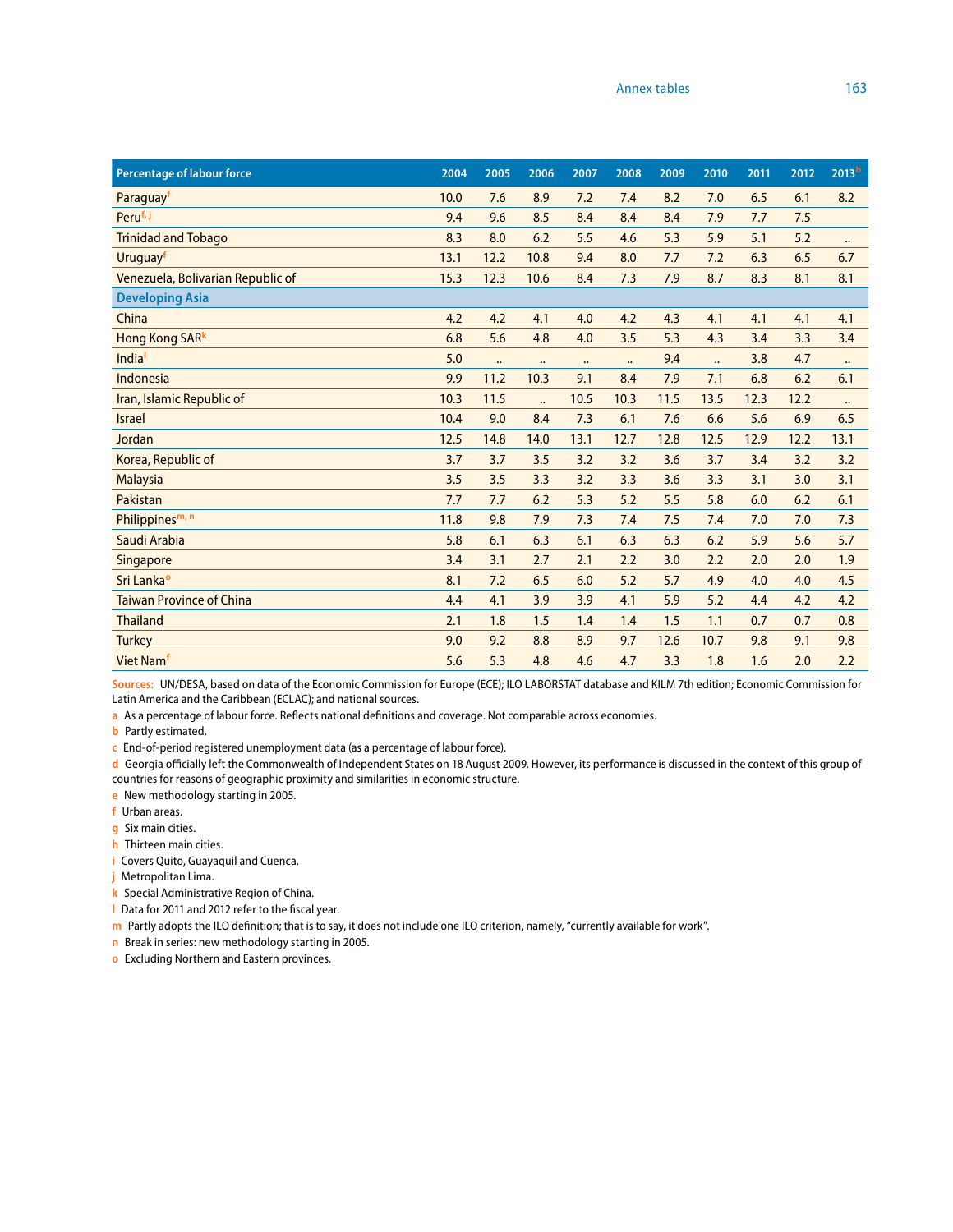**Major developed economies: quarterly indicators of growth, unemployment and inflation, 2011-2013**

|                                                                                                                      | 2011   |              |        |           |        |        | 2012   |           |        | 2013         |                 |
|----------------------------------------------------------------------------------------------------------------------|--------|--------------|--------|-----------|--------|--------|--------|-----------|--------|--------------|-----------------|
| Percentage                                                                                                           | п      | $\mathbf{H}$ | III    | <b>IV</b> | ı      | Ш      | m      | <b>IV</b> | п      | $\mathbf{H}$ | TH <sub>1</sub> |
| Growth of gross domestic product <sup>a</sup> (percentage change in seasonally adjusted data from preceding quarter) |        |              |        |           |        |        |        |           |        |              |                 |
| Canada                                                                                                               | 2.2    | $-0.6$       | 6.2    | 1.9       | 0.8    | 1.6    | 0.8    | 0.9       | 2.2    | 1.8          | 2.7             |
| France                                                                                                               | 4.5    | $-0.2$       | 1.0    | 0.7       | 0.1    | $-1.4$ | 0.7    | $-0.7$    | $-0.2$ | 2.2          | $-0.6$          |
| Germany                                                                                                              | 6.3    | 0.4          | 1.7    | 0.4       | 2.7    | $-0.3$ | 0.8    | $-1.8$    | 0.0    | 2.9          | 1.3             |
| Italy                                                                                                                | 0.3    | 1.0          | $-0.6$ | $-2.9$    | $-4.4$ | $-2.4$ | $-1.7$ | $-3.7$    | $-2.3$ | $-1.1$       | $-0.5$          |
| Japan                                                                                                                | $-7.7$ | $-3.0$       | 10.7   | 1.0       | 5.1    | $-0.8$ | $-3.7$ | 0.6       | 4.3    | 3.8          | 1.9             |
| <b>United Kingdom</b>                                                                                                | 1.9    | 0.4          | 2.4    | $-0.4$    | 0.0    | $-1.8$ | 2.5    | $-1.2$    | 1.5    | 2.7          | 3.2             |
| <b>United States</b>                                                                                                 | $-1.3$ | 3.2          | 1.4    | 4.9       | 3.7    | 1.2    | 2.8    | 0.1       | 1.1    | 2.5          | 2.8             |
| Major developed economiesb                                                                                           | $-0.7$ | 1.1          | 3.0    | 2.4       | 2.6    | 0.1    | 1.0    | $-0.4$    | 1.3    | 2.5          | 2.1             |
| Euro area                                                                                                            | 3.1    | 0.3          | 0.3    | $-0.8$    | $-0.4$ | $-1.2$ | $-0.5$ | $-2.0$    | $-0.9$ | 1.1          | 0.4             |
| Unemployment rate <sup>c</sup> (percentage of total labour force)                                                    |        |              |        |           |        |        |        |           |        |              |                 |
| Canada                                                                                                               | 7.7    | 7.5          | 7.3    | 7.4       | 7.4    | 7.3    | 7.3    | 7.2       | 7.1    | 7.1          | 7.1             |
| France                                                                                                               | 9.6    | 9.5          | 9.6    | 9.8       | 9.9    | 10.2   | 10.3   | 10.6      | 10.8   | 10.8         | 11.0            |
| Germany                                                                                                              | 6.3    | 6.0          | 5.8    | 5.6       | 5.5    | 5.5    | 5.4    | 5.4       | 5.4    | 5.3          | 5.3             |
| Italy                                                                                                                | 7.9    | 7.9          | 8.6    | 9.2       | 10.0   | 10.6   | 10.8   | 11.4      | 11.9   | 12.1         | 12.3            |
| Japan                                                                                                                | 4.7    | 4.7          | 4.5    | 4.5       | 4.5    | 4.4    | 4.3    | 4.2       | 4.2    | 4.0          | 4.0             |
| <b>United Kingdom</b>                                                                                                | 7.7    | 7.9          | 8.2    | 8.3       | 8.2    | 7.9    | 7.8    | 7.7       | 7.8    | 7.7          |                 |
| <b>United States</b>                                                                                                 | 9.0    | 9.0          | 9.0    | 8.7       | 8.3    | 8.2    | 8.0    | 7.8       | 7.7    | 7.6          | 7.3             |
| Major developed economiesd                                                                                           | 7.7    | 7.7          | 7.7    | 7.6       | 7.5    | 7.4    | 7.4    | 7.3       | 7.3    | 7.2          |                 |
| Euro area                                                                                                            | 9.9    | 9.9          | 10.2   | 10.6      | 10.9   | 11.3   | 11.5   | 11.8      | 12.0   | 12.1         | 12.2            |
| Change in consumer prices (percentage change from one year ago)                                                      |        |              |        |           |        |        |        |           |        |              |                 |
| Canada                                                                                                               | 2.6    | 3.4          | 3.0    | 2.7       | 2.3    | 1.6    | 1.2    | 0.9       | 0.9    | 0.8          | 1.2             |
| France                                                                                                               | 2.0    | 2.2          | 2.3    | 2.6       | 2.6    | 2.3    | 2.3    | 1.7       | 1.2    | 0.9          | 1.1             |
| Germany                                                                                                              | 2.2    | 2.5          | 2.6    | 2.6       | 2.4    | 2.1    | 2.1    | 2.0       | 1.8    | 1.5          | 1.7             |
| Italy                                                                                                                | 2.3    | 2.9          | 2.7    | 3.7       | 3.6    | 3.6    | 3.4    | 2.6       | 2.1    | 1.3          | 1.1             |
| Japan                                                                                                                | $-0.5$ | $-0.4$       | 0.1    | $-0.3$    | 0.3    | 0.2    | $-0.4$ | $-0.2$    | $-0.6$ | $-0.3$       | 0.9             |
| <b>United Kingdom</b>                                                                                                | 4.1    | 4.4          | 4.7    | 4.7       | 3.5    | 2.7    | 2.4    | 2.7       | 2.8    | 2.7          | 2.7             |
| <b>United States</b>                                                                                                 | 2.1    | 3.4          | 3.8    | 3.3       | 2.8    | 1.9    | 1.7    | 1.9       | 1.7    | 1.4          | 1.6             |
| Major developed economies <sup>b</sup>                                                                               | 1.9    | 2.7          | 2.9    | 2.7       | 2.4    | 1.8    | 1.6    | 1.6       | 1.4    | 1.2          | 1.5             |
| Euro area                                                                                                            | 2.5    | 2.8          | 2.7    | 2.9       | 2.7    | 2.5    | 2.5    | 2.3       | 1.9    | 1.4          | 1.3             |

**Source:** UN/DESA, based on Eurostat, OECD and national sources.

**a** Expressed as an annualized rate.

**b** Calculated as a weighted average, where weights are based on 2005 GDP in United States dollars.

**c** Seasonally adjusted data as standardized by OECD.

**d** Calculated as a weighted average, where weights are based on labour force.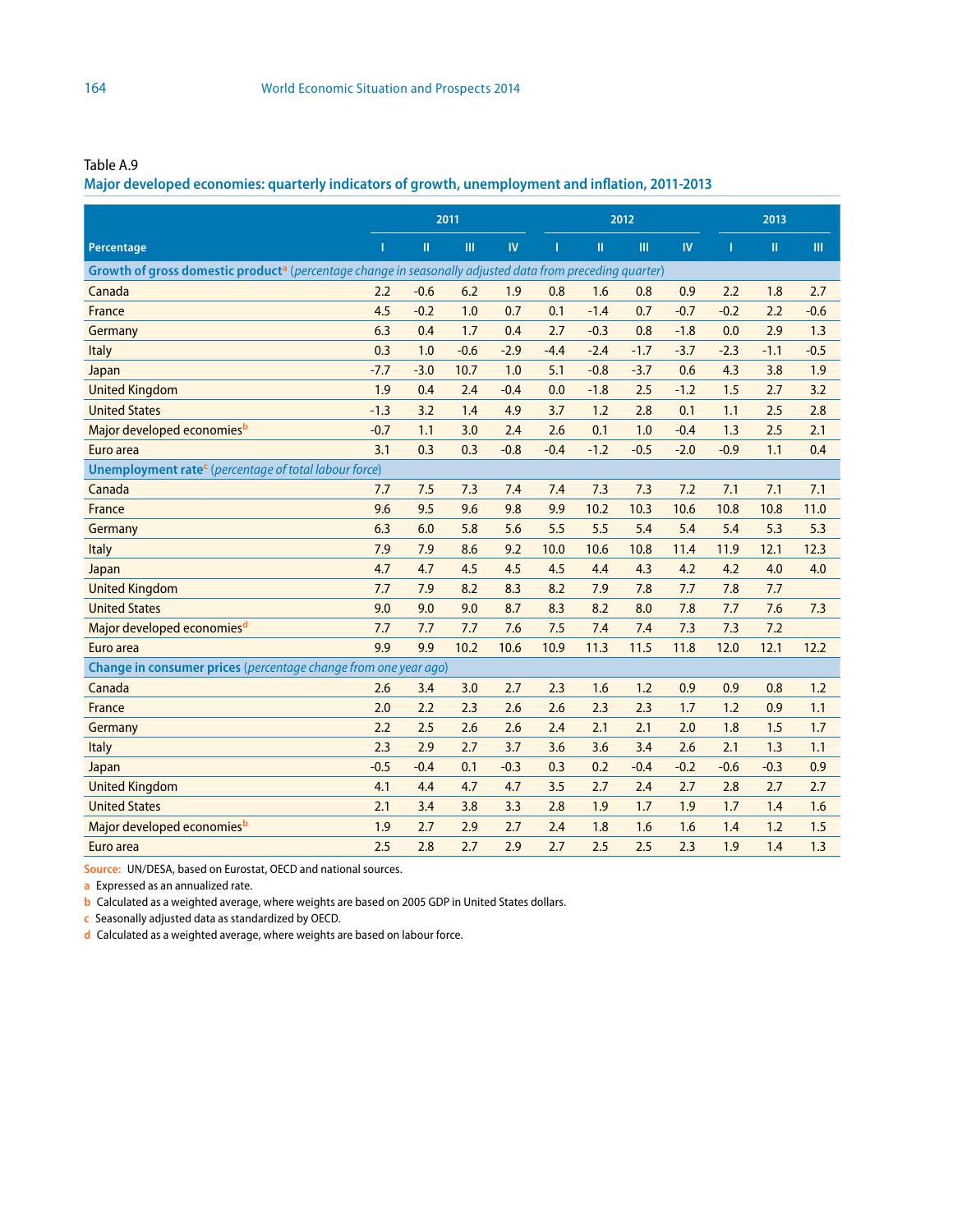**Selected economies in transition: quarterly indicators of growth and inflation, 2011-2013**

|                                                        | 2011 |      |      |           | 2012   |        |        |           | 2013   |        |                      |
|--------------------------------------------------------|------|------|------|-----------|--------|--------|--------|-----------|--------|--------|----------------------|
| Percentage                                             | Т    | Ш    | Ш    | <b>IV</b> |        | П      | Ш      | <b>IV</b> | Т      | Ш      | III.                 |
| Rates of growth of gross domestic product <sup>a</sup> |      |      |      |           |        |        |        |           |        |        |                      |
| Armenia                                                | 1.9  | 3.1  | 6.7  | 5.2       | 5.4    | 7.1    | 9.1    | 6.2       | 7.5    | 0.6    |                      |
| Azerbaijanb                                            | 1.6  | 0.9  | 0.5  | 0.1       | 0.5    | 1.5    | 1.1    | 2.2       | 3.1    | 5.0    | 5.4                  |
| <b>Belarus</b>                                         | 10.6 | 11.2 | 1.7  | 0.3       | 3.0    | 2.5    | 2.6    | $-2.0$    | 4.0    | $-0.5$ | $\ddot{\phantom{0}}$ |
| Georgia                                                | 5.8  | 6.0  | 7.9  | 8.5       | 6.7    | 8.2    | 7.5    | 2.8       | 2.4    | 1.5    | $\ddotsc$            |
| Kazakhstanb                                            | 6.8  | 7.0  | 7.2  | 7.5       | 5.6    | 5.6    | 5.2    | 5.0       | 4.7    | 5.1    | $\ddot{\phantom{a}}$ |
| Kyrgyzstanb                                            | 0.6  | 4.9  | 8.3  | 5.7       | $-8.4$ | $-6.9$ | $-5.6$ | $-0.9$    | 7.6    | 7.9    | 9.2                  |
| <b>Republic of Moldova</b>                             | 6.9  | 7.1  | 6.9  | 6.7       | 1.0    | 0.6    | $-1.7$ | $-2.5$    | 3.5    | 6.1    | $\ddotsc$            |
| <b>Russian Federation</b>                              | 3.5  | 3.4  | 5.0  | 5.1       | 4.8    | 4.3    | 3.0    | 2.1       | 1.6    | 1.2    | 1.2                  |
| The former Yugoslav Republic of Macedonia              | 6.4  | 3.7  | 1.2  | 0.9       | $-1.3$ | $-0.9$ | 0.4    | 1.0       | 2.9    | 3.9    | $\ddotsc$            |
| <b>Ukraine</b>                                         | 5.4  | 3.9  | 6.5  | 4.7       | 2.2    | 3.0    | $-1.3$ | $-2.5$    | $-1.1$ | $-1.3$ | $-1.5$               |
| Change in consumer prices <sup>a</sup>                 |      |      |      |           |        |        |        |           |        |        |                      |
| Armenia                                                | 11.1 | 8.8  | 5.8  | 5.1       | 3.3    | 1.0    | 2.4    | 3.4       | 3.0    | 5.2    | $\ddotsc$            |
| Azerbaijan                                             | 8.9  | 8.5  | 7.6  | 6.1       | 3.0    | 1.2    | 0.0    | $-0.2$    | 1.1    | 2.7    |                      |
| <b>Belarus</b>                                         | 12.6 | 31.7 | 63.1 | 102.4     | 107.8  | 82.4   | 52.3   | 24.8      | 22.6   | 19.4   | 16.0                 |
| <b>Bosnia and Herzegovina</b>                          | 3.5  | 4.1  | 3.9  | 3.2       | 2.3    | 2.1    | 1.8    | 2.0       | 0.8    | 0.4    | 0.0                  |
| Georgia                                                | 13.3 | 12.6 | 6.7  | 2.1       | $-1.3$ | $-1.9$ | 0.0    | $-0.6$    | $-1.9$ | $-0.5$ | $\ddotsc$            |
| Kazakhstan                                             | 8.5  | 8.4  | 8.9  | 7.7       | 5.1    | 4.9    | 4.8    | 5.7       | 6.8    | 6.1    | $\ddotsc$            |
| Kyrgyzstan                                             | 20.5 | 22.5 | 16.9 | 7.2       | 1.9    | $-0.3$ | 2.1    | 7.1       | 7.7    | 7.2    | $\ddot{\phantom{a}}$ |
| <b>Republic of Moldova</b>                             | 6.2  | 7.3  | 8.9  | 8.6       | 6.2    | 4.2    | 4.4    | 4.0       | 4.3    | 5.1    | $\ddotsc$            |
| <b>Russian Federation</b>                              | 9.5  | 9.5  | 8.1  | 6.7       | 3.9    | 3.8    | 6.0    | 6.5       | 7.1    | 7.2    | 6.4                  |
| The former Yugoslav Republic of Macedonia              | 3.9  | 4.7  | 3.7  | 3.3       | 2.4    | 2.2    | 3.7    | 4.9       | 3.4    | 3.6    | 2.8                  |
| <b>Ukraine</b>                                         | 7.7  | 10.8 | 8.4  | 5.0       | 3.8    | 2.2    | 2.6    | 2.4       | 1.2    | $-0.4$ | $-0.3$               |

**Source:** UN/DESA, based on data of the Economic Commission for Europe, European Bank for Reconstruction and Development and national sources.

**a** Percentage change from the corresponding period of the preceding year.

**b** Data reflect growth rate of cumulative GDP from the beginning of the year.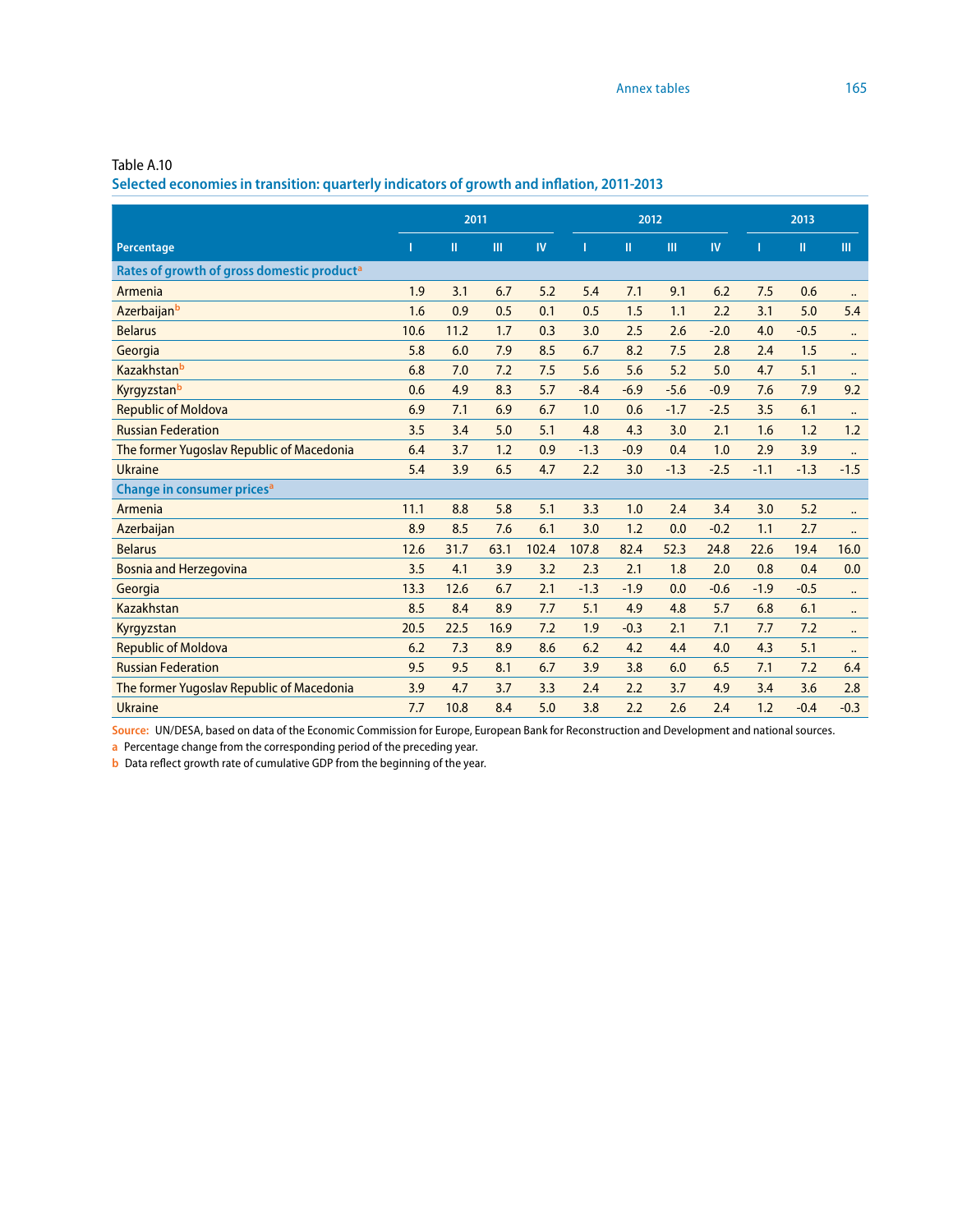**Major developing economies: quarterly indicators of growth, unemployment and inflation, 2011-2013**

|                                                        | 2011 |               |           | 2012       |      |         |      | 2013          |              |              |           |
|--------------------------------------------------------|------|---------------|-----------|------------|------|---------|------|---------------|--------------|--------------|-----------|
| Percentage                                             | Т    | $\mathbf{II}$ | $\rm III$ | ${\sf IV}$ | п    | $\rm H$ | Ш    | $\mathsf{IV}$ | $\mathbf{I}$ | $\mathbf{I}$ | III       |
| Rates of growth of gross domestic product <sup>a</sup> |      |               |           |            |      |         |      |               |              |              |           |
| Argentina                                              | 9.9  | 9.1           | 9.3       | 7.3        | 5.2  | 0.0     | 0.7  | 2.1           | 3.0          | 8.3          |           |
| <b>Brazil</b>                                          | 4.2  | 3.3           | 2.1       | 1.4        | 0.8  | 0.5     | 0.9  | 1.4           | 1.9          | 3.3          | $\ddotsc$ |
| Chile                                                  | 9.8  | 5.8           | 3.2       | 5.0        | 5.1  | 5.7     | 5.8  | 5.7           | 4.7          | 4.0          | 4.7       |
| China                                                  | 9.8  | 9.7           | 9.5       | 9.3        | 8.1  | 7.8     | 7.7  | 7.8           | 7.7          | 7.5          | 7.8       |
| Colombia                                               | 5.6  | 6.5           | 8.0       | 6.5        | 5.9  | 4.8     | 2.9  | 3.3           | 2.7          | 4.2          |           |
| Ecuador                                                | 7.7  | 8.5           | 8.7       | 6.4        | 6.6  | 5.5     | 4.3  | 4.1           | 3.5          | 3.5          | $\ddotsc$ |
| Hong Kong SARb                                         | 7.6  | 5.1           | 4.0       | 3.0        | 0.7  | 0.9     | 1.5  | 2.8           | 2.9          | 3.2          | 2.9       |
| India                                                  | 9.9  | 7.5           | 6.5       | 6.0        | 5.1  | 5.4     | 5.2  | 4.7           | 4.8          | 4.4          | 4.8       |
| Indonesia                                              | 6.5  | 6.5           | 6.5       | 6.5        | 6.3  | 6.4     | 6.2  | 6.1           | 6.0          | 5.8          | 5.6       |
| <b>Israel</b>                                          | 5.0  | 4.1           | 5.8       | 3.4        | 3.9  | 2.9     | 3.2  | 3.1           | 2.9          | 4.9          |           |
| Korea, Republic of                                     | 4.2  | 3.5           | 3.6       | 3.3        | 2.8  | 2.3     | 1.6  | 1.5           | 1.5          | 2.3          | 3.3       |
| <b>Malaysia</b>                                        | 5.2  | 4.3           | 5.7       | 5.3        | 5.1  | 4.9     | 5.4  | 6.5           | 4.1          | 4.3          | 5.0       |
| <b>Mexico</b>                                          | 4.4  | 3.2           | 4.1       | 4.2        | 4.8  | 4.4     | 3.1  | 3.3           | 0.6          | 1.6          | 1.3       |
| Philippines                                            | 4.9  | 3.6           | 3.2       | 4.0        | 6.5  | 6.3     | 7.3  | 7.1           | 7.7          | 7.5          | 7.0       |
| Singapore                                              | 9.1  | 1.8           | 5.7       | 3.6        | 1.5  | 2.3     | 0.0  | 1.5           | 0.3          | 4.2          | 5.1       |
| <b>South Africa</b>                                    | 3.8  | 3.6           | 3.3       | 3.7        | 2.7  | 2.9     | 2.2  | 2.1           | 1.6          | 2.3          | 1.8       |
| <b>Taiwan Province of China</b>                        | 7.4  | 4.6           | 3.5       | 1.2        | 0.6  | $-0.1$  | 0.7  | 4.0           | 1.6          | 2.5          | 1.6       |
| <b>Thailand</b>                                        | 3.2  | 2.7           | 3.7       | $-8.9$     | 0.4  | 4.4     | 3.1  | 19.1          | 5.4          | 2.9          | 2.7       |
| <b>Turkey</b>                                          | 12.4 | 9.3           | 8.7       | 5.3        | 3.1  | 2.8     | 1.5  | 1.4           | 2.9          | 4.4          | $\ddotsc$ |
| Venezuela, Bolivarian Republic of                      | 4.8  | 2.6           | 4.4       | 4.9        | 5.9  | 5.6     | 5.5  | 5.5           | 0.6          | 2.6          | 1.1       |
| Unemployment rate <sup>c</sup>                         |      |               |           |            |      |         |      |               |              |              |           |
| Argentina                                              | 7.4  | 7.3           | 7.2       | 6.7        | 7.1  | 7.2     | 7.6  | 6.9           | 7.9          | 7.2          | 6.8       |
| <b>Brazil</b>                                          | 6.3  | 6.3           | 6.0       | 5.3        | 5.8  | 5.9     | 5.4  | 4.9           | 5.6          | 5.9          | 5.4       |
| Chile                                                  | 7.3  | 7.1           | 7.4       | 7.0        | 6.5  | 6.6     | 6.5  | 6.3           | 6.2          | 6.2          | 5.7       |
| Colombia                                               | 12.4 | 11.1          | 10.4      | 9.3        | 11.6 | 10.5    | 10.2 | 9.2           | 11.4         | 9.6          | 9.4       |
| Ecuador                                                | 7.0  | 6.4           | 5.5       | 5.1        | 4.9  | 5.2     | 4.6  | 5.0           | 4.6          | 4.9          | 4.5       |
| Hong Kong SARb                                         | 3.4  | 3.7           | 3.4       | 3.1        | 3.3  | 3.3     | 3.5  | 3.1           | 3.4          | 3.4          | 3.5       |
| <b>Israel</b>                                          | 5.7  | 5.2           | 6.1       | 6.8        | 6.9  | 6.9     | 6.8  | 6.8           | 6.6          | 6.8          | 6.1       |
| Korea, Republic of                                     | 4.2  | 3.4           | 3.1       | 2.9        | 3.9  | 3.3     | 3.0  | 2.8           | 3.6          | 3.1          | 2.9       |
| <b>Malaysia</b>                                        | 3.1  | 3.0           | 3.1       | 3.0        | 3.0  | 3.0     | 3.0  | 3.1           | 3.1          | 3.0          | $\ddotsc$ |
| Mexico                                                 | 5.1  | 5.2           | 5.7       | 4.8        | 5.0  | 4.8     | 5.1  | 4.9           | 4.9          | 5.0          | 5.2       |
| <b>Philippines</b>                                     | 7.4  | 7.2           | 7.1       | 6.4        | 7.2  | 6.9     | 7.0  | 6.8           | 7.1          | 7.5          | 7.3       |
| Singapore                                              | 1.9  | 2.1           | 2.0       | 2.0        | 2.1  | 2.0     | 1.9  | 1.8           | 1.9          | 2.1          | 1.8       |
| South Africa                                           | 25.0 | 25.7          | 25.0      | 23.9       | 25.2 | 24.9    | 25.5 | 24.9          | 25.2         | 25.6         | 24.7      |
| <b>Taiwan Province of China</b>                        | 4.6  | 4.3           | 4.4       | 4.2        | 4.2  | 4.1     | 4.3  | 4.3           | 4.2          | 4.1          | 4.3       |
| <b>Thailand</b>                                        | 0.8  | 0.6           | 0.6       | 0.6        | 0.7  | 0.9     | 0.6  | 0.5           | 0.7          | 0.7          | $\ddotsc$ |
| <b>Turkey</b>                                          | 10.3 | 10.2          | 9.6       | 9.2        | 9.2  | 9.0     | 9.2  | 9.4           | 9.4          | 9.6          | $\ddotsc$ |
| <b>Uruguay</b>                                         | 6.7  | 6.5           | 6.3       | 5.8        | 6.1  | 6.8     | 6.6  | $6.0\,$       | 6.9          | 6.7          | 6.4       |
| Venezuela, Bolivarian Republic of                      | 9.3  | 8.4           | 8.2       | 7.0        | 9.1  | 8.0     | 7.7  | $6.5\,$       | 8.2          | 7.5          | 7.8       |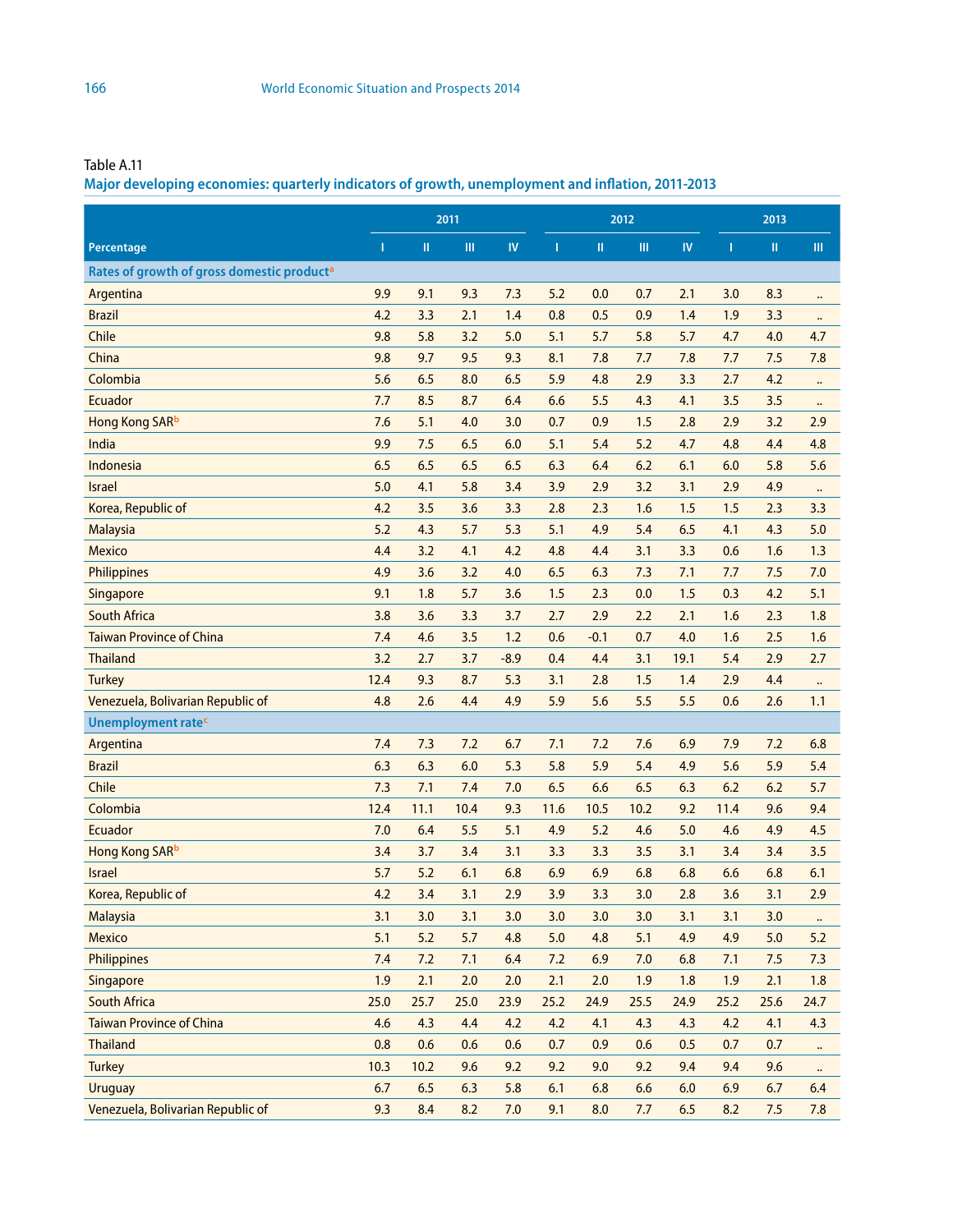|                                        | 2011      |           |           |           | 2012 |      |      |           | 2013 |      |      |  |
|----------------------------------------|-----------|-----------|-----------|-----------|------|------|------|-----------|------|------|------|--|
| Percentage                             | Т         | Ш         | Ш         | <b>IV</b> | I    | Ш    | Ш    | <b>IV</b> | T    | Ш    | Ш    |  |
| Change in consumer prices <sup>a</sup> |           |           |           |           |      |      |      |           |      |      |      |  |
| Argentina                              | 11.0      | 9.7       | 9.0       | 9.5       | 8.9  | 9.9  | 10.0 | 10.6      | 10.8 | 10.4 | 10.5 |  |
| <b>Brazil</b>                          | 6.1       | 6.6       | 7.1       | 6.7       | 5.8  | 5.0  | 5.2  | 5.6       | 6.2  | 6.5  | 6.2  |  |
| Chile                                  | 2.9       | 3.3       | 3.1       | 4.0       | 4.1  | 3.1  | 2.6  | 2.2       | 1.5  | 1.3  | 2.1  |  |
| China                                  | 5.1       | 5.7       | 6.3       | 4.6       | 3.8  | 2.9  | 1.9  | 2.1       | 2.4  | 2.4  | 2.8  |  |
| Colombia                               | 3.3       | 3.0       | 3.5       | 3.9       | 3.5  | 3.4  | 3.1  | 2.8       | 1.9  | 2.1  | 2.2  |  |
| Ecuador                                | 3.4       | 4.1       | 4.9       | 5.5       | 5.6  | 5.1  | 5.1  | 4.6       | 3.5  | 2.9  | 2.1  |  |
| Hong Kong SARb                         | 3.8       | 5.1       | 6.5       | 5.7       | 5.2  | 4.2  | 3.0  | 3.7       | 3.7  | 4.0  | 5.3  |  |
| Indiad                                 | $\ddotsc$ | $\ddotsc$ | $\ddotsc$ | $\ddotsc$ | 8.7  | 10.2 | 9.9  | 10.1      | 10.7 | 9.5  | 9.7  |  |
| Indonesia                              | 6.8       | 5.9       | 4.7       | 4.1       | 3.7  | 4.5  | 4.5  | 4.4       | 5.3  | 5.6  | 8.6  |  |
| <b>Israel</b>                          | 4.0       | 4.1       | 3.3       | 2.5       | 1.8  | 1.6  | 1.8  | 1.6       | 1.4  | 1.2  | 1.6  |  |
| Korea, Republic of                     | 3.8       | 4.0       | 4.3       | 4.0       | 3.0  | 2.4  | 1.6  | 1.7       | 1.4  | 1.1  | 1.2  |  |
| <b>Malaysia</b>                        | 2.8       | 3.3       | 3.4       | 3.2       | 2.3  | 1.7  | 1.4  | 1.3       | 1.5  | 1.8  | 2.2  |  |
| <b>Mexico</b>                          | 3.5       | 3.3       | 3.4       | 3.5       | 3.9  | 3.9  | 4.6  | 4.1       | 3.7  | 4.6  | 3.4  |  |
| Philippines                            | 4.5       | 4.9       | 4.7       | 4.7       | 3.1  | 2.9  | 3.5  | 2.9       | 3.2  | 2.7  | 2.4  |  |
| Singapore                              | 5.1       | 4.7       | 5.5       | 5.5       | 4.9  | 5.3  | 4.2  | 4.0       | 4.0  | 1.6  | 1.8  |  |
| <b>South Africa</b>                    | 3.8       | 4.6       | 5.4       | 6.1       | 6.1  | 5.8  | 5.1  | 5.6       | 5.7  | 5.7  | 6.2  |  |
| <b>Taiwan Province of China</b>        | 1.3       | 1.6       | 1.4       | 1.4       | 1.3  | 1.6  | 2.9  | 1.8       | 1.8  | 0.8  | 0.0  |  |
| <b>Thailand</b>                        | 3.0       | 4.1       | 4.1       | 4.0       | 3.4  | 2.5  | 2.9  | 3.2       | 3.1  | 2.3  | 1.7  |  |
| <b>Turkey</b>                          | 4.3       | 5.9       | 6.4       | 9.2       | 10.5 | 9.4  | 9.0  | 6.8       | 7.2  | 7.0  | 8.3  |  |
| Venezuela, Bolivarian Republic of      | 28.2      | 23.1      | 25.8      | 27.4      | 25.3 | 22.6 | 18.5 | 18.7      | 19.4 | 29.9 | 37.6 |  |

**Sources:** IMF, International Financial Statistics, and national sources.

**a** Percentage change from the corresponding quarter of the previous year.

**b** Special Administrative Region of China.

**c** Reflects national definitions and coverage. Not comparable across economies.

**d** Data based on a new statistics available from 2011 onward.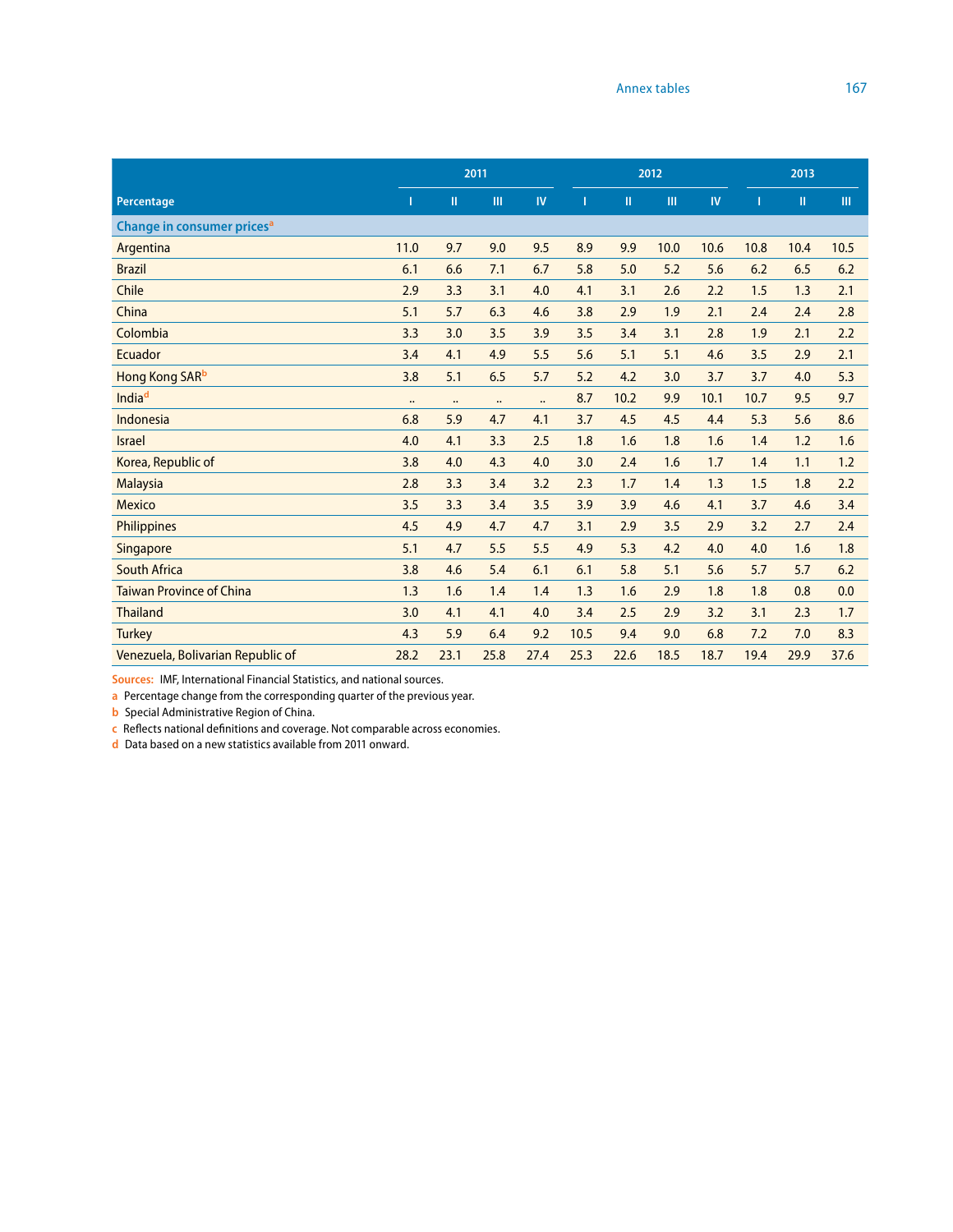| Percentage                                         | 2004   | 2005   | 2006   | 2007   | 2008   | 2009    | 2010    | 2011    | 2012   | 2013 <sup>a</sup> |
|----------------------------------------------------|--------|--------|--------|--------|--------|---------|---------|---------|--------|-------------------|
| Short-term interest rates <sup>b</sup>             |        |        |        |        |        |         |         |         |        |                   |
| Canada                                             | 2.3    | 2.8    | 4.2    | 4.6    | 3.4    | 0.7     | 0.8     | 1.2     | 1.2    | 1.2               |
| <b>France</b> <sup>c</sup>                         | 2.1    | 2.2    | 3.1    | 4.3    | 4.6    | 1.2     | 0.8     | 1.4     | 0.6    | 0.2               |
| Germany <sup>c</sup>                               | 2.1    | 2.2    | 3.1    | 4.3    | 4.6    | 1.2     | 0.8     | 1.4     | 0.6    | 0.2               |
| Italy <sup>c</sup>                                 | 2.1    | 2.2    | 3.1    | 4.3    | 4.6    | 1.2     | 0.8     | 1.4     | 0.6    | 0.2               |
| Japan                                              | 0.1    | 0.1    | 0.3    | 0.7    | 0.8    | 0.6     | 0.4     | 0.3     | 0.3    | 0.2               |
| <b>United Kingdom</b>                              | 4.6    | 4.7    | 4.8    | 6.0    | 5.5    | 1.2     | 0.7     | 0.9     | 0.8    | 0.5               |
| <b>United States</b>                               | 1.6    | 3.5    | 5.2    | 5.3    | 3.0    | 0.6     | 0.3     | 0.3     | 0.3    | 0.2               |
| Long-term interest rates <sup>d</sup>              |        |        |        |        |        |         |         |         |        |                   |
| Canada                                             | 4.6    | 4.1    | 4.2    | 4.3    | 3.6    | 3.2     | 3.3     | 2.8     | 1.9    | 2.1               |
| France                                             | 4.1    | 3.4    | 3.8    | 4.3    | 4.2    | 3.6     | 3.1     | 3.3     | 2.5    | 2.2               |
| Germany                                            | 4.0    | 3.4    | 3.8    | 4.2    | 4.0    | 3.2     | 2.7     | 2.6     | 1.5    | 1.5               |
| Italy                                              | 4.3    | 3.6    | 4.0    | 4.5    | 4.7    | 4.3     | 4.0     | 5.4     | 5.5    | 4.4               |
| Japan                                              | 1.5    | 1.4    | 1.7    | 1.7    | 1.5    | 1.3     | 1.1     | 1.1     | 0.8    | 0.7               |
| <b>United Kingdom</b>                              | 4.9    | 4.4    | 4.5    | 5.0    | 4.6    | 3.6     | 3.6     | 3.1     | 1.9    | 2.4               |
| <b>United States</b>                               | 4.3    | 4.3    | 4.8    | 4.6    | 3.7    | 3.3     | 3.2     | 2.8     | 1.8    | 2.3               |
| General government financial balances <sup>e</sup> |        |        |        |        |        |         |         |         |        |                   |
| Canada                                             | 1.0    | 1.7    | 1.8    | 1.5    | $-0.3$ | $-4.5$  | $-4.9$  | $-3.7$  | $-3.4$ | $-3.0$            |
| France                                             | $-3.6$ | $-3.0$ | $-2.4$ | $-2.7$ | $-3.3$ | $-7.6$  | $-7.1$  | $-5.3$  | $-4.8$ | $-4.2$            |
| Germany                                            | $-3.8$ | $-3.3$ | $-1.7$ | 0.2    | $-0.1$ | $-3.1$  | $-4.2$  | $-0.8$  | 0.1    | 0.1               |
| Italy                                              | $-3.6$ | $-4.5$ | $-3.4$ | $-1.6$ | $-2.7$ | $-5.4$  | $-4.3$  | $-3.7$  | $-2.9$ | $-3.0$            |
| Japan                                              | $-5.9$ | $-4.8$ | $-1.3$ | $-2.1$ | $-1.9$ | $-8.8$  | $-8.3$  | $-8.9$  | $-9.5$ | $-10.0$           |
| <b>United Kingdom</b>                              | $-3.5$ | $-3.4$ | $-2.9$ | $-3.0$ | $-5.1$ | $-11.2$ | $-10.0$ | $-7.9$  | $-6.2$ | $-6.9$            |
| <b>United States</b>                               | $-5.5$ | $-4.2$ | $-3.1$ | $-3.7$ | $-7.2$ | $-12.8$ | $-12.2$ | $-10.7$ | $-9.3$ | $-6.5$            |

Table A.12

**Major developed economies: financial indicators, 2004-2013**

**Sources:** UN/DESA, based on OECD, Economic Outlook; OECD, Main Economic Indicators and Eurostat.

**a** Average for the first nine months for short- and long-term interest rates.

**b** Three-month Interbank Rate.

**c** Three-month Euro Interbank Offered Rate (EURIBOR).

**d** Yield on long-term government bonds.

**e** Surplus (+) or deficit (-) as a percentage of nominal GDP. Estimates for 2013.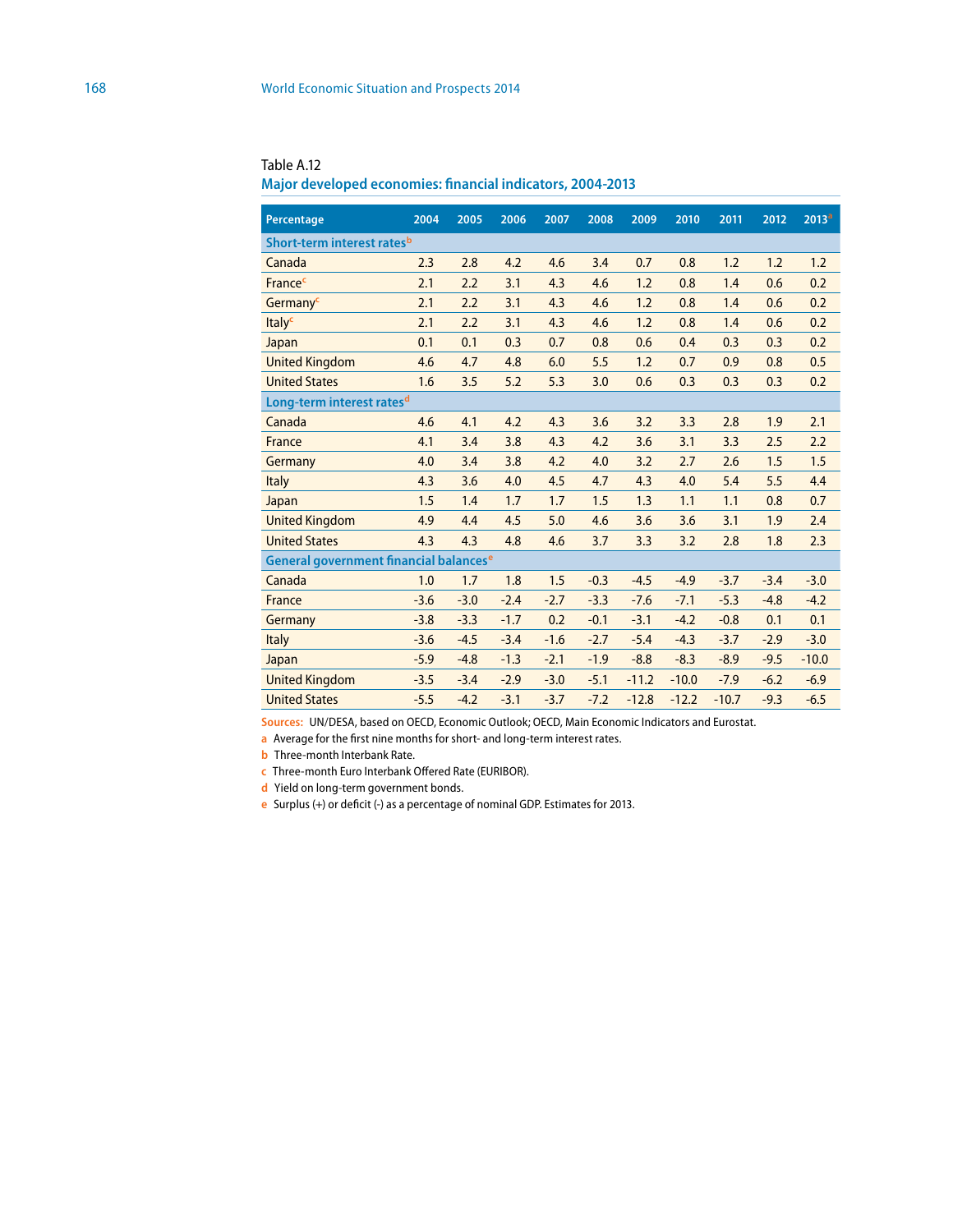Table A.13

**Selected economies: real effective exchange rates, broad measurement,a, b 2004-2013**

|                                | 2004  | 2005  | 2006  | 2007  | 2008  | 2009  | 2010  | 2011  | 2012  | 2013 <sup>c</sup> |
|--------------------------------|-------|-------|-------|-------|-------|-------|-------|-------|-------|-------------------|
| <b>Developed economies</b>     |       |       |       |       |       |       |       |       |       |                   |
| <b>Australia</b>               | 120.8 | 127.8 | 133.1 | 142.2 | 141.2 | 129.8 | 145.9 | 155.7 | 157.6 | 153.6             |
| <b>Bulgaria</b>                | 113.1 | 116.3 | 126.3 | 133.0 | 143.1 | 139.6 | 142.7 | 150.4 | 151.6 | 151.9             |
| Canada                         | 104.5 | 108.0 | 111.6 | 112.4 | 103.2 | 95.0  | 101.6 | 100.1 | 97.8  | 95.3              |
| Croatia                        | 113.8 | 114.8 | 115.7 | 116.9 | 124.8 | 127.3 | 127.2 | 127.1 | 129.4 | 131.6             |
| <b>Czech Republic</b>          | 121.5 | 129.5 | 133.6 | 139.2 | 157.2 | 149.2 | 149.7 | 155.5 | 150.4 | 150.1             |
| <b>Denmark</b>                 | 114.5 | 112.1 | 109.9 | 109.9 | 110.8 | 117.4 | 112.2 | 109.6 | 107.6 | 110.5             |
| Euro area                      | 120.8 | 119.5 | 120.6 | 125.3 | 130.7 | 125.4 | 117.7 | 119.8 | 114.5 | 119.5             |
| <b>Hungary</b>                 | 118.8 | 119.0 | 115.4 | 119.6 | 122.1 | 118.8 | 118.5 | 116.7 | 113.7 | 114.2             |
| Japan                          | 83.4  | 79.1  | 72.1  | 67.2  | 73.7  | 83.5  | 83.6  | 85.3  | 84.1  | 69.1              |
| <b>New Zealand</b>             | 140.1 | 147.0 | 135.6 | 145.9 | 134.4 | 127.2 | 139.3 | 145.1 | 152.3 | 161.4             |
| <b>Norway</b>                  | 110.4 | 117.0 | 122.8 | 131.8 | 134.3 | 129.2 | 139.3 | 145.7 | 145.6 | 143.4             |
| Poland                         | 102.0 | 111.3 | 113.5 | 117.5 | 126.2 | 109.4 | 114.3 | 114.0 | 112.4 | 112.4             |
| Romania                        | 125.3 | 151.7 | 169.2 | 188.5 | 179.1 | 171.3 | 172.9 | 174.4 | 165.4 | 176.7             |
| Slovakia                       | 116.8 | 117.0 | 118.3 | 128.5 | 131.9 | 141.0 | 129.7 | 124.5 | 121.8 | 124.0             |
| Sweden                         | 96.4  | 93.4  | 94.3  | 97.7  | 92.0  | 89.3  | 92.2  | 92.1  | 90.2  | 91.1              |
| Switzerland                    | 110.2 | 106.1 | 101.5 | 96.6  | 98.7  | 106.9 | 109.7 | 117.8 | 113.5 | 113.0             |
| <b>United Kingdom</b>          | 99.9  | 97.5  | 97.3  | 99.3  | 87.5  | 80.1  | 80.9  | 81.4  | 85.7  | 85.2              |
| <b>United States</b>           | 91.9  | 89.2  | 86.7  | 82.6  | 79.3  | 87.8  | 83.3  | 78.3  | 82.2  | 85.6              |
| <b>Economies in transition</b> |       |       |       |       |       |       |       |       |       |                   |
| <b>Russian Federation</b>      | 139.6 | 153.7 | 169.3 | 178.9 | 191.6 | 181.1 | 197.2 | 203.0 | 208.5 | 217.6             |
| <b>Developing economies</b>    |       |       |       |       |       |       |       |       |       |                   |
| Argentina                      | 60.9  | 60.1  | 58.5  | 57.8  | 59.0  | 57.1  | 57.6  | 56.0  | 59.6  | 57.5              |
| <b>Brazil</b>                  | 105.5 | 129.2 | 140.3 | 155.0 | 174.5 | 167.5 | 192.0 | 206.7 | 189.0 | 188.6             |
| Chile                          | 99.9  | 111.5 | 117.7 | 116.9 | 122.4 | 126.6 | 126.0 | 127.3 | 132.0 | 129.1             |
| China                          | 96.0  | 98.2  | 101.0 | 103.3 | 112.2 | 112.4 | 113.5 | 116.4 | 119.3 | 125.7             |
| Colombia                       | 94.6  | 104.6 | 102.5 | 110.1 | 114.0 | 107.5 | 123.8 | 123.3 | 126.3 | 121.6             |
| <b>Ecuador</b>                 | 113.2 | 119.5 | 128.9 | 124.2 | 134.7 | 109.5 | 126.3 | 139.4 | 141.0 | 145.1             |
| Egypt                          | 66.3  | 72.2  | 74.3  | 76.6  | 86.8  | 85.5  | 92.4  | 92.5  | 96.0  | 87.1              |
| Hong Kong SARd                 | 90.1  | 86.6  | 84.3  | 80.2  | 75.9  | 80.7  | 77.8  | 74.4  | 77.3  | 79.5              |
| India                          | 99.0  | 101.2 | 99.0  | 106.1 | 99.2  | 94.0  | 100.3 | 97.7  | 91.6  | 87.7              |
| Indonesia                      | 113.4 | 113.7 | 141.8 | 149.1 | 162.5 | 163.0 | 183.8 | 183.5 | 181.6 | 180.7             |
| <b>Israel</b>                  | 85.5  | 86.4  | 87.0  | 88.0  | 98.2  | 97.7  | 102.9 | 103.2 | 99.0  | 106.8             |
| Korea, Republic of             | 95.8  | 105.7 | 110.7 | 108.5 | 91.5  | 79.7  | 86.5  | 88.8  | 88.6  | 92.6              |
| <b>Kuwait</b>                  | 95.0  | 96.4  | 95.3  | 93.3  | 97.3  | 96.5  | 98.1  | 96.2  | 98.7  | 102.5             |
| <b>Malaysia</b>                | 100.7 | 103.3 | 107.0 | 112.7 | 115.7 | 113.1 | 124.4 | 131.0 | 131.8 | 131.1             |
| <b>Mexico</b>                  | 98.8  | 104.3 | 107.7 | 108.4 | 109.7 | 93.8  | 102.1 | 105.3 | 103.4 | 108.2             |
| Morocco                        | 97.4  | 94.9  | 94.8  | 93.8  | 94.4  | 100.1 | 96.0  | 92.0  | 91.0  | 93.9              |
| Nigeria                        | 110.6 | 126.2 | 134.6 | 132.2 | 143.6 | 137.3 | 149.7 | 147.2 | 166.8 | 180.7             |
| Pakistan                       | 99.6  | 101.4 | 105.0 | 104.8 | 105.2 | 107.1 | 117.1 | 127.4 | 128.2 | 129.0             |
| Peru                           | 99.5  | 99.3  | 99.3  | 99.6  | 106.5 | 105.5 | 109.9 | 110.9 | 118.8 | 118.8             |
| Philippines                    | 100.4 | 106.7 | 129.0 | 135.4 | 130.2 | 128.9 | 118.3 | 110.0 | 111.9 | 107.2             |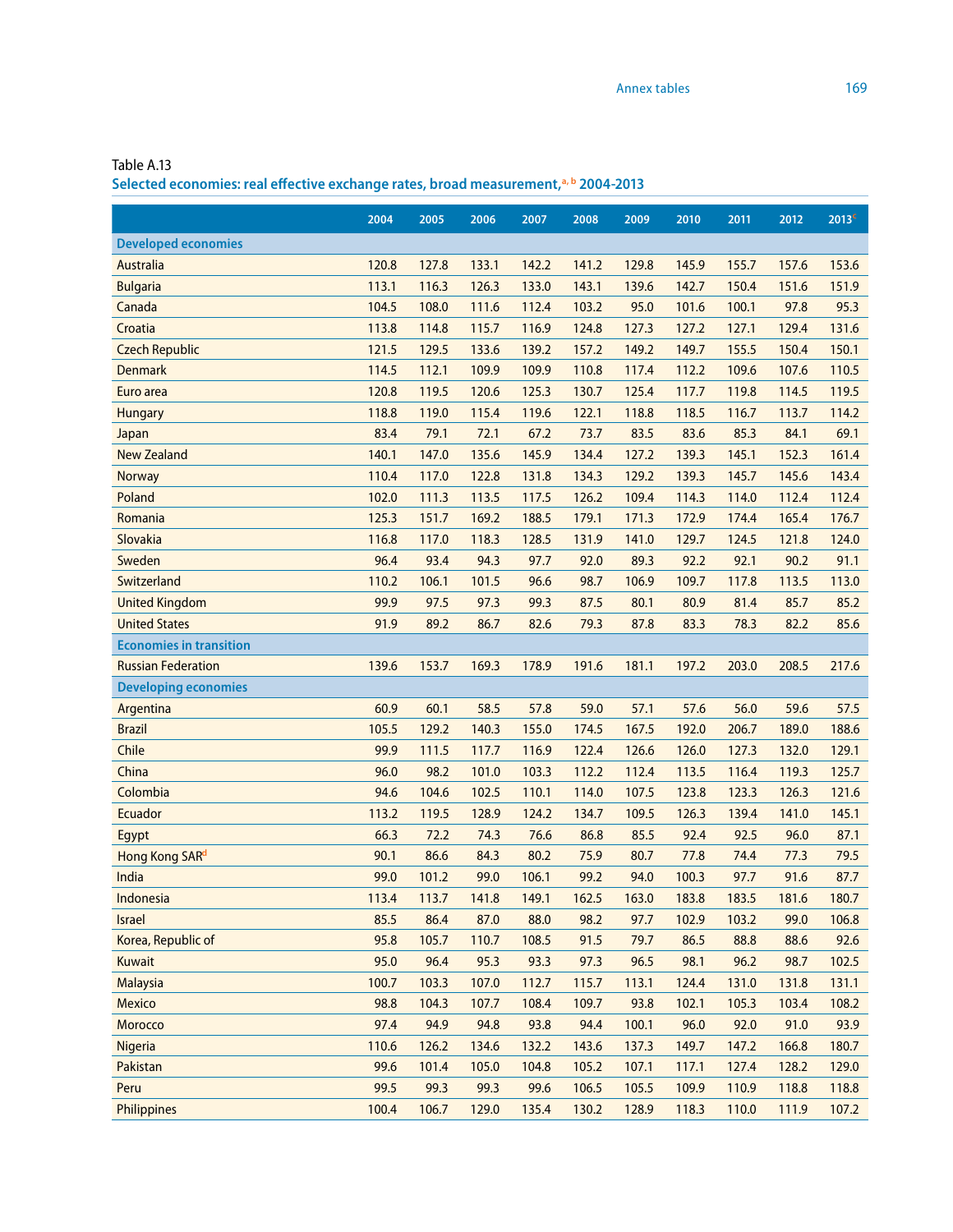#### **Selected economies: real effective exchange rates, broad measurement,a, b 2004-2013** (*continued*)

|                                   | 2004  | 2005  | 2006  | 2007  | 2008  | 2009  | 2010  | 2011  | 2012  | 2013 <sup>c</sup> |
|-----------------------------------|-------|-------|-------|-------|-------|-------|-------|-------|-------|-------------------|
| Developing economies (continued)  |       |       |       |       |       |       |       |       |       |                   |
| Saudi Arabia                      | 87.8  | 85.1  | 84.2  | 82.0  | 83.4  | 92.2  | 93.2  | 91.1  | 95.4  | 101.0             |
| Singapore                         | 102.2 | 106.8 | 112.1 | 119.5 | 125.3 | 114.4 | 116.4 | 118.6 | 116.2 | 118.0             |
| <b>South Africa</b>               | 114.9 | 117.3 | 113.2 | 109.0 | 99.9  | 104.7 | 118.0 | 115.6 | 108.8 | 97.4              |
| <b>Taiwan Province of China</b>   | 90.7  | 89.1  | 88.9  | 87.7  | 84.6  | 76.6  | 79.6  | 79.7  | 78.6  | 79.4              |
| <b>Thailand</b>                   | 99.8  | 102.4 | 111.3 | 124.5 | 120.8 | 111.9 | 122.6 | 125.6 | 125.7 | 133.7             |
| <b>Turkey</b>                     | 115.6 | 124.0 | 120.0 | 127.3 | 125.6 | 115.4 | 120.1 | 108.8 | 108.5 | 106.9             |
| Venezuela, Bolivarian Republic of | 98.3  | 98.7  | 107.3 | 119.0 | 137.7 | 188.3 | 116.6 | 132.6 | 155.6 | 145.9             |

**Source:** JPMorgan Chase.

**a** Year 2000=100.

**b** Indices based on a "broad" measure currency basket of 46 currencies (including the euro). The real effective exchange rate, which adjusts the nominal index for relative price changes, gauges the effect on international price competitiveness of the country's manufactures owing to currency changes and inflation differentials. A rise in the index implies a fall in competitiveness and vice versa. The relative price changes are based on indices most closely measuring the prices of domestically produced finished manufactured goods, excluding food and energy, at the first stage of manufacturing. The weights for currency indices are derived from 2000 bilateral trade patterns of the corresponding countries.

**c** Average for the first ten months.

**d** Special Administrative Region of China.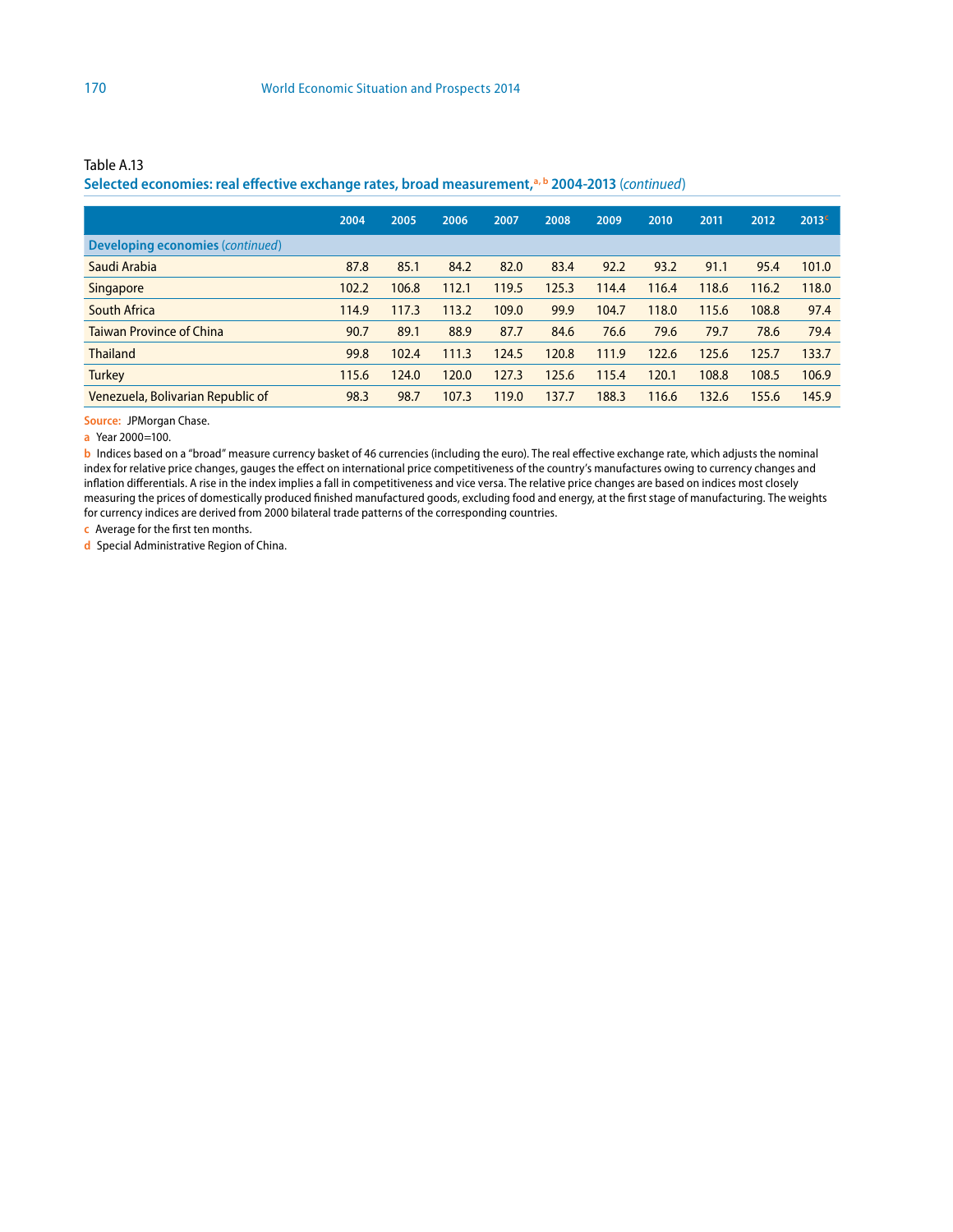|                                    | <b>Non-fuel commodities</b> |                              |                                          |                                  |                                  |               | <b>Combined index</b> |                                      |                                                               |                                 |
|------------------------------------|-----------------------------|------------------------------|------------------------------------------|----------------------------------|----------------------------------|---------------|-----------------------|--------------------------------------|---------------------------------------------------------------|---------------------------------|
| <b>Index: Year</b><br>$2000 = 100$ | Food                        | <b>Tropical</b><br>beverages | <b>Vegetable</b><br>oilseeds<br>and oils | Agricultural<br>raw<br>materials | <b>Minerals</b><br>and<br>metals | <b>Dollar</b> | <b>SDR</b>            | <b>Manufactured</b><br>export prices | <b>Real prices</b><br>of non-fuel<br>commodities <sup>a</sup> | Crude<br>petroleum <sup>b</sup> |
| 2004                               | 119                         | 100                          | 155                                      | 125                              | 137                              | 126           | 112                   | 117                                  | 108                                                           | 130.6                           |
| 2005                               | 127                         | 126                          | 141                                      | 129                              | 173                              | 140           | 126                   | 120                                  | 117                                                           | 183.5                           |
| 2006                               | 151                         | 134                          | 148                                      | 147                              | 278                              | 183           | 164                   | 123                                  | 149                                                           | 221.3                           |
| 2007                               | 164                         | 148                          | 226                                      | 164                              | 313                              | 207           | 178                   | 133                                  | 155                                                           | 250.4                           |
| 2008                               | 234                         | 178                          | 298                                      | 198                              | 332                              | 256           | 213                   | 142                                  | 180                                                           | 342.2                           |
| 2009                               | 220                         | 181                          | 213                                      | 163                              | 232                              | 213           | 182                   | 134                                  | 159                                                           | 221.2                           |
| 2010                               | 230                         | 213                          | 262                                      | 226                              | 327                              | 256           | 222                   | 136                                  | 188                                                           | 280.6                           |
| 2011                               | 265                         | 270                          | 333                                      | 289                              | 375                              | 302           | 253                   | 148                                  | 204                                                           | 389.3                           |
| 2012                               | 270                         | 212                          | 307                                      | 223                              | 322                              | 277           | 239                   | 145                                  | 191                                                           | 396.6                           |
| 2010                               |                             |                              |                                          |                                  |                                  |               |                       |                                      |                                                               |                                 |
|                                    | 232                         | 198                          | 234                                      | 210                              | 310                              | 248           | 212                   | 134                                  | 185                                                           | 273.2                           |
| $\mathbf{II}$                      | 205                         | 201                          | 233                                      | 209                              | 319                              | 237           | 211                   | 132                                  | 180                                                           | 277.5                           |
| III                                | 225                         | 220                          | 258                                      | 216                              | 314                              | 249           | 217                   | 135                                  | 185                                                           | 267.3                           |
| IV                                 | 257                         | 233                          | 322                                      | 268                              | 366                              | 290           | 247                   | 141                                  | 206                                                           | 303.5                           |
| 2011                               |                             |                              |                                          |                                  |                                  |               |                       |                                      |                                                               |                                 |
|                                    | 274                         | 278                          | 364                                      | 315                              | 406                              | 321           | 271                   | 144                                  | 223                                                           | 365.9                           |
| $\mathbf{II}$                      | 261                         | 283                          | 345                                      | 303                              | 393                              | 308           | 255                   | 150                                  | 205                                                           | 407.1                           |
| III                                | 270                         | 274                          | 324                                      | 290                              | 382                              | 306           | 254                   | 150                                  | 204                                                           | 393.2                           |
| IV                                 | 255                         | 247                          | 299                                      | 248                              | 319                              | 274           | 232                   | 146                                  | 187                                                           | 391.0                           |
| 2012                               |                             |                              |                                          |                                  |                                  |               |                       |                                      |                                                               |                                 |
|                                    | 257                         | 232                          | 316                                      | 246                              | 342                              | 280           | 241                   | 147                                  | 191                                                           | 425                             |
| $\mathbf{II}$                      | 264                         | 208                          | 318                                      | 229                              | 323                              | 275           | 238                   | 144                                  | 191                                                           | 387                             |
| III                                | 285                         | 211                          | 318                                      | 205                              | 306                              | 278           | 242                   | 144                                  | 193                                                           | 386                             |
| IV                                 | 276                         | 198                          | 277                                      | 211                              | 319                              | 274           | 236                   | 147                                  | 187                                                           | 389                             |
| 2013                               |                             |                              |                                          |                                  |                                  |               |                       |                                      |                                                               |                                 |
|                                    | 266                         | 186                          | 280                                      | 216                              | 332                              | 273           | 237                   | 147                                  | 186                                                           | 396.7                           |
| $\mathbf{II}$                      | 260                         | 176                          | 262                                      | 202                              | 297                              | 259           | 228                   | 147                                  | 176                                                           | 365.6                           |
| III                                | 251                         | 169                          | 258                                      | 202                              | 296                              | 252           | 221                   | $\cdots$                             | $\cdots$                                                      | 387.4                           |

### Table A.14 **Indices of prices of primary commodities, 2004-2013**

**Sources:** UNCTAD, Monthly Commodity Price Bulletin; United Nations, Monthly Bulletin of Statistics; and data from the Organization of the Petroleum Exporting Countries (OPEC) website, available from http://www.opec.org.

**a** Combined index of non-fuel commodity prices in dollars, deflated by manufactured export price index.

**b** The new OPEC reference basket, introduced on 16 June 2005, currently has 12 crudes.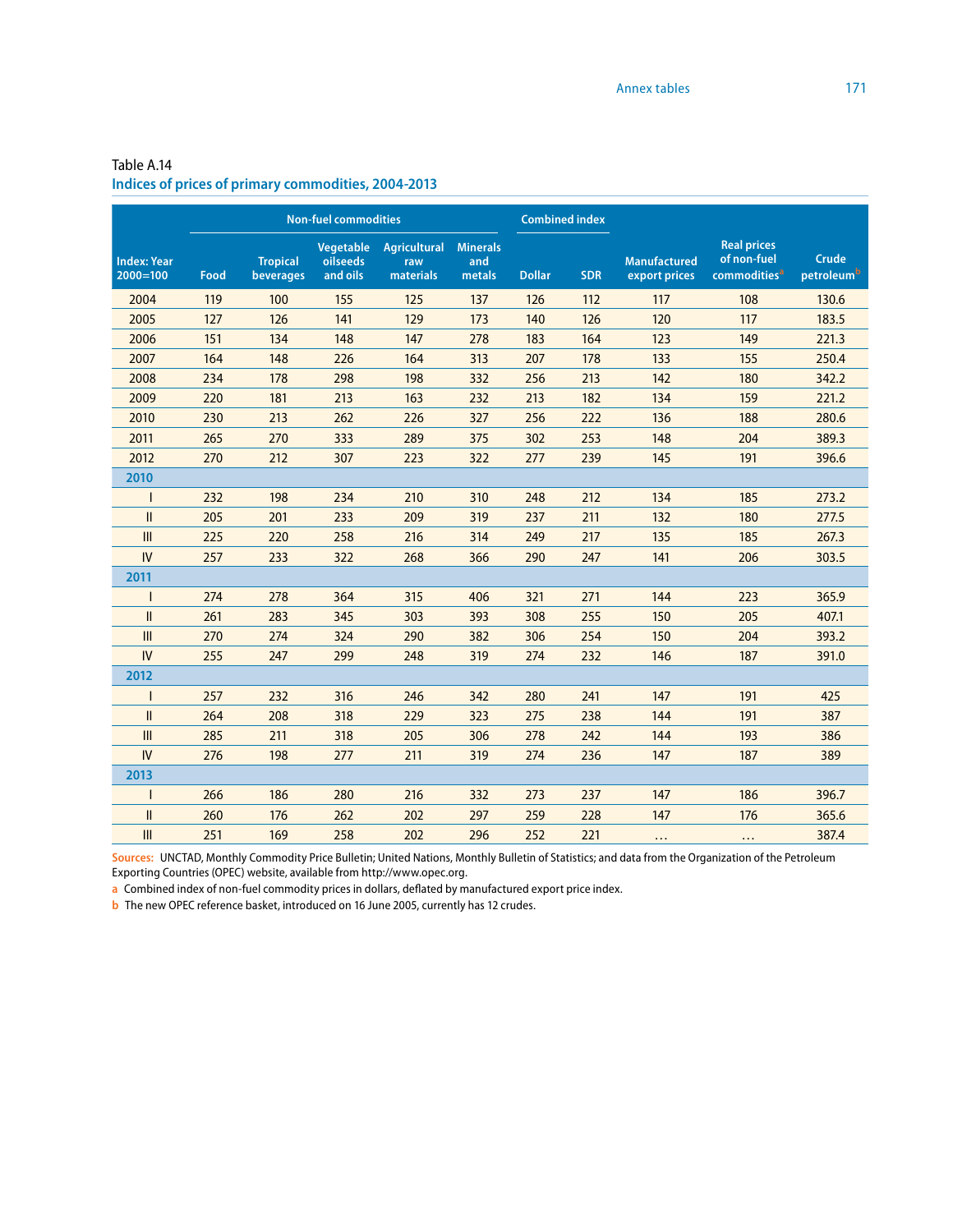Table A.15 **World oil supply and demand, 2005-2014**

|                                                           | 2005 | 2006 | 2007 | 2008 | 2009 | 2010 | 2011  | 2012  | 2013 <sup>a</sup> | 2014 <sup>b</sup> |
|-----------------------------------------------------------|------|------|------|------|------|------|-------|-------|-------------------|-------------------|
| World oil supply <sup>c, d</sup><br>(millions of barrels) |      |      |      |      |      |      |       |       |                   |                   |
| per day)                                                  | 84.3 | 85.0 | 84.7 | 86.6 | 85.4 | 87.4 | 88.7  | 91.0  | 91.5              | 93.2              |
| Developed economies                                       | 16.5 | 16.3 | 16.0 | 16.8 | 17.0 | 17.2 | 17.4  | 18.3  | 19.4              | 20.5              |
| Economies in transition                                   | 12.0 | 12.4 | 12.9 | 12.9 | 13.3 | 13.5 | 13.6  | 13.6  | 13.8              | 13.9              |
| Developing economies                                      | 54.0 | 54.4 | 53.6 | 54.9 | 53.1 | 54.6 | 55.6  | 57.0  | 56.1              | 56.6              |
| <b>OPEC<sup>e</sup></b>                                   | 34.2 | 34.3 | 34.6 | 36.1 | 34.0 | 34.7 | 35.8  | 37.6  | 36.8              | 36.8              |
| Non-OPEC                                                  | 19.8 | 20.1 | 19.0 | 18.8 | 19.1 | 19.9 | 19.8  | 19.4  | 19.3              | 19.8              |
| Processing gains <sup>t</sup>                             | 1.9  | 1.9  | 2.2  | 2.0  | 2.0  | 2.1  | 2.1   | 2.1   | 2.2               | 2.2               |
| World total demand <sup>9</sup>                           | 83.8 | 85.1 | 86.5 | 86.5 | 85.4 | 88.4 | 89.0  | 90.0  | 91.0              | 92.1              |
| <b>Oil prices (dollars per barrel)</b>                    |      |      |      |      |      |      |       |       |                   |                   |
| OPEC basketh                                              | 50.6 | 61.1 | 69.1 | 94.5 | 61.1 | 77.5 | 107.5 | 109.5 | 105.7             | 105.2             |
| <b>Brent oil</b>                                          | 54.4 | 65.4 | 72.7 | 97.6 | 61.9 | 79.6 | 111.6 | 112.0 | 108.5             | 108.0             |

**Sources:** United Nations, World Bank, International Energy Agency, U.S. Energy Information Administration, and OPEC. **a** Partly estimated.

**b** Baseline scenario forecasts.

**c** Including global biofuels, crude oil, condensates, natural gas liquids (NGLs), oil from non-conventional sources and other sources of supply.

**d** Totals may not add up because of rounding.

**e** Includes Angola as of January 2007 and Ecuador as of December 2007.

**f** Net volume gains and losses in the refining process (excluding net gain/loss in the economies in transition and China) and marine transportation losses.

**g** Including deliveries from refineries/primary stocks and marine bunkers, and refinery fuel and non-conventional oils. **h** The new OPEC reference basket, introduced on 16 June 2005, currently has 12 crudes.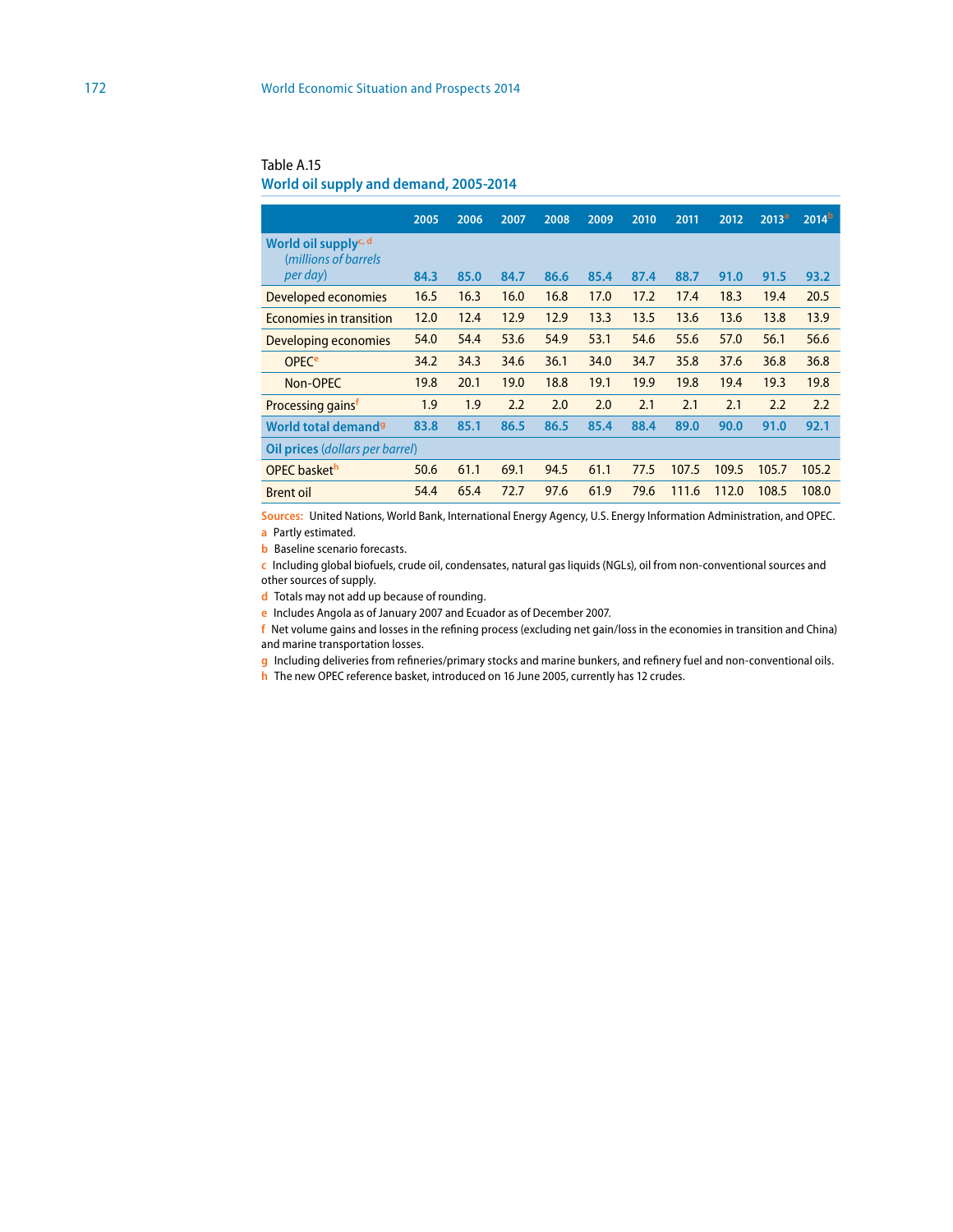**World trade:a changes in value and volume of exports and imports, by major country group, 2005-2015**

| Annual percentage change                  | 2005    | 2006 | 2007 | 2008 | 2009    | 2010 | 2011   | 2012 <sup>b</sup> | 2013 <sup>c</sup> | 2014 <sup>c</sup> | 2015 <sup>c</sup> |
|-------------------------------------------|---------|------|------|------|---------|------|--------|-------------------|-------------------|-------------------|-------------------|
| <b>Dollar value of exports</b>            |         |      |      |      |         |      |        |                   |                   |                   |                   |
| <b>World</b>                              | 13.8    | 15.2 | 16.1 | 14.1 | $-19.7$ | 19.5 | 18.1   | 2.6               | 2.0               | 5.8               | 7.1               |
| <b>Developed economies</b>                | 9.4     | 12.6 | 15.3 | 11.1 | $-19.7$ | 13.8 | 15.2   | $-1.7$            | 1.7               | 3.3               | 4.8               |
| <b>North America</b>                      | 11.3    | 11.6 | 11.5 | 9.6  | $-16.9$ | 17.2 | 14.5   | 3.6               | 1.9               | 5.4               | 6.5               |
| EU plus other Europe                      | 9.0     | 13.5 | 17.1 | 11.2 | $-20.0$ | 10.5 | 16.0   | $-3.4$            | 2.8               | 2.5               | 3.9               |
| <b>Developed Asia</b>                     | 8.4     | 8.6  | 11.2 | 13.9 | $-23.4$ | 30.9 | 11.5   | $-1.9$            | $-6.4$            | 3.9               | 6.7               |
| <b>Economies in transition</b>            | 28.0    | 24.9 | 21.7 | 31.6 | $-33.0$ | 27.8 | 31.6   | 10.7              | 2.7               | 4.0               | 5.3               |
| South-Eastern Europe                      | 18.5    | 25.6 | 30.5 | 22.2 | $-20.3$ | 12.8 | 21.3   | $-1.4$            | 10.5              | 5.5               | 5.0               |
| <b>Commonwealth of Independent States</b> | 28.4    | 24.8 | 21.4 | 32.0 | $-33.5$ | 28.5 | 32.1   | 11.1              | 2.4               | 3.9               | 5.3               |
| <b>Developing economies</b>               | 21.2    | 19.0 | 16.9 | 17.3 | $-18.3$ | 27.7 | 20.9   | 7.6               | 2.5               | 8.9               | 10.0              |
| Latin America and the Caribbean           | 20.2    | 18.6 | 12.8 | 15.3 | $-20.7$ | 31.0 | 17.8   | 5.1               | 0.4               | 8.3               | 10.0              |
| Africa                                    | 29.5    | 23.4 | 12.7 | 27.6 | $-26.4$ | 28.5 | 20.4   | 21.2              | $-3.6$            | 3.5               | 5.8               |
| <b>Western Asia</b>                       | 30.2    | 18.1 | 15.7 | 28.7 | $-26.3$ | 20.8 | 29.1   | 6.5               | 1.2               | 5.0               | 6.4               |
| <b>East and South Asia</b>                | 18.5    | 18.8 | 18.6 | 13.8 | $-14.5$ | 28.5 | 20.0   | 6.7               | 4.0               | 10.6              | 11.3              |
| <b>Dollar value of imports</b>            |         |      |      |      |         |      |        |                   |                   |                   |                   |
| <b>World</b>                              | 13.3    | 14.5 | 15.9 | 14.4 | $-20.1$ | 19.0 | 18.0   | 2.0               | 1.7               | 6.1               | 7.5               |
| <b>Developed economies</b>                | 11.2    | 12.9 | 13.4 | 11.4 | $-22.0$ | 14,4 | 15.8   | $-1.9$            | $-0.2$            | 3.9               | 5.4               |
| <b>North America</b>                      | 13.0    | 10.8 | 6.5  | 7.6  | $-22.1$ | 19.9 | 13.2   | 2.7               | 1.9               | 6.5               | 7.4               |
| <b>EU plus other Europe</b>               | 10.2    | 14.4 | 16.9 | 11.6 | $-21.6$ | 11.0 | 15.7   | $-5.1$            | 0.0               | 2.7               | 4.4               |
| <b>Developed Asia</b>                     | 12.8    | 9.7  | 10.5 | 20.7 | $-24.8$ | 23.9 | 23.1   | 6.2               | $-6.8$            | 4.0               | 5.1               |
| <b>Economies in transition</b>            | 20.6    | 24.5 | 34.9 | 29.1 | $-29.9$ | 22.0 | 28.2   | 8.9               | 7.8               | 4.9               | 5.8               |
| South-Eastern Europe                      | 8.1     | 16.7 | 39.6 | 26.3 | $-27.6$ | 3.0  | 19.3   | 0.1               | 7.4               | 5.2               | 5.9               |
| <b>Commonwealth of Independent States</b> | 22.1    | 25.3 | 34.5 | 29.4 | $-30.1$ | 23.9 | 28.9   | 9.6               | 7.8               | 4.9               | 5.8               |
| <b>Developing economies</b>               | 17.6    | 17.0 | 19.6 | 19.1 | $-15.4$ | 26.7 | 20.8   | 7.2               | 3.9               | 9.0               | 10.3              |
| Latin America and the Caribbean           | 18.6    | 18.1 | 19.3 | 20.8 | $-20.2$ | 28.3 | 19.3   | 4.7               | 2.6               | 7.2               | 8.4               |
| Africa                                    | 21.4    | 18.0 | 27.3 | 25.0 | $-11.7$ | 10.7 | 16.6   | 5.6               | 7.1               | 10.6              | 11.8              |
| <b>Western Asia</b>                       | 21.4    | 18.4 | 28.8 | 21.8 | $-17.5$ | 14.9 | 18.9   | 7.4               | 9.5               | 10.5              | 12.0              |
| <b>East and South Asia</b>                | 16.2    | 16.4 | 16.9 | 17.3 | $-14.3$ | 31.2 | 21.9   | 7.9               | 2.7               | 8.8               | 10.1              |
| <b>Volume of exports</b>                  |         |      |      |      |         |      |        |                   |                   |                   |                   |
| World                                     | 7.6     | 9.5  | 6.9  | 2.8  | $-9.3$  | 12.7 | 6.5    | 3.1               | 2.2               | 4.6               | 5.2               |
| <b>Developed economies</b>                | 5.6     | 8.7  | 6.2  | 1.9  | $-11.7$ | 11.3 | 5.5    | 2.4               | 1.6               | 3.9               | 4.7               |
| <b>North America</b>                      | $5.0\,$ | 6.7  | 6.9  | 3.2  | $-10.0$ | 10.5 | 6.6    | 3.1               | 2.0               | 4.3               | 4.9               |
| <b>EU plus other Europe</b>               | 5.8     | 9.4  | 5.8  | 1.6  | $-11.4$ | 10.6 | 6.0    | 2.2               | 1.2               | 3.6               | 4.6               |
| <b>Developed Asia</b>                     | 5.2     | 8.0  | 7.2  | 1.8  | $-17.1$ | 18.0 | $-0.4$ | 1.6               | 3.8               | 4.8               | 4.9               |
| <b>Economies in transition</b>            | 3.5     | 6.6  | 7.3  | 1.8  | $-7.4$  | 6.6  | 3.0    | 1,1               | 0.7               | 3.5               | 4.5               |
| South-Eastern Europe                      | 16.5    | 13.6 | 7.9  | 4.4  | $-10.3$ | 19.6 | 6.6    | 3.4               | 6.8               | 6.2               | 5.3               |
| <b>Commonwealth of Independent States</b> | 3.1     | 6.3  | 7.3  | 1.7  | $-7.3$  | 6.2  | 2.9    | 1.0               | 0.4               | 3.4               | 4.4               |
| <b>Developing economies</b>               | 11.6    | 11.0 | 7.9  | 4.2  | $-6.0$  | 15.4 | 8.4    | 4.3               | 3.2               | 5.7               | 5.8               |
| Latin America and the Caribbean           | 7.6     | 6.2  | 4.7  | 1.6  | $-9.6$  | 9.6  | 6.5    | 2.4               | 2.5               | 4.5               | 5.1               |
| Africa                                    | 10.4    | 11.8 | 3.3  | 7.9  | $-14.4$ | 9.1  | $-3.4$ | 11.6              | $-0.9$            | 5.9               | 5.1               |
| <b>Western Asia</b>                       | 9.2     | 7.7  | 5.1  | 3.5  | $-8.3$  | 6.7  | 7.6    | 5.0               | $-0.4$            | 4.1               | 4.0               |
| <b>East and South Asia</b>                | 13.9    | 13.4 | 10.4 | 4.4  | $-2.9$  | 20.0 | 10.7   | 3.6               | 4.7               | 6.3               | 6.4               |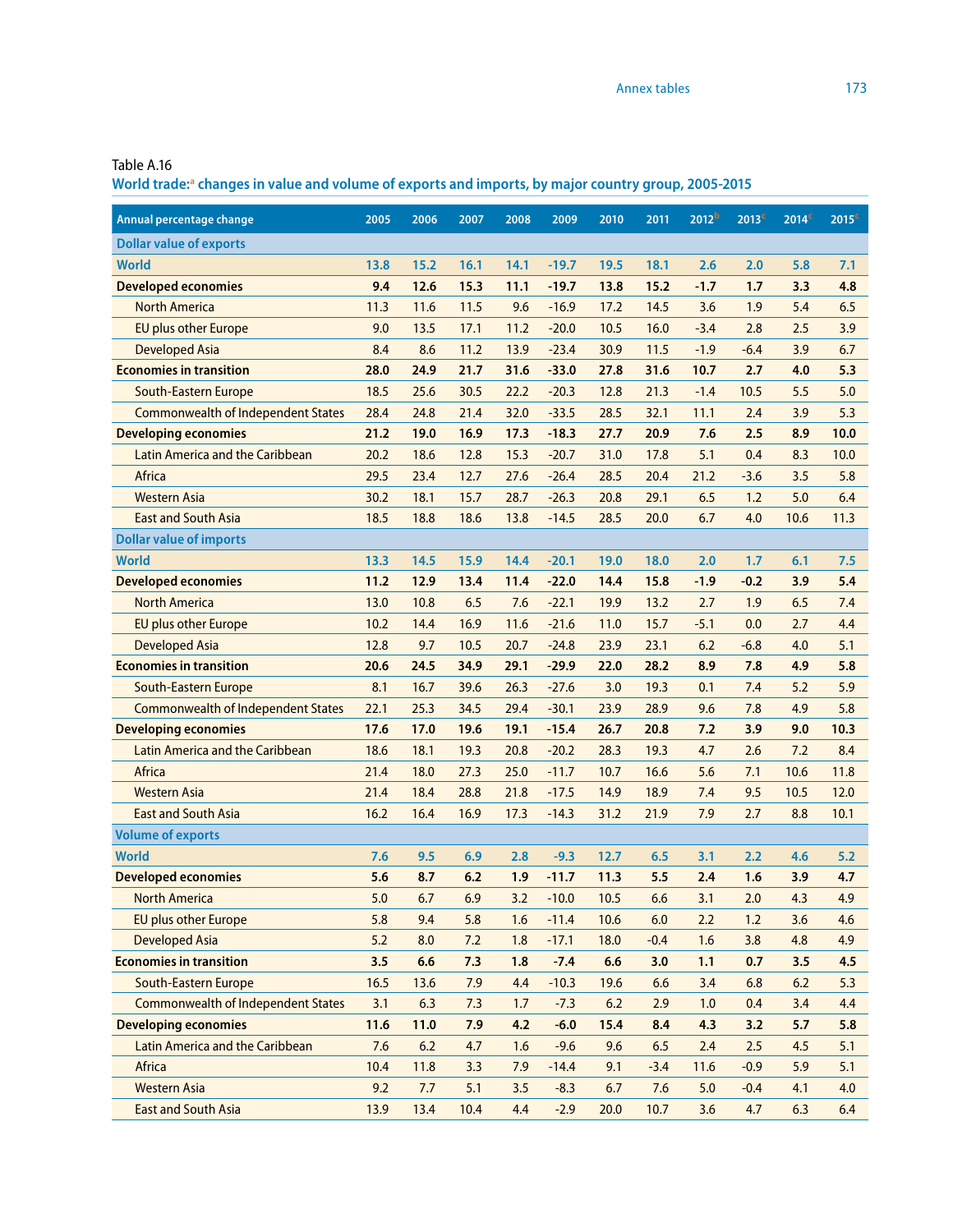| Table A.16 |  |  |  |
|------------|--|--|--|
|            |  |  |  |

**World trade a: changes in value and volume of exports and imports, by major country group, 2005-2015** (*continued*)

| Annual percentage change                  | 2005 | 2006 | 2007 | 2008   | 2009    | 2010 | 2011 | 2012 <sup>b</sup> | 2013 <sup>c</sup> | 2014 <sup>c</sup> | 2015 <sup>c</sup> |
|-------------------------------------------|------|------|------|--------|---------|------|------|-------------------|-------------------|-------------------|-------------------|
| <b>Volume of imports</b>                  |      |      |      |        |         |      |      |                   |                   |                   |                   |
| <b>World</b>                              | 8.2  | 9.5  | 7.7  | 2.8    | $-10.5$ | 13.6 | 6.9  | 2.6               | 2.4               | 4.8               | 5.3               |
| <b>Developed economies</b>                | 6.1  | 8.1  | 5.0  | 0.4    | $-12.2$ | 10.8 | 4.7  | 1.0               | 0.5               | 4.0               | 4.5               |
| <b>North America</b>                      | 6.3  | 6.0  | 2.8  | $-2.1$ | $-13.4$ | 12.9 | 5.0  | 2.4               | 1.4               | 4.8               | 5.0               |
| EU plus other Europe                      | 6.2  | 9.6  | 6.0  | 1.1    | $-11.4$ | 9.9  | 4.1  | $-0.2$            | $-0.0$            | 3.4               | 4.4               |
| Developed Asia                            | 5.0  | 4.7  | 4.5  | 2.5    | $-14.2$ | 11.8 | 7.0  | 5.5               | 1.6               | 5.4               | 3.7               |
| <b>Economies in transition</b>            | 11.1 | 15.9 | 22.7 | 11.7   | $-26.1$ | 16.6 | 16.2 | 7.3               | 6.6               | 4.6               | 5.0               |
| South-Eastern Europe                      | 6.0  | 7.5  | 16.1 | 7.1    | $-19.0$ | 8.8  | 5.1  | 1.7               | 4.4               | 5.4               | 6.0               |
| <b>Commonwealth of Independent States</b> | 11.7 | 16.8 | 23.4 | 12.1   | $-26.7$ | 17.3 | 17.1 | 7.7               | 6.8               | 4.6               | 4.9               |
| <b>Developing economies</b>               | 12.7 | 11.8 | 11.8 | 6.4    | $-5.8$  | 18.1 | 9.7  | 4.6               | 4.6               | 5.9               | 6.3               |
| Latin America and the Caribbean           | 10.9 | 14.1 | 13.0 | 8.1    | $-14.8$ | 21.6 | 10.5 | 4.9               | 3.5               | 5.3               | 4.7               |
| Africa                                    | 11.6 | 11.0 | 18.4 | 9.1    | $-5.7$  | 7.5  | 7.3  | 4.5               | 5.6               | 6.6               | 6.9               |
| <b>Western Asia</b>                       | 16.3 | 10.0 | 18.8 | 7.7    | $-13.8$ | 8.8  | 9.0  | 4.1               | 4.6               | 4.8               | 6.0               |
| <b>East and South Asia</b>                | 12.6 | 11.7 | 9.2  | 5.3    | $-1.6$  | 20.7 | 10.0 | 4.6               | 4.8               | 6.2               | 6.6               |
|                                           |      |      |      |        |         |      |      |                   |                   |                   |                   |

**Source:** UN/DESA.

**a** Includes goods and non-factor services.

**b** Partly estimated.

**c** Baseline scenario forecasts, based in part on Project LINK.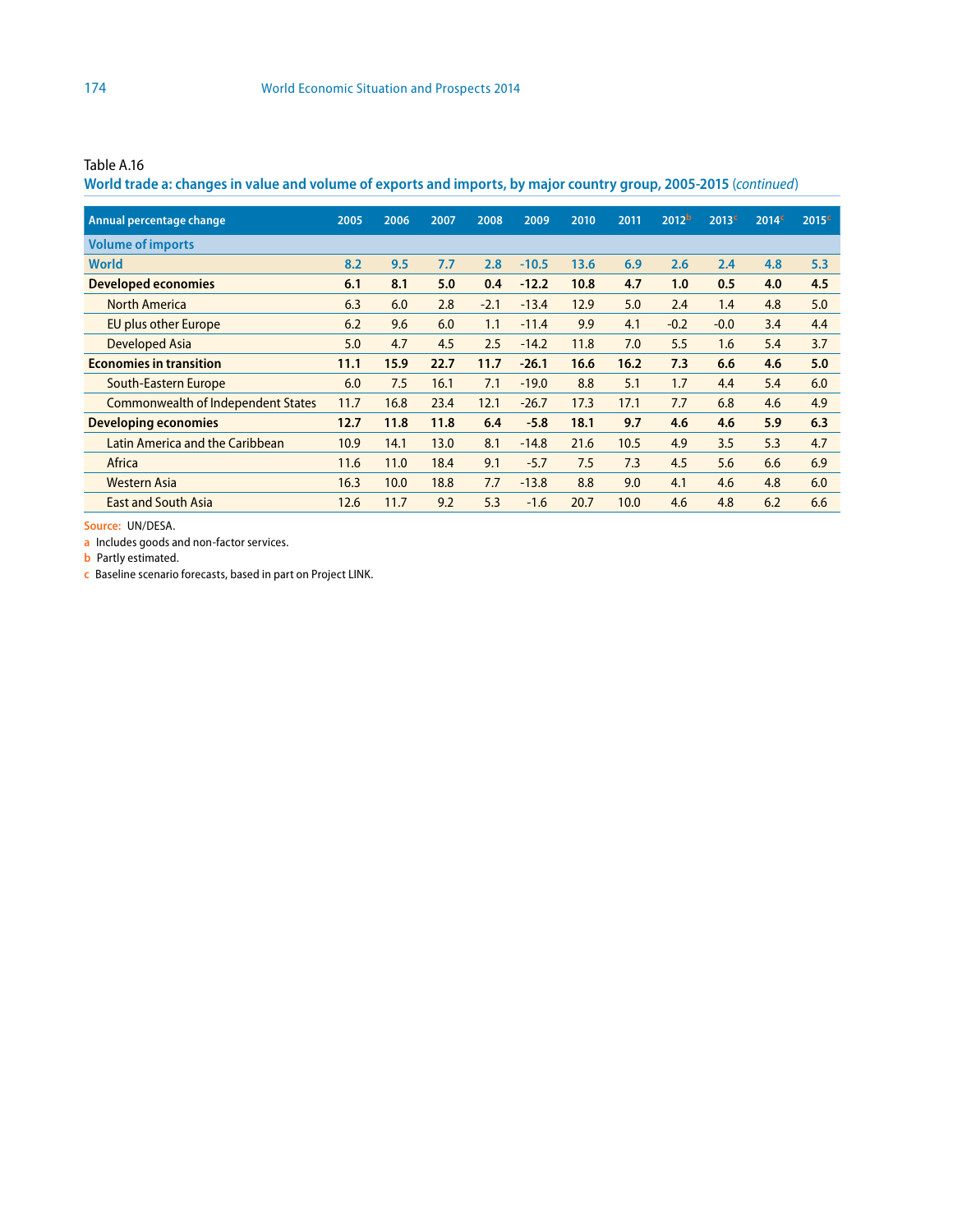**Balance of payments on current accounts, by country or country group, summary table, 2004-2012**

| <b>Billions of dollars</b>                      | 2004     | 2005     | 2006     | 2007     | 2008     | 2009     | 2010     | 2011     | 2012     |
|-------------------------------------------------|----------|----------|----------|----------|----------|----------|----------|----------|----------|
| <b>Developed economies</b>                      | $-332.0$ | $-493.9$ | $-578.6$ | $-537.3$ | $-671.6$ | $-221.3$ | $-194.3$ | $-238.4$ | $-212.4$ |
| Japan                                           | 172.1    | 166.1    | 170.9    | 212.1    | 159.9    | 146.6    | 204.0    | 119.3    | 60.4     |
| <b>United States</b>                            | $-629.3$ | $-739.8$ | $-798.5$ | $-713.4$ | $-681.3$ | $-381.6$ | $-449.5$ | $-457.7$ | $-440.4$ |
| Europe <sup>a</sup>                             | 147.5    | 108.8    | 81.5     | 21.8     | $-93.5$  | 98.9     | 149.7    | 189.7    | 295.3    |
| <b>EU-15</b>                                    | 114.9    | 51.3     | 35.6     | 43.7     | $-52.4$  | 40.3     | 63.3     | 112.0    | 180.2    |
| <b>New EU member States</b>                     | $-47.4$  | $-42.4$  | $-63.8$  | $-106.6$ | $-119.7$ | $-38.2$  | $-43.6$  | $-43.3$  | $-25.9$  |
| <b>Economies in transition</b> b                | 57.8     | 82.4     | 88.7     | 54.1     | 90.2     | 35.6     | 63.1     | 101.0    | 68.6     |
| South-Eastern Europe                            | $-5.8$   | $-5.1$   | $-5.3$   | $-11.5$  | $-18.5$  | $-7.3$   | $-5.9$   | $-8.4$   | $-8.2$   |
| Commonwealth of Independent States <sup>c</sup> | 63.5     | 87.5     | 94.0     | 65.6     | 108.7    | 42.9     | 69.0     | 109.4    | 76.7     |
| <b>Developing economies</b>                     | 274.5    | 449.2    | 699.7    | 765.9    | 775.0    | 385.5    | 445.8    | 500.1    | 495.3    |
| Net fuel exporters                              | 123.7    | 263.5    | 381.9    | 334.7    | 435.2    | 75.7     | 220.9    | 491.6    | 471.6    |
| Net fuel importers                              | 150.8    | 185.7    | 317.8    | 431.2    | 339.9    | 309.8    | 224.9    | 8.5      | 23.7     |
| <b>Latin America and the Caribbean</b>          | 21.4     | 34.6     | 48.9     | 8.7      | $-36.9$  | $-28.4$  | $-61.2$  | $-76.2$  | $-102.3$ |
| Net fuel exporters                              | 16.1     | 28.2     | 33.8     | 18.6     | 37.6     | $-0.0$   | 3.3      | 17.5     | 3.7      |
| <b>Net fuel importers</b>                       | 5.3      | 6.4      | 15.1     | $-9.8$   | $-74.5$  | $-28.3$  | $-64.5$  | $-93.6$  | $-106.1$ |
| <b>Africa</b>                                   | 11.6     | 37.4     | 84.3     | 68.3     | 60.9     | $-33.5$  | $-0.0$   | $-14.2$  | $-31.1$  |
| Net fuel exporters                              | 24.6     | 55.2     | 106.0    | 102.4    | 114.0    | 5.9      | 39.5     | 43.6     | 48.6     |
| Net fuel importers                              | $-13.0$  | $-17.8$  | $-21.7$  | $-34.1$  | $-53.1$  | $-39.4$  | $-39.5$  | $-57.9$  | $-79.7$  |
| <b>Western Asia</b>                             | 59.0     | 136.0    | 179.8    | 139.3    | 221.9    | 41.7     | 99.3     | 283.7    | 339.9    |
| Net fuel exporters <sup>d</sup>                 | 75.1     | 159.2    | 206.4    | 175.5    | 264.3    | 51.6     | 144.3    | 363.8    | 399.2    |
| Net fuel importers                              | $-16.2$  | $-23.2$  | $-26.7$  | $-36.2$  | $-42.4$  | $-9.8$   | $-45.1$  | $-80.2$  | $-59.3$  |
| <b>East and South Asia</b>                      | 182.5    | 241.2    | 386.7    | 549.6    | 529.2    | 405.6    | 407.8    | 306.8    | 288.8    |
| <b>Net fuel exporters</b>                       | 7.9      | 20.9     | 35.7     | 38.3     | 19.2     | 18.3     | 33.8     | 66.6     | 20.0     |
| Net fuel importers                              | 174.6    | 220.3    | 351.0    | 511.3    | 509.9    | 387.3    | 373.9    | 240.2    | 268.8    |
| World residual <sup>e</sup>                     | 0.2      | 37.7     | 209.8    | 282.7    | 193.6    | 199.8    | 314.7    | 362.8    | 351.5    |

**Sources:** International Monetary Fund (IMF), World Economic Outlook, October 2013; and IMF, Balance of Payments Statistics.

**a** Europe consists of the EU-15, the new EU member States and Iceland, Norway and Switzerland.

**b** Includes Georgia.

**c** Excludes Georgia, which left the Commonwealth of Independent States on 18 August 2009.

**d** Data for Iraq not available prior to 2005.

**e** Statistical discrepancy.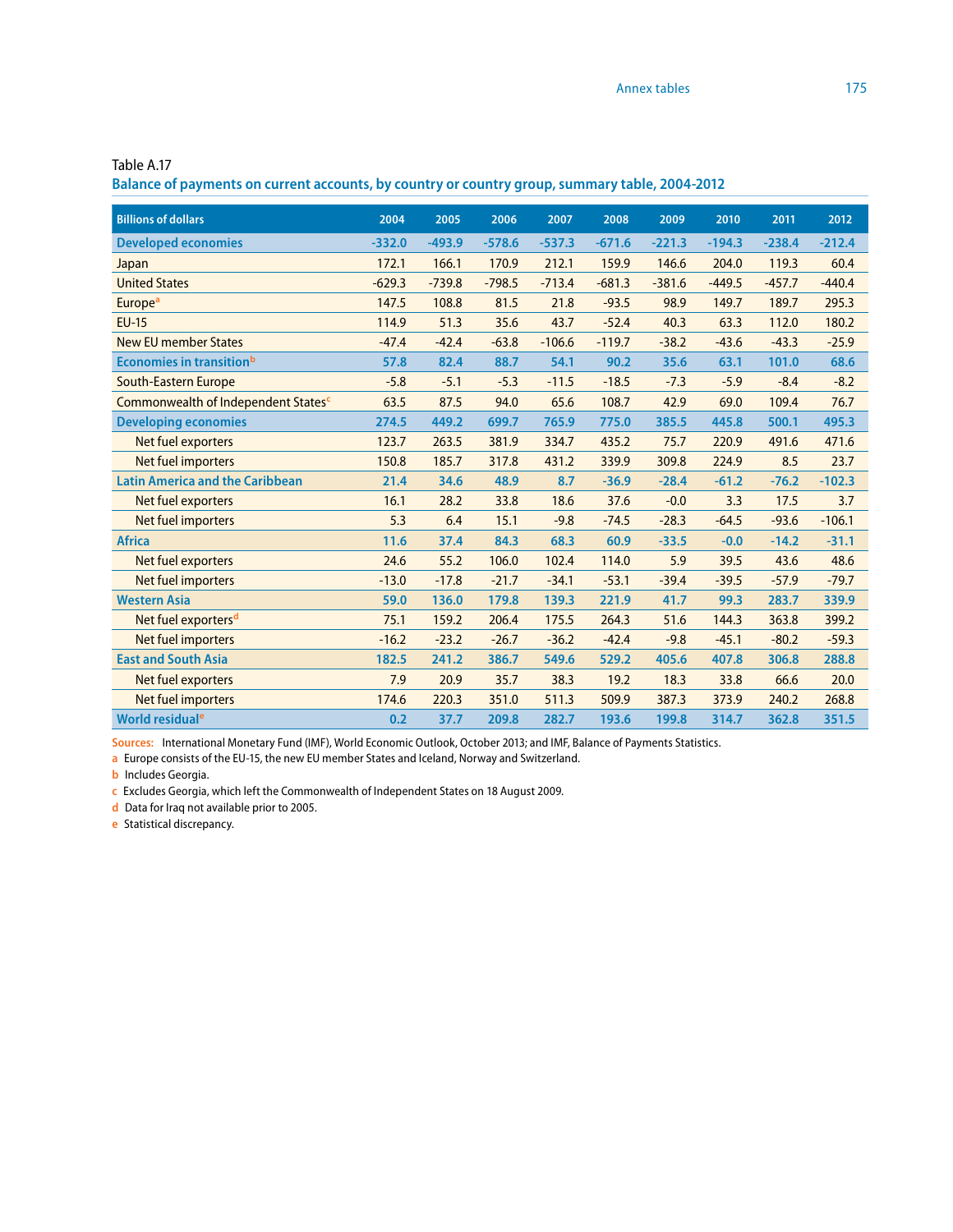**Balance of payments on current accounts, by country or country group, 2004-2012**

| <b>Billions of dollars</b>                  | 2004     | 2005     | 2006     | 2007     | 2008     | 2009     | 2010     | 2011     | 2012     |
|---------------------------------------------|----------|----------|----------|----------|----------|----------|----------|----------|----------|
| <b>Developed economies</b>                  |          |          |          |          |          |          |          |          |          |
| <b>Trade balance</b>                        | $-434.5$ | $-652.0$ | $-797.0$ | $-799.9$ | $-932.5$ | $-488.2$ | $-598.1$ | $-798.8$ | $-767.9$ |
| Services, net                               | 175.5    | 231.1    | 297.8    | 405.2    | 445.6    | 389.0    | 447.1    | 544.9    | 543.5    |
| Income, net                                 | 129.4    | 165.6    | 159.6    | 153.6    | 141.9    | 197.1    | 297.1    | 371.3    | 362.4    |
| Current transfers, net                      | $-202.4$ | $-238.6$ | $-238.9$ | $-296.2$ | $-326.7$ | $-319.3$ | $-340.3$ | $-355.8$ | $-350.4$ |
| <b>Current-account balance</b>              | $-332.0$ | $-493.9$ | $-578.6$ | $-537.3$ | $-671.6$ | $-221.3$ | $-194.3$ | $-238.4$ | $-212.4$ |
| <b>Japan</b>                                |          |          |          |          |          |          |          |          |          |
| <b>Trade balance</b>                        | 128.5    | 93.9     | 81.1     | 105.1    | 38.5     | 43.3     | 91.0     | $-20.6$  | $-73.2$  |
| Services, net                               | $-34.3$  | $-24.1$  | $-18.2$  | $-21.2$  | $-20.8$  | $-20.4$  | $-16.1$  | $-22.2$  | $-31.2$  |
| Income, net                                 | 85.7     | 103.9    | 118.7    | 139.8    | 155.3    | 135.9    | 141.5    | 176.0    | 179.1    |
| <b>Current transfers, net</b>               | $-7.9$   | $-7.6$   | $-10.7$  | $-11.5$  | $-13.1$  | $-12.3$  | $-12.4$  | $-13.8$  | $-14.2$  |
| <b>Current-account balance</b>              | 172.1    | 166.1    | 170.9    | 212.1    | 159.9    | 146.6    | 204.0    | 119.3    | 60.4     |
| <b>United States</b>                        |          |          |          |          |          |          |          |          |          |
| <b>Trade balance</b>                        | $-666.4$ | $-784.1$ | $-838.8$ | $-822.7$ | $-834.0$ | $-510.5$ | $-650.2$ | $-744.1$ | $-741.5$ |
| Services, net                               | 61.5     | 76.2     | 86.4     | 123.7    | 131.7    | 126.9    | 150.8    | 187.3    | 206.8    |
| Income, net                                 | 64.1     | 67.6     | 43.3     | 100.6    | 146.1    | 123.6    | 177.7    | 232.7    | 223.9    |
| <b>Current transfers, net</b>               | $-88.6$  | $-99.5$  | $-89.4$  | $-114.9$ | $-125.2$ | $-121.6$ | $-127.8$ | $-133.5$ | $-129.7$ |
| <b>Current-account balance</b>              | $-629.3$ | $-739.8$ | $-798.5$ | $-713.4$ | $-681.3$ | $-381.6$ | $-449.5$ | $-457.7$ | $-440.4$ |
| <b>Europe<sup>a</sup></b>                   |          |          |          |          |          |          |          |          |          |
| Trade balance                               | 73.1     | 4.1      | $-69.6$  | $-105.3$ | $-172.0$ | $-14.2$  | $-49.2$  | $-65.8$  | 63.1     |
| Services, net                               | 151.8    | 183.3    | 234.9    | 313.1    | 353.7    | 297.7    | 338.1    | 412.3    | 404.7    |
| Income, net                                 | 28.3     | 51.3     | 53.4     | $-18.2$  | $-87.0$  | $-2.0$   | 56.4     | 46.4     | 28.5     |
| Current transfers, net                      | $-105.7$ | $-129.9$ | $-137.1$ | $-168.0$ | $-188.3$ | $-182.7$ | $-195.6$ | $-203.2$ | $-201.1$ |
| <b>Current-account balance</b>              | 147.5    | 108.8    | 81.5     | 21.8     | $-93.5$  | 98.9     | 149.7    | 189.7    | 295.3    |
| <b>EU-15</b>                                |          |          |          |          |          |          |          |          |          |
| <b>Trade balance</b>                        | 78.6     | 2.0      | $-65.1$  | $-73.0$  | $-147.2$ | $-39.1$  | $-74.8$  | $-109.2$ | 0.6      |
| Services, net                               | 110.0    | 134.5    | 178.7    | 243.9    | 270.4    | 222.5    | 257.4    | 324.0    | 323.6    |
| Income, net                                 | 32.1     | 41.5     | 58.8     | 40.6     | 10.1     | 35.6     | 74.6     | 99.8     | 54.9     |
| <b>Current transfers, net</b>               | $-105.7$ | $-126.6$ | $-136.7$ | $-167.9$ | $-185.7$ | $-178.7$ | $-193.9$ | $-202.6$ | $-198.8$ |
| <b>Current-account balance</b>              | 114.9    | 51.4     | 35.6     | 43.7     | $-52.4$  | 40.3     | 63.3     | 112.0    | 180.2    |
| <b>New EU member States</b>                 |          |          |          |          |          |          |          |          |          |
| Trade balance                               | $-43.0$  | $-45.7$  | $-62.3$  | $-92.1$  | $-116.8$ | $-36.4$  | $-38.0$  | $-39.9$  | $-22.9$  |
| Services, net                               | 15.5     | 19.9     | 23.0     | 31.6     | 37.1     | 31.5     | 33.3     | 39.4     | 39.2     |
| Income, net                                 | $-29.0$  | $-27.1$  | $-36.4$  | $-59.0$  | $-54.2$  | $-45.8$  | $-54.2$  | $-60.7$  | $-57.7$  |
| Current transfers, net                      | 9.1      | 10.4     | 11.9     | 12.9     | 14.2     | 12.5     | 15.3     | 17.9     | 15.6     |
| <b>Current-account balance</b>              | $-47.4$  | $-42.4$  | $-63.8$  | $-106.6$ | $-119.7$ | $-38.2$  | $-43.6$  | $-43.3$  | $-25.9$  |
| <b>Economies in transition</b> <sup>b</sup> |          |          |          |          |          |          |          |          |          |
| <b>Trade balance</b>                        | 79.5     | 113.6    | 133.9    | 114.6    | 177.4    | 106.0    | 156.2    | 224.6    | 214.1    |
| Services, net                               | $-16.5$  | $-16.6$  | $-15.9$  | $-24.2$  | $-28.5$  | $-24.5$  | $-31.8$  | $-37.8$  | $-52.6$  |
| Income, net                                 | $-16.2$  | $-26.8$  | $-42.0$  | $-48.3$  | $-72.7$  | $-59.4$  | $-74.7$  | $-100.2$ | $-104.3$ |
| <b>Current transfers, net</b>               | 10.8     | 12.1     | 12.7     | 12.0     | 14.0     | 13.6     | 13.4     | 14.4     | 11.3     |
| <b>Current-account balance</b>              | 57.8     | 82.4     | 88.7     | 54.1     | 90.2     | 35.6     | 63.1     | 101.0    | 68.6     |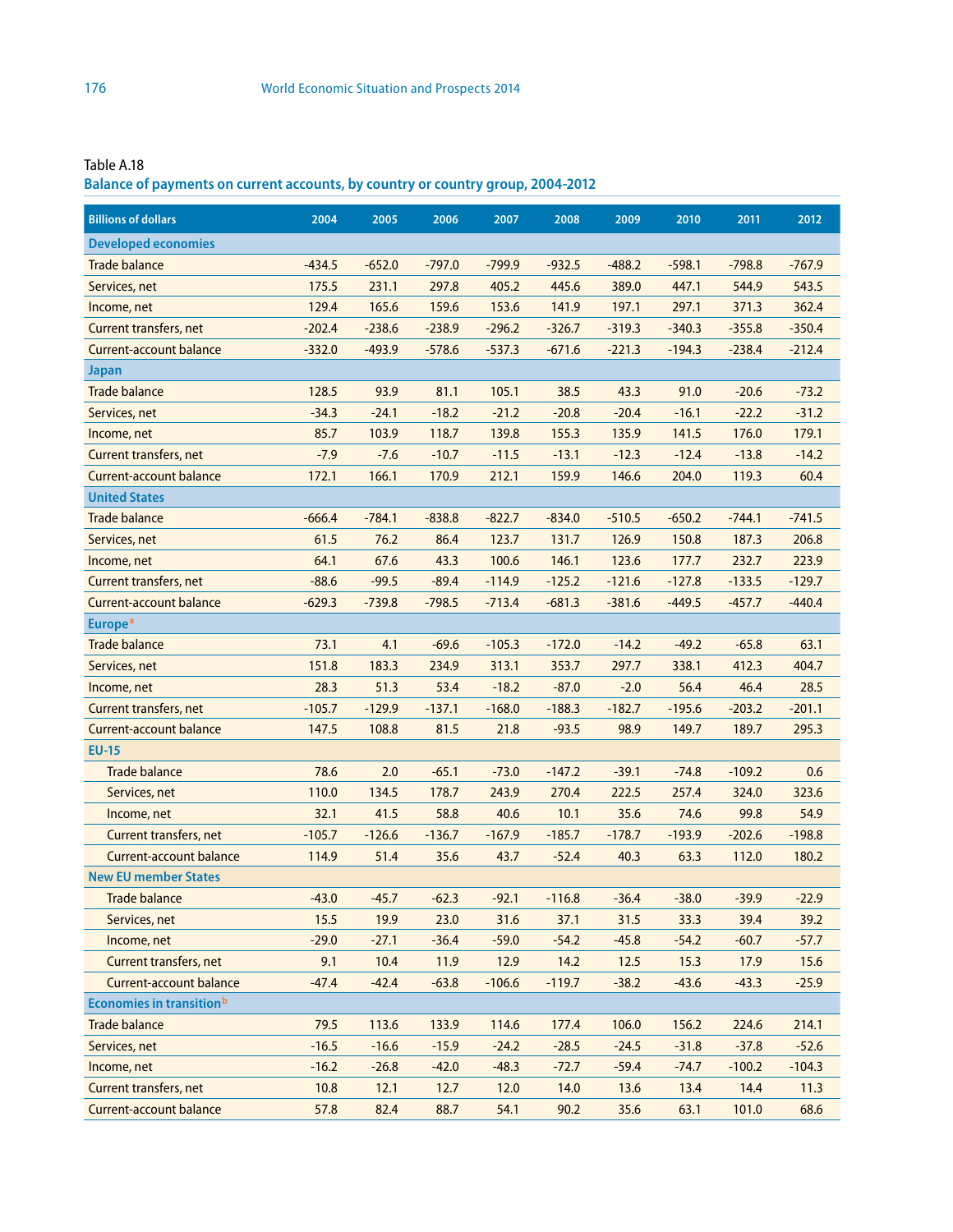| <b>Billions of dollars</b>                              | 2004     | 2005     | 2006     | 2007     | 2008     | 2009     | 2010     | 2011     | 2012     |
|---------------------------------------------------------|----------|----------|----------|----------|----------|----------|----------|----------|----------|
| <b>Economies in transition</b> <sup>b</sup> (continued) |          |          |          |          |          |          |          |          |          |
| <b>South-Eastern Europe</b>                             |          |          |          |          |          |          |          |          |          |
| <b>Trade balance</b>                                    | $-14.3$  | $-13.8$  | $-15.1$  | $-22.0$  | $-28.7$  | $-18.8$  | $-16.7$  | $-19.8$  | $-18.3$  |
| Services, net                                           | 0.7      | 0.6      | 0.8      | 1.1      | 1.4      | 1.6      | 1.7      | 2.1      | 2.0      |
| Income, net                                             | 0.5      | 0.0      | 0.2      | $-0.2$   | $-0.7$   | $-0.4$   | $-0.9$   | $-1.0$   | $-1.3$   |
| Current transfers, net                                  | 7.3      | 8.1      | 8.8      | 9.6      | 9.6      | 10.3     | 9.9      | 10.3     | 9.5      |
| Current-account balance                                 | $-5.8$   | $-5.1$   | $-5.3$   | $-11.5$  | $-18.5$  | $-7.3$   | $-5.9$   | $-8.4$   | $-8.2$   |
| <b>Commonwealth of Independent Statesc</b>              |          |          |          |          |          |          |          |          |          |
| <b>Trade balance</b>                                    | 93.8     | 127.4    | 149.0    | 136.6    | 206.1    | 124.8    | 172.9    | 244.4    | 232.4    |
| Services, net                                           | $-17.1$  | $-17.2$  | $-16.7$  | $-25.3$  | $-29.9$  | $-26.0$  | $-33.5$  | $-39.9$  | $-54.6$  |
| Income, net                                             | $-16.7$  | $-26.8$  | $-42.2$  | $-48.1$  | $-72.0$  | $-59.1$  | $-73.8$  | $-99.2$  | $-103.0$ |
| Current transfers, net                                  | 3.6      | 4.1      | 3.9      | 2.4      | 4.4      | 3.2      | 3.5      | 4.2      | 1.9      |
| <b>Current-account balance</b>                          | 63.5     | 87.5     | 94.0     | 65.6     | 108.7    | 42.9     | 69.0     | 109.4    | 76.7     |
| <b>Developing economies</b>                             |          |          |          |          |          |          |          |          |          |
| <b>Trade balance</b>                                    | 363.8    | 574.5    | 770.3    | 824.2    | 864.0    | 534.3    | 672.5    | 857.7    | 870.1    |
| Services, net                                           | $-56.5$  | $-76.1$  | $-89.5$  | $-104.3$ | $-143.1$ | $-164.6$ | $-165.2$ | $-212.6$ | $-248.0$ |
| Income, net                                             | $-151.7$ | $-198.6$ | $-168.7$ | $-166.5$ | $-180.6$ | $-193.0$ | $-280.4$ | $-361.6$ | $-329.1$ |
| <b>Current transfers, net</b>                           | 120.2    | 150.6    | 189.1    | 214.4    | 236.9    | 210.1    | 220.8    | 223.2    | 204.1    |
| <b>Current-account balance</b>                          | 274.5    | 449.2    | 699.7    | 765.9    | 775.0    | 385.5    | 445.8    | 500.1    | 495.3    |
| <b>Net fuel exporters</b>                               |          |          |          |          |          |          |          |          |          |
| <b>Trade balance</b>                                    | 257.6    | 410.7    | 521.5    | 526.8    | 709.3    | 338.4    | 539.1    | 878.7    | 880.9    |
| Services, net                                           | $-75.8$  | $-88.6$  | $-114.7$ | $-156.1$ | $-212.3$ | $-204.4$ | $-208.4$ | $-240.7$ | $-272.5$ |
| Income, net                                             | $-51.5$  | $-62.9$  | $-37.5$  | $-41.0$  | $-64.6$  | $-49.1$  | $-94.6$  | $-119.7$ | $-110.8$ |
| <b>Current transfers, net</b>                           | $-5.2$   | 5.5      | 14.3     | 6.9      | 4.9      | $-8.0$   | $-13.2$  | $-20.3$  | $-24.3$  |
| <b>Current-account balance</b>                          | 123.7    | 263.5    | 381.9    | 334.7    | 435.2    | 75.7     | 220.9    | 491.6    | 471.6    |
| <b>Net fuel importers</b>                               |          |          |          |          |          |          |          |          |          |
| <b>Trade balance</b>                                    | 106.2    | 163.8    | 248.9    | 297.3    | 154.7    | 195.9    | 133.4    | $-21.0$  | $-10.8$  |
| Services, net                                           | 19.3     | 12.5     | 25.2     | 51.8     | 69.2     | 39.8     | 43.2     | 28.1     | 24.4     |
| Income, net                                             | $-100.2$ | $-135.7$ | $-131.1$ | $-125.4$ | $-116.0$ | $-143.9$ | $-185.8$ | $-241.9$ | $-218.3$ |
| <b>Current transfers, net</b>                           | 125.5    | 145.1    | 174.8    | 207.5    | 232.0    | 218.1    | 234.1    | 243.4    | 228.4    |
| Current-account balance                                 | 150.8    | 185.7    | 317.8    | 431.2    | 339.9    | 309.8    | 224.9    | 8.5      | 23.7     |
| <b>Latin America and the Caribbean</b>                  |          |          |          |          |          |          |          |          |          |
| <b>Trade balance</b>                                    | 60.8     | 83.9     | 101.7    | 72.9     | 43.8     | 54.5     | 51.4     | 75.7     | 49.6     |
| Services, net                                           | $-15.1$  | $-19.1$  | $-21.2$  | $-28.6$  | $-37.8$  | $-51.9$  | $-54.2$  | $-68.1$  | $-88.8$  |
| Income, net                                             | $-69.2$  | $-83.4$  | $-95.7$  | $-102.5$ | $-110.0$ | $-88.5$  | $-118.8$ | $-146.6$ | $-124.8$ |
| Current transfers, net                                  | 45.0     | 53.2     | 64.0     | 66.9     | 67.1     | 57.5     | 60.4     | 62.8     | 61.6     |
| <b>Current-account balance</b>                          | 21.4     | 34.6     | 48.9     | 8.7      | $-36.9$  | $-28.4$  | $-61.2$  | $-76.2$  | $-102.3$ |
| <b>Africa</b>                                           |          |          |          |          |          |          |          |          |          |
| <b>Trade balance</b>                                    | 33.4     | 67.6     | 93.4     | 95.5     | 113.7    | $-0.0$   | 50.7     | 59.9     | 44.1     |
| Services, net                                           | $-10.9$  | $-15.0$  | $-21.7$  | $-33.6$  | $-55.3$  | $-48.3$  | $-53.3$  | $-64.3$  | $-69.2$  |
| Income, net                                             | $-34.5$  | $-44.9$  | $-36.3$  | $-49.3$  | $-61.5$  | $-46.5$  | $-63.8$  | $-76.7$  | $-82.7$  |
| <b>Current transfers, net</b>                           | 24.9     | 30.8     | 50.5     | 57.7     | 66.1     | 62.5     | 68.2     | 73.4     | 78.4     |
| <b>Current-account balance</b>                          | 11.6     | 37.4     | 84.3     | 68.3     | 60.9     | $-33.5$  | $-0.0$   | $-14.2$  | $-31.1$  |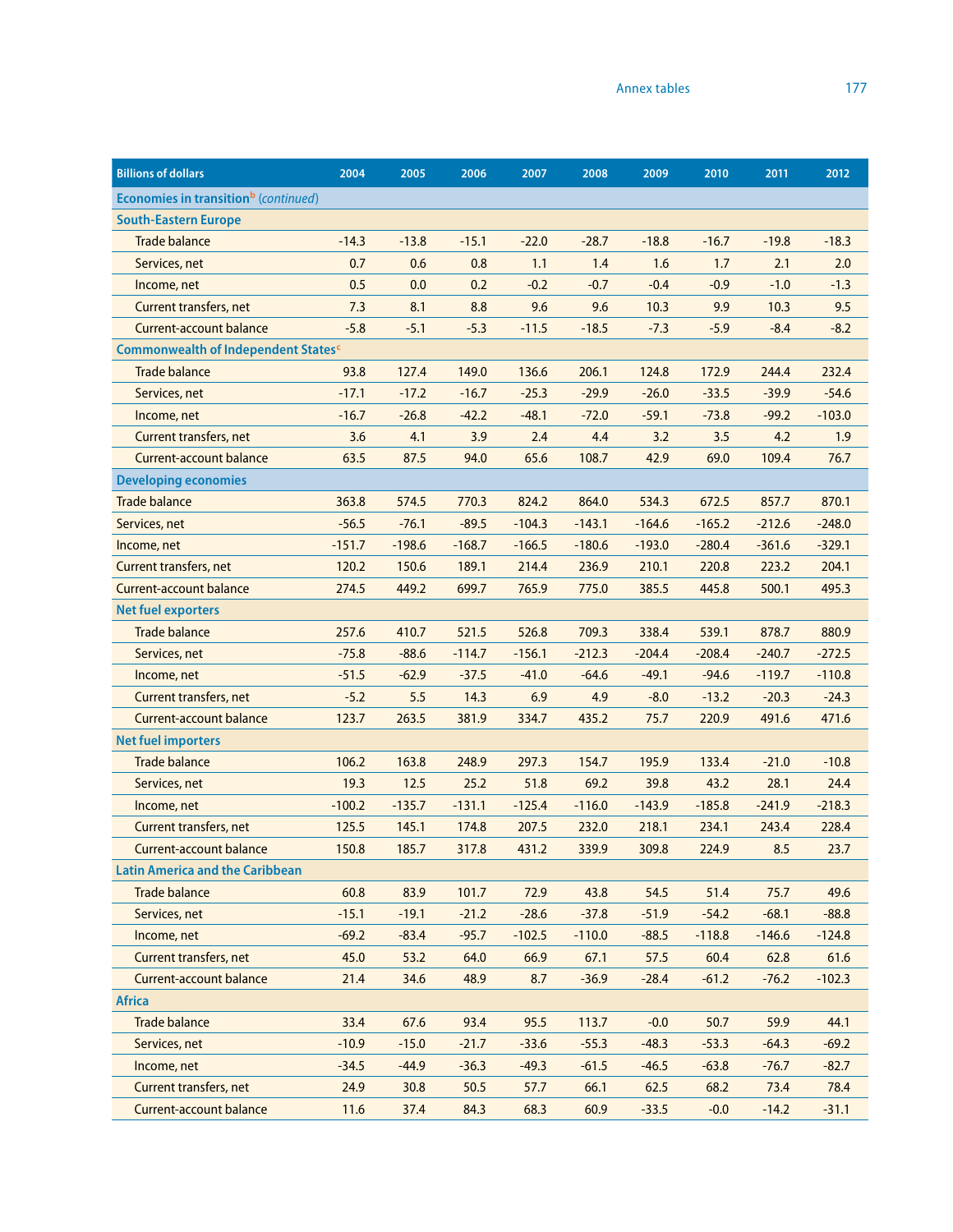**Balance of payments on current accounts, by country or country group, 2004-2012** (*continued*)

| <b>Billions of dollars</b>              | 2004    | 2005    | 2006    | 2007    | 2008     | 2009     | 2010     | 2011     | 2012     |
|-----------------------------------------|---------|---------|---------|---------|----------|----------|----------|----------|----------|
| <b>Developing economies (continued)</b> |         |         |         |         |          |          |          |          |          |
| Western Asia <sup>d</sup>               |         |         |         |         |          |          |          |          |          |
| <b>Trade balance</b>                    | 110.6   | 184.9   | 236.2   | 222.2   | 343.2    | 169.1    | 253.1    | 466.7    | 537.4    |
| Services, net                           | $-25.5$ | $-26.8$ | $-44.3$ | $-64.6$ | $-86.5$  | $-76.1$  | $-88.4$  | $-107.2$ | $-113.5$ |
| Income, net                             | $-17.1$ | $-13.9$ | 2.0     | 7.8     | $-5.0$   | $-12.1$  | $-17.4$  | $-17.3$  | $-16.0$  |
| <b>Current transfers, net</b>           | $-9.1$  | $-8.2$  | $-14.1$ | $-26.1$ | $-29.8$  | $-39.1$  | $-48.0$  | $-58.5$  | $-68.0$  |
| <b>Current-account balance</b>          | 59.0    | 136.0   | 179.8   | 139.3   | 221.9    | 41.7     | 99.3     | 283.7    | 339.9    |
| <b>East Asia</b>                        |         |         |         |         |          |          |          |          |          |
| <b>Trade balance</b>                    | 194.9   | 280.2   | 391.1   | 505.4   | 479.9    | 433.2    | 438.6    | 412.4    | 440.7    |
| Services, net                           | $-14.0$ | $-28.7$ | $-20.4$ | $-2.6$  | 0.6      | $-9.5$   | $-3.9$   | $-24.1$  | $-31.1$  |
| Income, net                             | $-22.7$ | $-46.7$ | $-27.4$ | $-13.3$ | 7.9      | $-31.9$  | $-58.2$  | $-100.5$ | $-78.2$  |
| <b>Current transfers, net</b>           | 24.7    | 32.9    | 38.0    | 50.9    | 62.1     | 48.8     | 54.7     | 43.9     | 25.2     |
| Current-account balance                 | 182.9   | 237.7   | 381.3   | 540.4   | 550.5    | 440.6    | 431.3    | 331.7    | 356.7    |
| <b>South Asia</b>                       |         |         |         |         |          |          |          |          |          |
| <b>Trade balance</b>                    | $-36.0$ | $-42.1$ | $-52.1$ | $-71.8$ | $-116.6$ | $-122.5$ | $-121.2$ | $-157.0$ | $-201.8$ |
| Services, net                           | 9.0     | 13.5    | 18.1    | 25.1    | 35.9     | 21.2     | 34.5     | 51.1     | 54.6     |
| Income, net                             | $-8.1$  | $-9.8$  | $-11.3$ | $-9.2$  | $-12.0$  | $-14.1$  | $-22.2$  | $-20.5$  | $-27.5$  |
| <b>Current transfers, net</b>           | 34.7    | 41.9    | 50.8    | 65.0    | 71.4     | 80.5     | 85.4     | 101.5    | 106.8    |
| <b>Current-account balance</b>          | $-0.4$  | 3.5     | 5.5     | 9.2     | $-21.3$  | $-35.0$  | $-23.5$  | $-24.9$  | $-67.8$  |
| World residual <sup>e</sup>             |         |         |         |         |          |          |          |          |          |
| <b>Trade balance</b>                    | 8.8     | 36.2    | 107.2   | 138.8   | 108.9    | 152.1    | 230.6    | 283.5    | 316.3    |
| Services, net                           | 102.6   | 138.4   | 192.4   | 276.7   | 274.0    | 199.9    | 250.1    | 294.5    | 242.8    |
| Income, net                             | $-38.5$ | $-59.8$ | $-51.1$ | $-61.1$ | $-111.4$ | $-55.4$  | $-58.0$  | $-90.5$  | $-70.9$  |
| Current transfers, net                  | $-71.4$ | $-75.9$ | $-37.2$ | $-69.8$ | $-75.9$  | $-95.7$  | $-106.1$ | $-118.2$ | $-135.0$ |
| <b>Current-account balance</b>          | 0.2     | 37.7    | 209.9   | 282.7   | 193.6    | 199.8    | 314.7    | 362.8    | 351.5    |

**Sources:** International Monetary Fund (IMF), World Economic Outlook, October 2013; and IMF, Balance of Payments Statistics.

**a** Europe consists of EU-15, new EU member States plus Iceland, Norway and Switzerland.

**b** Includes Georgia.

**c** Excludes Georgia, which left the Commonwealth of Independent States on 18 August 2009.

**d** Data for Iraq not available prior to 2005.

**e** Statistical discrepancy.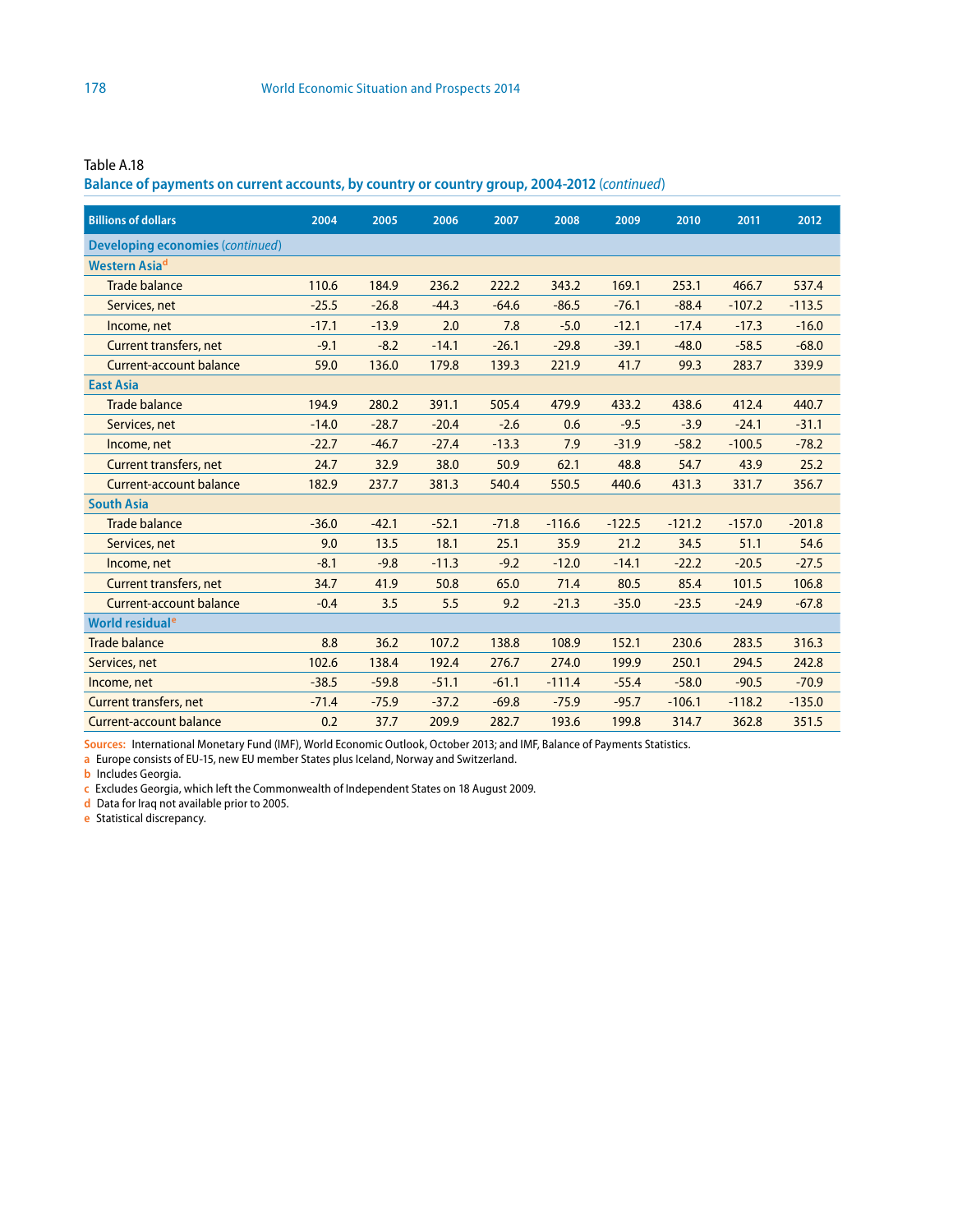|                                  |               |                  |                     |                                 |         | ODA as a             | <b>Total ODA</b>          |                  |                                                      | Percentage distribution of ODA by type, 2012 |              |  |
|----------------------------------|---------------|------------------|---------------------|---------------------------------|---------|----------------------|---------------------------|------------------|------------------------------------------------------|----------------------------------------------|--------------|--|
|                                  |               |                  | and exchange rates) | Growth rate of ODA (2011 prices |         | percentage<br>of GNI | (millions)<br>of dollars) | <b>Bilateral</b> |                                                      | <b>Multilateral</b>                          |              |  |
| <b>Donor group</b><br>or country | 1991-<br>2001 | $2001 -$<br>2009 | 2010                | 2011                            | 2012    | 2012                 | 2012                      | <b>Total</b>     | <b>Total (United)</b><br><b>Nations &amp; Other)</b> | <b>United</b><br><b>Nations</b>              | <b>Other</b> |  |
| <b>Total DAC countries</b>       | $-0.5$        | 5.0              | 5.9                 | $-2.2$                          | $-3.9$  | 0.29                 | 126384                    | 70.9             | 29.1                                                 | 5.2                                          | 23.9         |  |
| <b>Total EU</b>                  | $-0.4$        | 5.6              | 5.9                 | $-3.0$                          | $-7.2$  | 0.40                 | 64505                     | 63.1             | 36.9                                                 | 5.5                                          | 31.4         |  |
| Austria                          | 7.7           | 7.5              | 9.3                 | $-14.2$                         | 6.1     | 0.28                 | 1112                      | 48.4             | 51.6                                                 | 2.7                                          | 48.9         |  |
| <b>Belgium</b>                   | $-0.0$        | 6.3              | 18.6                | $-12.7$                         | $-13.0$ | 0.47                 | 2303                      | 62.0             | 38.0                                                 | 7.8                                          | 30.1         |  |
| <b>Denmark</b>                   | 4.2           | $-1.1$           | 3.2                 | $-3.3$                          | $-1.8$  | 0.83                 | 2693                      | 71.4             | 28.6                                                 | 10.7                                         | 17.9         |  |
| Finland                          | $-5.0$        | 7.6              | 8.2                 | $-2.5$                          | $-0.4$  | 0.53                 | 1320                      | 60.5             | 39.5                                                 | 11.7                                         | 27.9         |  |
| France <sup>a</sup>              | $-3.5$        | 4.3              | 6.6                 | $-5.4$                          | $-0.8$  | 0.46                 | 12106                     | 66.2             | 33.8                                                 | 2.0                                          | 31.9         |  |
| Germany                          | $-1.5$        | 5.8              | 12.0                | 2.5                             | $-0.7$  | 0.38                 | 13108                     | 66.6             | 33.4                                                 | 2.6                                          | 30.9         |  |
| Greece                           | .             | 5.8              | $-13.1$             | $-21.1$                         | $-17.0$ | 0.13                 | 324                       | 27.3             | 72.7                                                 | 7.7                                          | 65.0         |  |
| Ireland                          | 14.9          | 12.6             | $-4.3$              | $-2.9$                          | $-5.8$  | 0.48                 | 809                       | 66.3             | 33.7                                                 | 11.6                                         | 22.2         |  |
| Italy                            | $-6.7$        | 4.5              | $-4.8$              | 35.8                            | $-34.7$ | 0.13                 | 2639                      | 18.8             | 81.2                                                 | 7.0                                          | 74.3         |  |
| Luxembourg                       | 15.6          | 6.6              | $-5.1$              | $-7.9$                          | 9.8     | 1.00                 | 399                       | 69.3             | 30.7                                                 | 13.0                                         | 17.6         |  |
| <b>Netherlands</b>               | 2.3           | 2.1              | 2.9                 | $-6.1$                          | $-6.6$  | 0.71                 | 5524                      | 70.7             | 29.3                                                 | 9.8                                          | 19.5         |  |
| Portugal                         | 4.0           | 0.9              | 31.7                | 3.2                             | $-13.1$ | 0.28                 | 581                       | 68.4             | 31.6                                                 | 1.9                                          | 29.7         |  |
| Spain                            | 5.6           | 10.3             | $-5.4$              | $-33.8$                         | $-49.7$ | 0.15                 | 1948                      | 43.3             | 56.7                                                 | 3.4                                          | 53.3         |  |
| Sweden                           | 0.2           | 7.4              | $-7.0$              | 10.3                            | $-3.4$  | 0.99                 | 5242                      | 69.5             | 30.5                                                 | 12.7                                         | 17.8         |  |
| <b>United Kingdom</b>            | 2.7           | 8.1              | 13.9                | $-0.6$                          | $-2.2$  | 0.56                 | 13659                     | 65.2             | 34.8                                                 | 4.7                                          | 30.1         |  |
| <b>Australia</b>                 | 0.6           | 5.6              | 11.7                | 9.9                             | 10.4    | 0.36                 | 5440                      | 85.3             | 14.7                                                 | 4.2                                          | 10.4         |  |
| Canada                           | $-3.0$        | 5.4              | 14.1                | $-2.6$                          | 4.1     | 0.32                 | 5678                      | 75.8             | 24.2                                                 | 3.3                                          | 21.0         |  |
| Japan                            | $-0.1$        | $-3.3$           | 11.8                | $-8.8$                          | $-2.1$  | 0.17                 | 10494                     | 65.5             | 34.5                                                 | 5.4                                          | 29.1         |  |
| <b>New Zealand</b>               | 3.2           | 5.1              | $-7.6$              | 9.7                             | 3.0     | 0.28                 | 455                       | 81.4             | 18.6                                                 | 10.6                                         | 8.1          |  |
| <b>Norway</b>                    | 1.6           | 4.6              | $-3.0$              | $-5.1$                          | 0.4     | 0.93                 | 4754                      | 74.9             | 25.1                                                 | 13.1                                         | 12.0         |  |
| Switzerland                      | 2.2           | 3.8              | $-4.7$              | 12.6                            | 4.5     | 0.45                 | 3022                      | 80.9             | 19.1                                                 | 6.8                                          | 12.4         |  |
| <b>United States</b>             | $-2.0$        | 9.5              | 3.9                 | $-0.7$                          | $-2.8$  | 0.19                 | 30460                     | 83.9             | 16.1                                                 | 3.5                                          | 12.7         |  |

### Table A.19 **Net ODA from major sources, by type, 1991-2012**

**Source:** UN/DESA, based on OECD/DAC online database,available from http://www.oecd-ilibrary.org/statistics.

**a** Excluding flows from France to the Overseas Departments, namely Guadeloupe, French Guiana, Martinique and Réunion.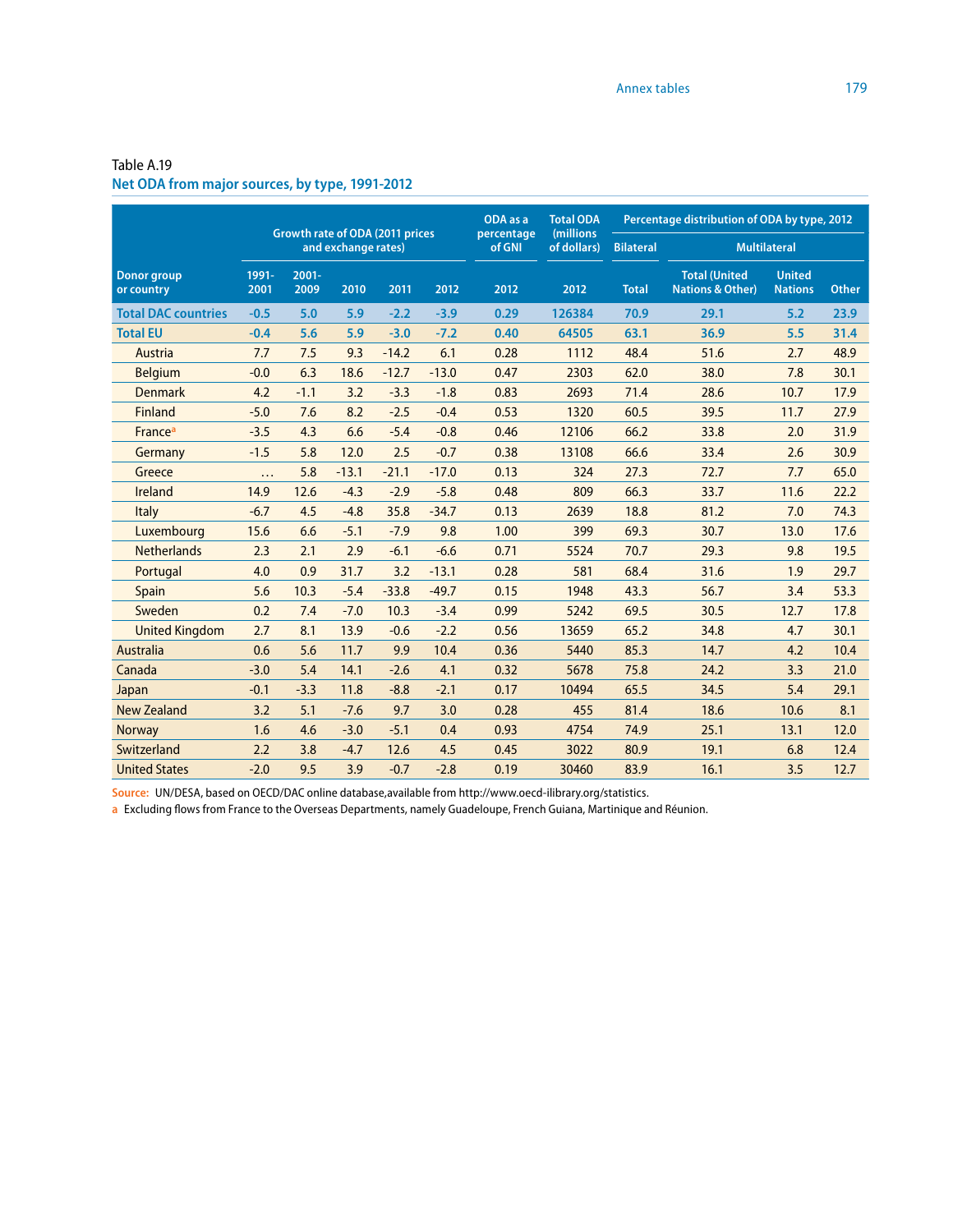## **Total net ODA flows from OECD Development Assistance Committee countries, by type, 2003-2012**

|                                                         | Net disbursements at current prices and exchange rates (billions of dollars) |        |        |        |        |        |       |       |       |          |
|---------------------------------------------------------|------------------------------------------------------------------------------|--------|--------|--------|--------|--------|-------|-------|-------|----------|
|                                                         | 2003                                                                         | 2004   | 2005   | 2006   | 2007   | 2008   | 2009  | 2010  | 2011  | 2012     |
| <b>Official Development Assistance</b>                  | 69.6                                                                         | 80.1   | 108.3  | 105.4  | 104.9  | 122.7  | 120.5 | 129.0 | 134.4 | 126.4    |
| <b>Bilateral official development assistance</b>        | 50.1                                                                         | 54.8   | 83.1   | 77.5   | 73.7   | 87.1   | 83.9  | 91.0  | 94.3  | 89.6     |
| in the form of:                                         |                                                                              |        |        |        |        |        |       |       |       |          |
| <b>Technical cooperation</b>                            | 18.4                                                                         | 18.7   | 20.8   | 22.4   | 15.1   | 17.3   | 17.6  | 18.0  | 17.8  | 0.2      |
| Humanitarian aid                                        | 4.4                                                                          | 5.2    | 7.2    | 6.8    | 6.5    | 8.8    | 8.6   | 9.3   | 9.7   | 8.2      |
| Debt forgiveness                                        | 9.8                                                                          | 8.0    | 26.2   | 18.9   | 9.7    | 11.1   | 2.0   | 4.2   | 6.3   | 0.0      |
| <b>Bilateral loans</b>                                  | $-1.0$                                                                       | $-2.8$ | $-0.8$ | $-2.4$ | $-2.2$ | $-1.1$ | 2.5   | 3.3   | 1.7   | $\cdots$ |
| Contributions to multilateral institutions <sup>a</sup> | 19.5                                                                         | 25.4   | 25.2   | 27.9   | 31.2   | 35.6   | 36.6  | 38.0  | 40.1  | 36.7     |
| of which are:                                           |                                                                              |        |        |        |        |        |       |       |       |          |
| UN agencies                                             | 4.9                                                                          | 5.2    | 5.5    | 5.3    | 5.9    | 5.9    | 6.2   | 6.5   | 6.6   | .        |
| <b>EU</b> institutions                                  | 6.9                                                                          | 9.0    | 9.4    | 10.1   | 12.0   | 13.5   | 14.2  | 13.6  | 13.6  | $\cdots$ |
| <b>World Bank</b>                                       | 3.6                                                                          | 6.4    | 5.3    | 7.2    | 6.2    | 8.6    | 7.6   | 9.1   | 10.1  | $\cdots$ |
| Regional development banks                              | 1.8                                                                          | 2.3    | 2.2    | 2.5    | 2.4    | 3.2    | 3.1   | 3.2   | 4.1   | $\cdots$ |
| <b>Others</b>                                           | 2.3                                                                          | 2.5    | 2.7    | 2.7    | 4.6    | 4.4    | 5.4   | 5.7   | 5.7   | $\cdots$ |
| Memorandum item                                         |                                                                              |        |        |        |        |        |       |       |       |          |
| <b>Bilateral ODA to least developed countries</b>       | 16.5                                                                         | 16.0   | 15.9   | 17.3   | 19.7   | 23.4   | 24.3  | 28.5  | 29.7  | $\cdots$ |

**Source:** UN/DESA, based on OECD/DAC online database,available from http://www.oecd.org/dac/stats/idsonline.

**a** Grants and capital subscriptions. Does not include concessional lending to multilateral agencies.